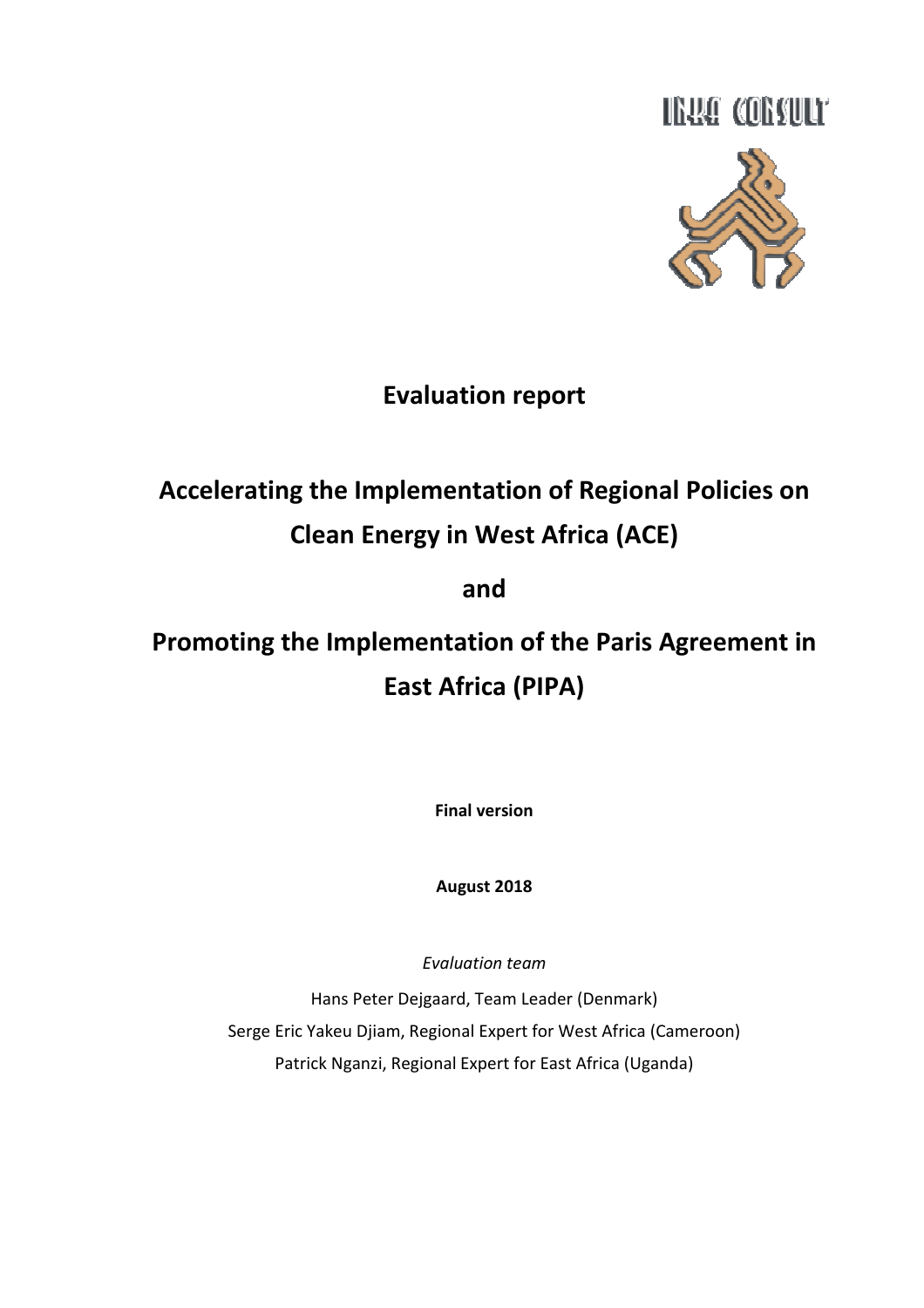# **TABLE OF CONTENTS**

| 3.3. Status regarding key achievements and challenges of the ACE-WA project at the regional level6 |  |
|----------------------------------------------------------------------------------------------------|--|
|                                                                                                    |  |
|                                                                                                    |  |
|                                                                                                    |  |
|                                                                                                    |  |
| 4.1 Summary table highlighting the overall performance assessment of the PIPA project against core |  |
|                                                                                                    |  |
|                                                                                                    |  |
|                                                                                                    |  |
|                                                                                                    |  |
|                                                                                                    |  |
|                                                                                                    |  |
|                                                                                                    |  |
|                                                                                                    |  |
|                                                                                                    |  |
|                                                                                                    |  |
|                                                                                                    |  |
|                                                                                                    |  |
|                                                                                                    |  |
|                                                                                                    |  |
|                                                                                                    |  |
|                                                                                                    |  |
|                                                                                                    |  |
|                                                                                                    |  |
|                                                                                                    |  |
|                                                                                                    |  |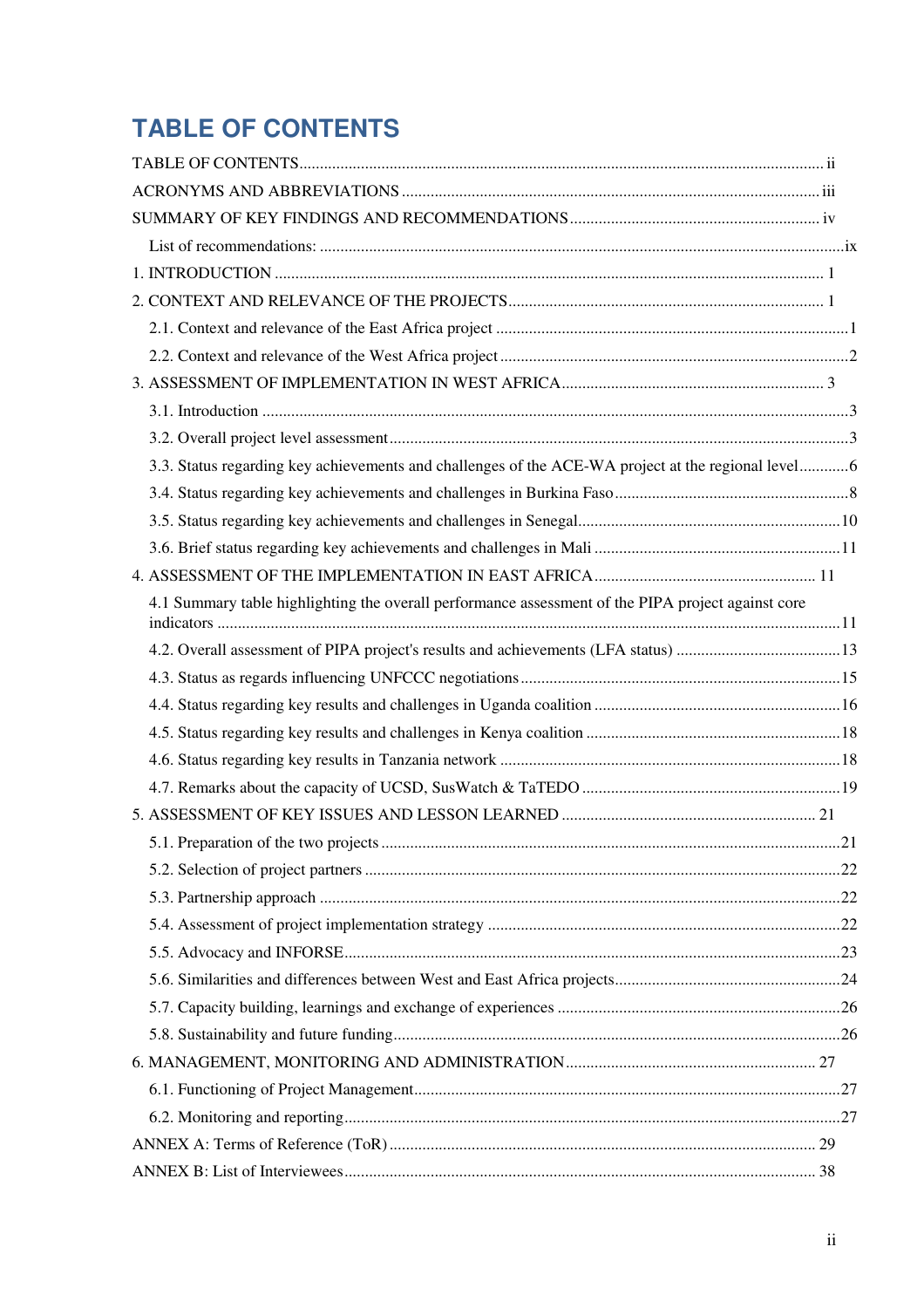# **ACRONYMS AND ABBREVIATIONS**

| ACE           | Accelerating the Implementation of Regional Policies on Clean Energy (project) |  |  |
|---------------|--------------------------------------------------------------------------------|--|--|
| <b>AFHON</b>  | Actions en Faveur de l'Homme et de la Nature                                   |  |  |
| <b>CCCU</b>   | Climate Change Coordination Unit                                               |  |  |
| <b>CISU</b>   | Civil Society in Development (umbrella of Danish NGOs)                         |  |  |
| <b>CODDAE</b> | Collectif des organisations pour la Défense du droit à l'énergie               |  |  |
| CSOs          | Civil Society Organizations                                                    |  |  |
| Danida        | Danish International Development Assistance                                    |  |  |
| EAC           | <b>East African Community</b>                                                  |  |  |
| <b>ECOWAS</b> | <b>Economic Communities for West Africa States</b>                             |  |  |
| <b>ECREEE</b> | ECOWAS Regional Centre for Renewable Energy and Energy Efficiency              |  |  |
| <b>EEEP</b>   | <b>Energy Efficiency Policy</b>                                                |  |  |
| <b>ENDA</b>   | Environment and Development Action in the Third World                          |  |  |
| <b>EREP</b>   | Renewable Energy Policy                                                        |  |  |
| FCE           | Fund for Climate and Environment                                               |  |  |
| <b>GCF</b>    | Green Climate Fund                                                             |  |  |
| <b>IRED</b>   | Regional Initiative for Sustainable Energy                                     |  |  |
| <b>JVE</b>    | Jeunes Volontaires pour l'Environnement                                        |  |  |
| <b>LEDSs</b>  | <b>National Low Emission Develop Strategies</b>                                |  |  |
| <b>LFA</b>    | Logical Framework Approach                                                     |  |  |
| <b>MFC</b>    | Mali Folkcenter Nyeeta                                                         |  |  |
| <b>NDCs</b>   | Nationally Determined Contributions                                            |  |  |
| <b>OPED</b>   | Organisation pour l'Environnement et le Développement Durable                  |  |  |
| <b>PANEE</b>  | National Action Plan on Energy Efficiency                                      |  |  |
| <b>PANER</b>  | Senegalese National Action Plan on Renewable Energy                            |  |  |
| <b>PIPA</b>   | Promoting Implementation of the Paris Agreement (project)                      |  |  |
| SE            | Sustainable Energy (Denmark)                                                   |  |  |
| SE4All        | UN initiative Sustainable Energy for All                                       |  |  |
|               | SUSWATCH Sustainable Environmental Development Watch                           |  |  |
| TaTEDO        | Tanzania Traditional Energy Development Organization                           |  |  |
| <b>UCSD</b>   | <b>Uganda Coalition for Sustainable Development</b>                            |  |  |
| <b>UNFCCC</b> | The United Nations Framework Convention on Climate Change                      |  |  |
| WAEMU         | West Africa Economic and Monetary                                              |  |  |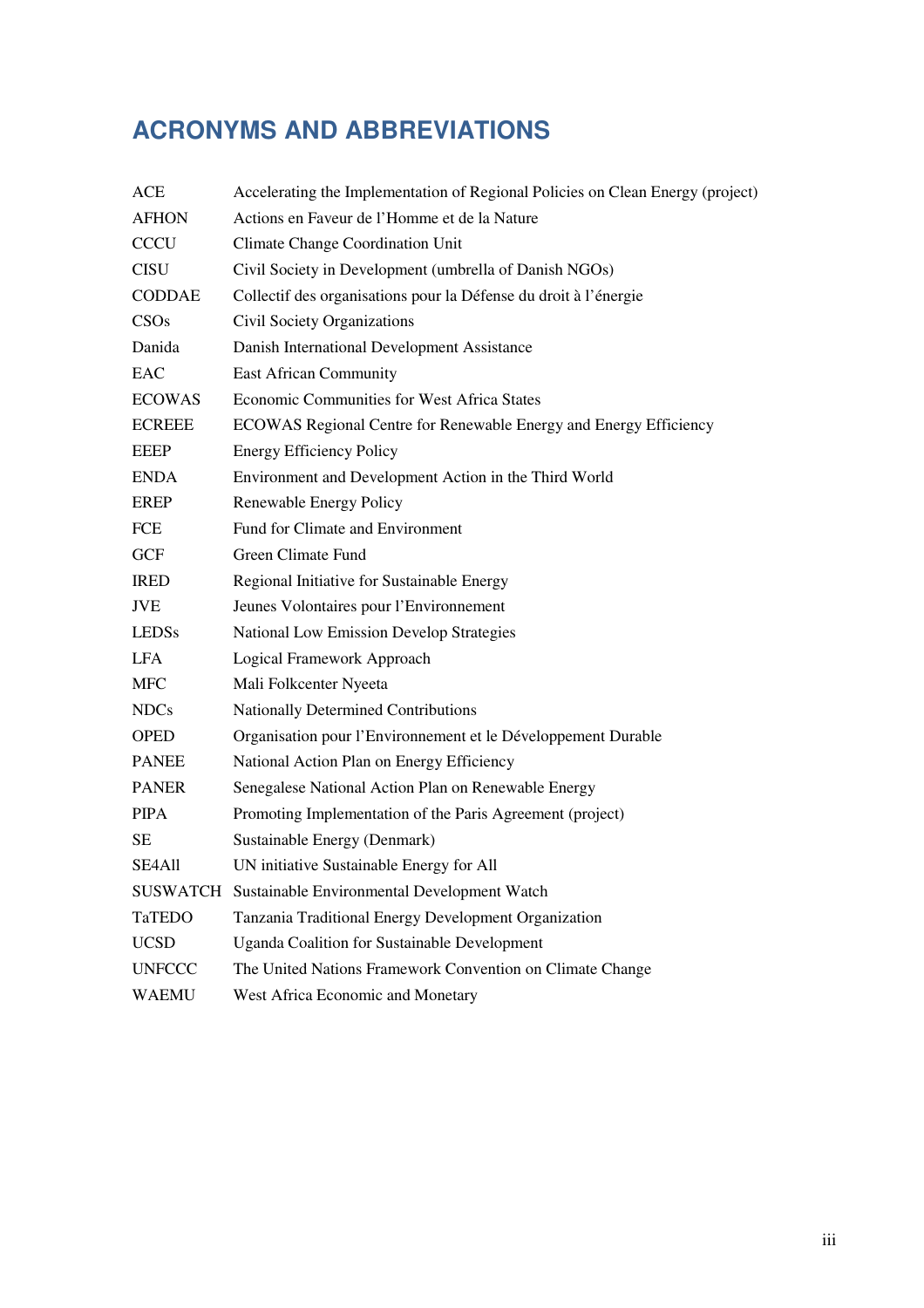# **SUMMARY OF KEY FINDINGS AND RECOMMENDATIONS**

Below is an overview of key findings, conclusions and recommendations of the evaluation of the two projects for which the Danish NGO, SustainableEnergy (SE), has received funding from the Danish government's climate envelope through CISU:

1. Accelerating the Implementation of Regional Policies on Clean Energy in West Africa (ACE), cooperating with CSO networks with the following focal points: ENDA Energie in Senegal, CEAS-Burkina in Burkina Faso and Mali Folkcenter Nyeeta in Mali. The project period runs from 1 January 2016 to 31 December 2018.

2. Promoting Implementation of the Paris Agreement in East Africa (PIPA) with the following focal points for national networks: SusWatch Kenya, Uganda Coalition for Sustainable Development (UCSD), and Tanzania Traditional Energy Development Organization (TaTEDO). The project period runs from 1 January 2017 to 30 June 2018.

The evaluation team has visited these projects in the field in four countries: Senegal, Burkina Faso, Uganda and Kenya, aimed at assessing the two projects in relation to results, key lessons learned and insights into the two projects' commonalities as regards coalition building and advocacy.

#### *Chapter 2. Context East Africa:*

The PIPA project was implemented in Kenya, Tanzania, and Uganda. All three countries have made a ratification of the Paris climate agreement, with Tanzania becoming the 176th country to have endorsed the 2015 pact aiming to avoid the most devastating effects of climate change in April 2018.

Kenya is the only one of the three countries to have a Climate Change Act, with the Act passing in 2016. Kenya's National Determined Contribution (NDC) sets out the country's contribution to abate emissions by 30% relative to the business as usual scenario. Tanzania intends to cut between 10-20% by 2030. Uganda's commitment is to cut emissions by 22% on a business as usual basis by 2030 through a series of policies and measures in the energy, forestry and wetlands sectors, to be complemented by climate-smart agriculture and transport. While Kenya ranks as a middle-income country, Tanzania and Uganda are least developed countries (LDCs), and therefore Article 4.3 and 4.6 in the Paris Agreement apply to understanding the different baselines of their respective NDCs.

Although these three countries have relatively strong CSO movements, the CSO role in drawing up the NDCs has been quite limited. This partly explains the weaknesses of the resulting NDCs, where governments mostly propose mitigation measures through large-scale solutions that can, for instance, generate power for the national electricity grid. These solutions would only indirectly benefit poor and vulnerable communities, most of which have *no* access to the electricity grid.

#### *Context West Africa:*

The promotion of regional policies on energy efficiency (EE) and Renewable Energy (RE) is done through the ECOWAS Centre for Renewable Energy and Energy Efficiency (ECREEE) in West Africa. This is based on agreement on a White Paper on energy access, which has become a benchmark for modern energy access in West Africa in line with the UN initiative Sustainable Energy for All (SE4All).

It is a general tendency in most of the ECOWAS countries that there is insufficient national ownership of implementation of regional policies among politicians, the private sector, and the CSOs. Many CSOs working in this area do *not* have sufficient knowledge and capacity to advocate for pro-poor implementation of regional policies, such as the above-mentioned strategies for RE and EE.

#### *Chapter 3. Assessment of the results of the ACE project in West Africa:*

1) The evaluation considers the ACE project to have made significant progress towards coalition building in Burkina Faso, Senegal and Mali. The average score of the immediate objectives, three outputs and related indicators is *2.9*, which is "good" on a scale from 1 to 5 (where 1 is poor and 5 is excellent). Yet it is slightly below expectations for a project supporting civil society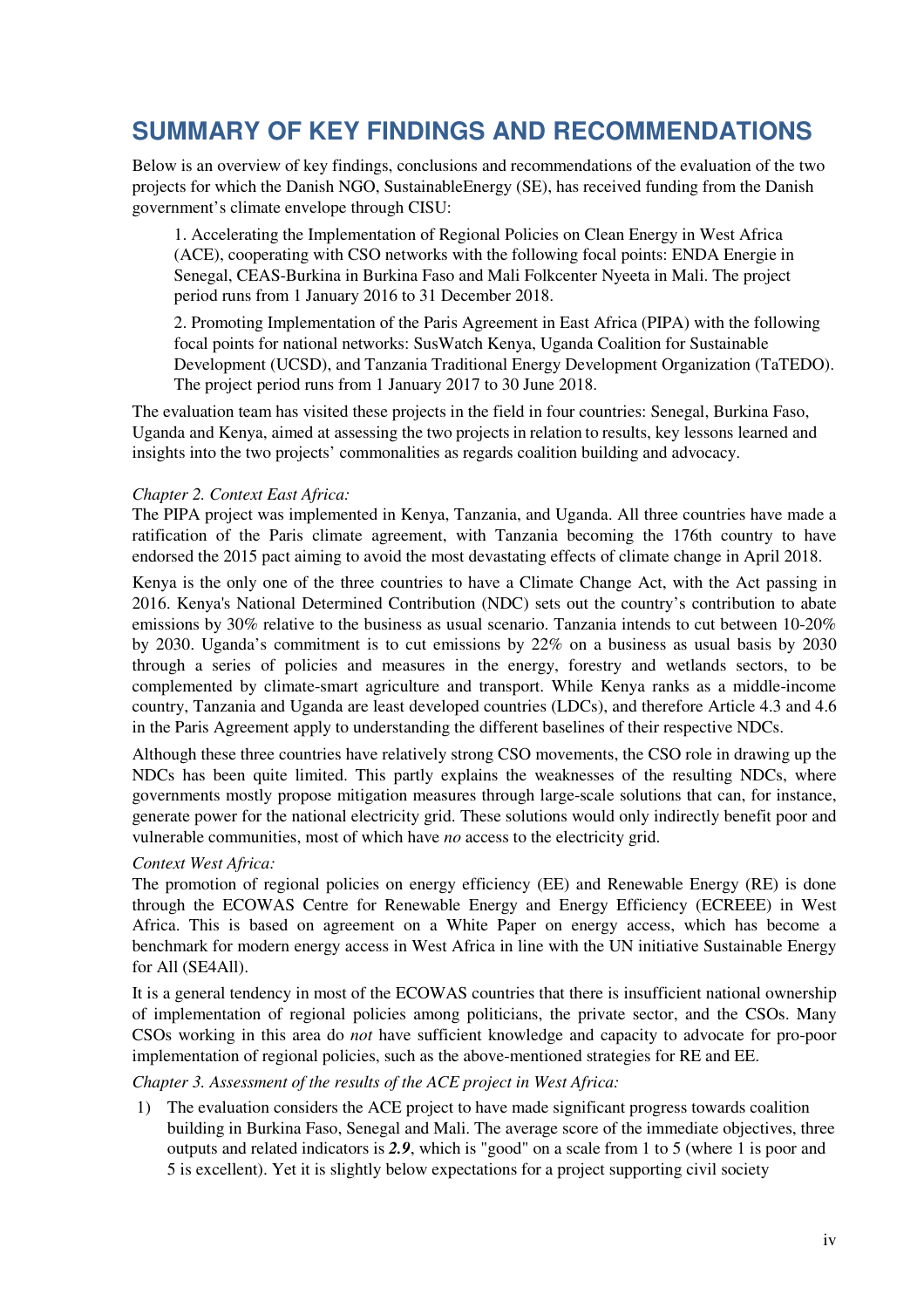advocacy in three West African countries. Almost *no* advocacy proposals have been developed and documented during the first two years and four months.

- 2) The ACE project is well justified in contributing to intensifying national implementation of regional policies on renewable energies and energy efficiency in West Africa. The first project result has been sectorial baseline studies to document national implementation by the seven ECOWAS countries of regionally agreed policies on pro-poor sustainable energy access. The project partners collectively considered that these baseline reports gathered a lot of documentation on national circumstances regarding renewable energy and energy efficiency, including the government's policies, ambitions and targets for energy mix, etc.
	- 3) An encouraging outcome of the ACE project is that all three countries have established a coalition of CSOs for the purposes of advocacy and promotion of renewable energies. All coalition members interviewed by the evaluation team express that the project's training workshops were important for them.
	- 4) The ACE project has played a particularly important role by building the Burkina coalition from the ground. Today 19 CSOs have signed coalition charters. The coalition has good outreach beyond the capital, as 9 of its members are province-based CSOs. The evaluation found that there is a good level of communication and collaboration among coalition members, which confirms that CEAS Burkina Faso's network facilitation is good and open.
	- 5) The Senegalese coalition involves one government institution and private sector actors as members, which seems more like a multi-stakeholder forum than a CSO coalition. According to interviewees, it might be more efficient to clearly delineate one role for a CSO coalition and another role for a multi-stakeholder forum. The Mali coalition is coordinated by Mali-Folkecenter Nyetaa (MFC), which is also a multi-stakeholder entity made up of various organizations, including seven technical services under the state, six private sector organizations, 40 news organizations, seven NGOs, and three NGO networks, reaching a total of 62 members.
	- 6) All three national coalitions have completed their *advocacy strategy* which was coordinated by their focal points: ENDA, CEAS Burkina and Mali Folkcenter. This has since been followed up by meetings with energy ministries and national agencies, parliamentary committees and other stakeholders. However, the evaluation found that the project has so far *not* achieved sufficient in the area of advocacy, whatever the increased knowledge of national and regional processes among the national coalition members after a number of completed training workshops. One of the reasons seems to be that the advocacy strategies are far too ambitious to be implemented and would benefit from focused and realistic advocacy targets in a one-year work plan, which could also detail the involvement and division of labour between the coalitions' member organisations.
	- 7) The baseline study took up too much time during the first year of the project period, and although the second year saw the holding of training courses and the writing of good advocacy strategies in the three countries, the project participants have only to a limited extent been implementing these influencing strategies. During its visit to Senegal and Burkina Faso, the evaluation team asked for but could not obtain any position papers or policy briefs produced by ACE project resources for the purposes of advocacy. Unfortunately, the coalitions did not pursue a "fast track" to embark on such work, but waited for too long for the baseline studies and advocacy strategies to be completed.
	- 8) Probably the most important result at the *regional level* in West Africa is that the sharing of experiences and learning from each other in project workshops and visits is appreciated by all three country focal points. Evidence presented in narrative progress reports highlights that ENDA was able to gather a representative of ECREEE to participate in one of the two regional workshops.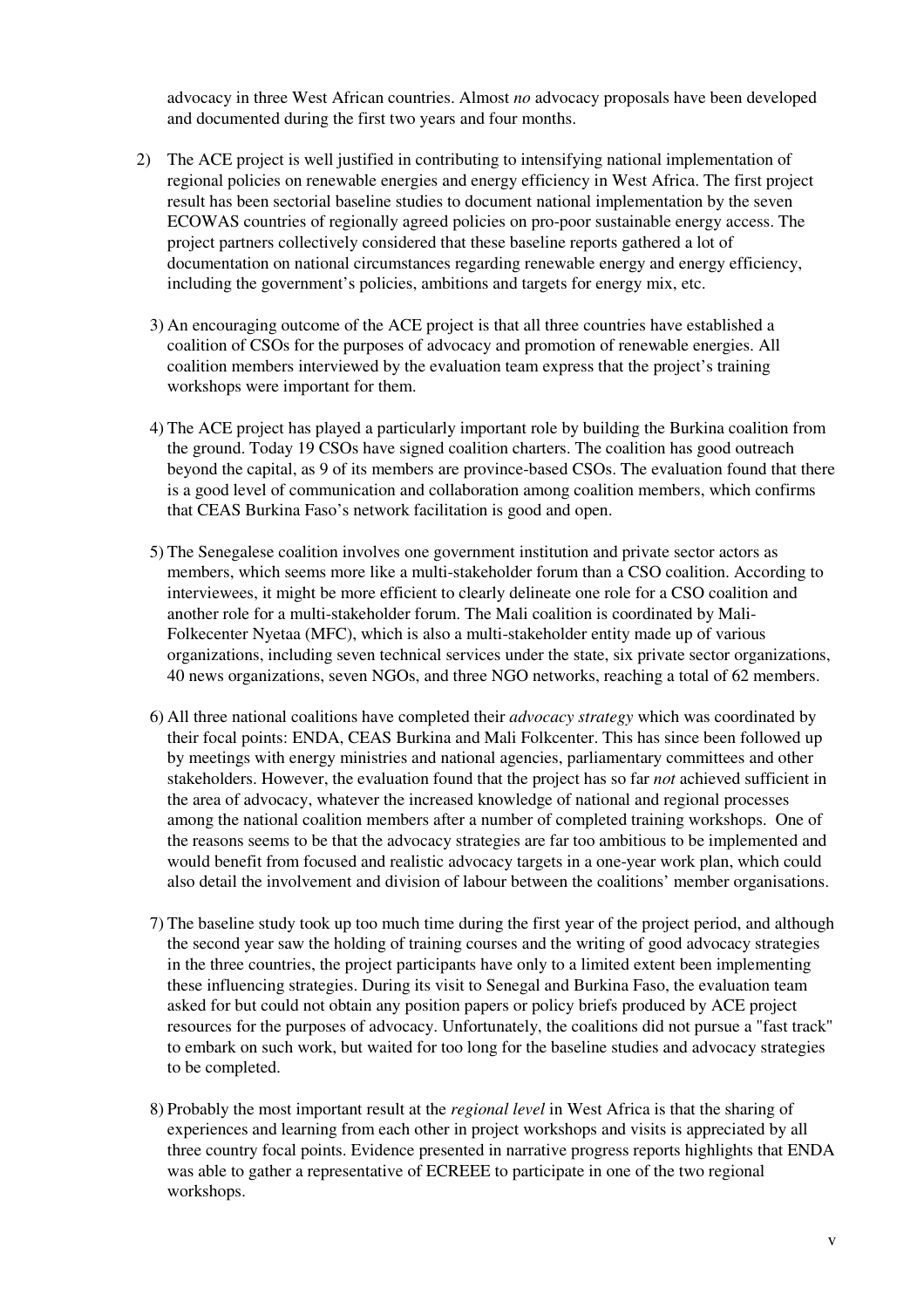- 9) The evaluation found almost *no evidence* of any achievement regarding *regional* advocacy (output 3) in the first two years and four months, apart from informative and relevant exchange of experiences between the three country focal points. This failure to live up to expectations encompasses an absence of position papers and other written concrete proposals to be presented to decision-makers at the regional level and in the three countries: Senegal, Mali, Burkina Faso, as well as the four associated partners Cote d'Ivoire, Niger, Benin, and Togo. This is despite the labour input of 1.8 full-time staff paid by the project for regional coordinator and advocacy staff at ENDA. Given the short time remaining until December 2018, urgent efforts are needed to comply with project objectives in the regional component in the project. It is positive that the project partners at the April 2018 meeting agreed to prepare policy briefs and undertake advocacy on the 2 topics – taxation and the social problems in relation to big renewable energy power plants in the region.
- 10) One intention in the project was to strengthen INFORSE in West Africa, as the three regional focal points are members of INFORSE with ENDA as the regional coordinator. At the April 2018 workshop in Dakar, the evaluation team asked why the INFORSE West Africa brand *not* has been utilized during project implementation. Apparently, it has *not* been a priority for ENDA, the regional INFORSE coordinator, to promote affiliation to INFORSE as an instrument to link national and regional West Africa work with international advocacy. Fortunately, INFORSE-WA has now started drafting a regional strategy and work programme.

#### *Chapter 4. Assessment of the results of the PIPA project in East Africa:*

- 11) The assessment focused on results, achievements and constraints in the SE supported project implemented by three coalitions in East Africa, namely UCSD in Uganda, TaTEDO in Tanzania and SusWatch in Kenya. The project was found to have been highly successful in East Africa, performing better than expected in view of its budget size and given that it took place over a period as short as 18 months. The average score of progress towards the immediate objectives and three outputs is **4.0** on a scale from 1 to 5 (where 1 is poor and 5 is excellent), which is 'very good'. Although more time is needed for achieving the outcomes, these coalitions in the three countries have done very good work and have good future potential.
- 12) In Tanzania, TaTEDO has pushed for strategic climate change policy issues through wider stakeholder engagement, which contributed to the government's ratification of the Paris Agreement, inclusion of the pro-poor local emission solutions in the LEDS, integration of climate actions in the sector and national development plans, and capacity building on NDCs, LEDS and GCF.
- 13) The evaluation team observed an extensive level of media advocacy conducted by the three partners, as evidenced by the various events, communication channels (electronic and print), and sharing of policy briefs, newsletters, fact sheets and media briefings. As a result, the partners all reached out and influenced more than the targeted 1500 stakeholders, with UCSD in Uganda most likely reaching significantly more people. UCSD adopted evedence-based advocacy and campaigning strategy, which enabled it to reach out to many duty bearers at the national and local level through planned thematic days, national events and celebrations.
- 14) There is a well-established working relationship between SusWatch Kenya, UCSD, TaTEDO and INFORSE on their national, regional and international joint work on the pro-poor focused NDCs and LEDSs advocacy programme. This good cooperation has been extended to INFORSE members in West Africa and South Asia through joint side events at the UNFCCC conferences.
- 15) In Uganda, the greatest achievement of the PIPA project is improved CSO knowledge of NDCs, LEDS and the Paris Agreement achieved through engagements with various media channels with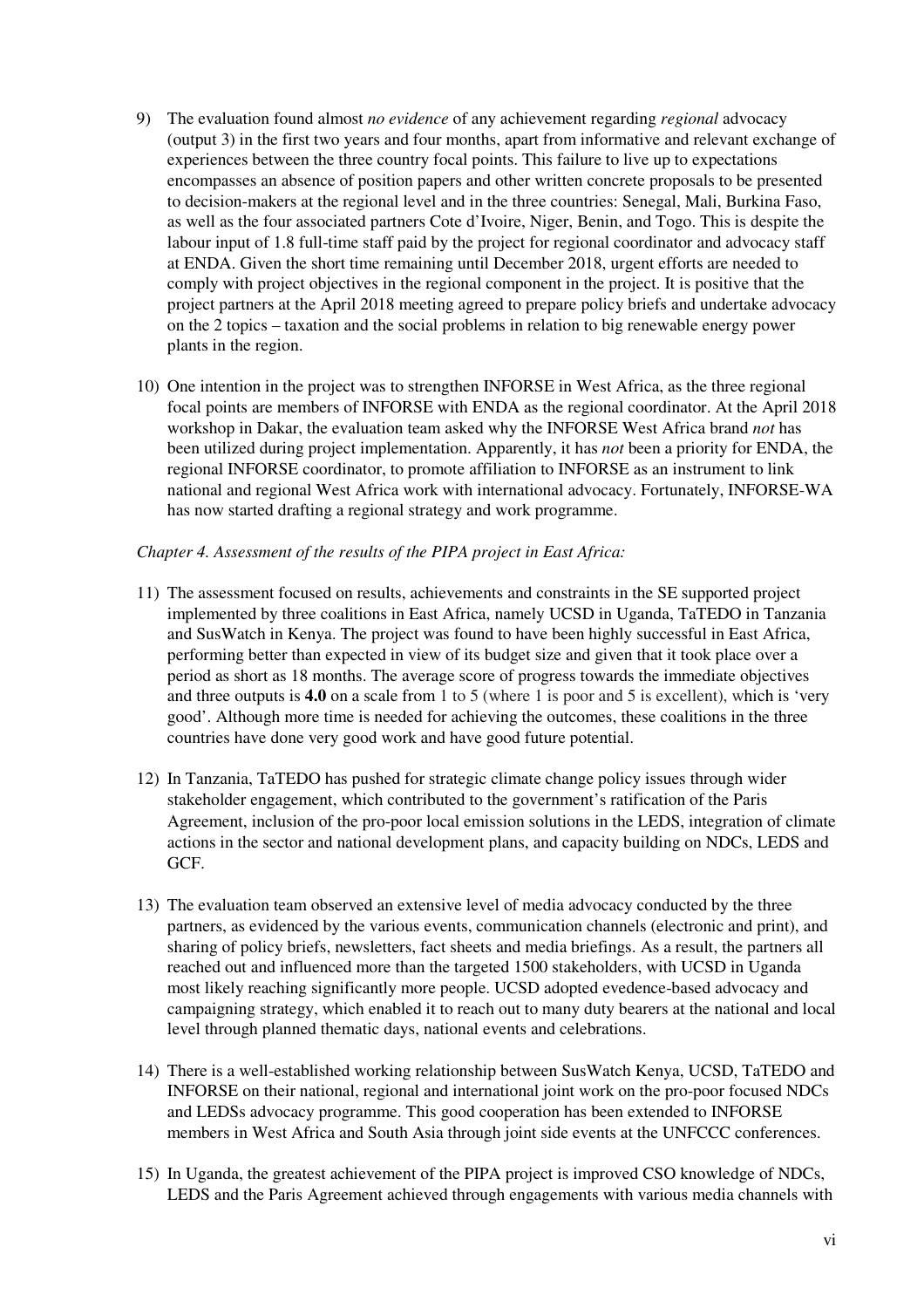focus on NDCs, benefits of low-emission investments and development of more ambitious LEDS. As a result, UCSD influenced the national position on climate negotiations in regional and international negotiations. Additionally, the project contributed to the development of sectorspecific climate actions, the creation of a platform for NDC stakeholder engagement, reflection on the NDC commitments, and the development of an accountability mechanism for the Paris Agreement and NDC implementation in Uganda.

- 16) In Kenya, achievements included the mobilization and formation of an active coalition of CSOs on climate change. The project laid the foundation for continuous stakeholder engagement and for a communication and learning platform for PIPA stakeholders to continue to push for a propoor agenda in NDC implementation. Good work has been done in linking national, regional and international work and at enhancing knowledge and filling information gaps that existed among CSOs with regard to NDCs, LEDS and the Paris Agreement. Furthermore, In Kenya, SusWatch Kenya and other coalition members influenced the incorporation of pro-poor climate solutions into Kenya's 3rd Medium Term Plan 2018-2022 and in the development of the National Climate Change Action Plan for Kenya, ensuring that it was in line with Kenya's NDCs.
- 17) In Tanzania, TaTEDO has supported the formation of the CSO coalition, developed the PIPA advocacy strategy and managed to raise public awareness of the NDCs and the Paris Agreement. The implementation approach ensured good CSO participation and ownership of the project. The coalition drew members from networks (such as TANGSEN, CAN-TZ), forums (Forum for Climate Change), associations (e.g. TAREA) and organizations. Furthermore, the project laid the foundation for continuous stakeholder engagement and for a communication and learning platform for PIPA stakeholders to continue to push for a pro-poor agenda in NDC implementation.
- 18) All the three national networks/focal points had a partnership with the Danish 92 Group in relation to the Johannesburg world summit in 2002, and it is interesting evidence of their organisational sustainability that they still exist today. The strengths of UCSD, SusWatch and TaTEDO have been their focus on advocacy and their strong capacity to facilitate local, national, regional and international networking. It is particularly positive that UCSD is a consolidated and stable coalition, although it is a matter of concern that the ad-hoc coalitions in Kenya and Tanzania are *not* institutionalised and the strategy is unclear about which national CSO networks could play the key role on renewable energy and mitigation.
- 19) The evaluation team found that the PIPA project in East Africa was timely, relevant, effective, efficient and important as regards the NDCs, Paris Agreement and CSO participation. While numerous actors had participated in the INDCs process, very few were knowledgeable on NDCs and the Paris Agreement. The PIPA project was a useful opportunity to distribute relevant information, raise awareness, build capacity and raise the profile not only of the NDCs and the Paris Agreement but also of national climate change policy, by creating an enabling environment for effective CSO participation.

#### *Chapter 5. Assessment of key issues, lessons learned and commonalities between the two projects*:

- 20) Partners from the coalitions in all six countries affirm that the design of the two projects was participatory. In particular, they commended the opportunities to take proper account of their own national realities and priorities due to the flexible planning element of SustainableEnergy.
- 21) The selection of partners for the PIPA project has functioned very well in East Africa against the background of fifteen years of cooperation between partners, SE and INFORSE. SE is also building on many years of collaboration with Mali Folkcenter and with ENDA (affiliated to INFORSE) for many years.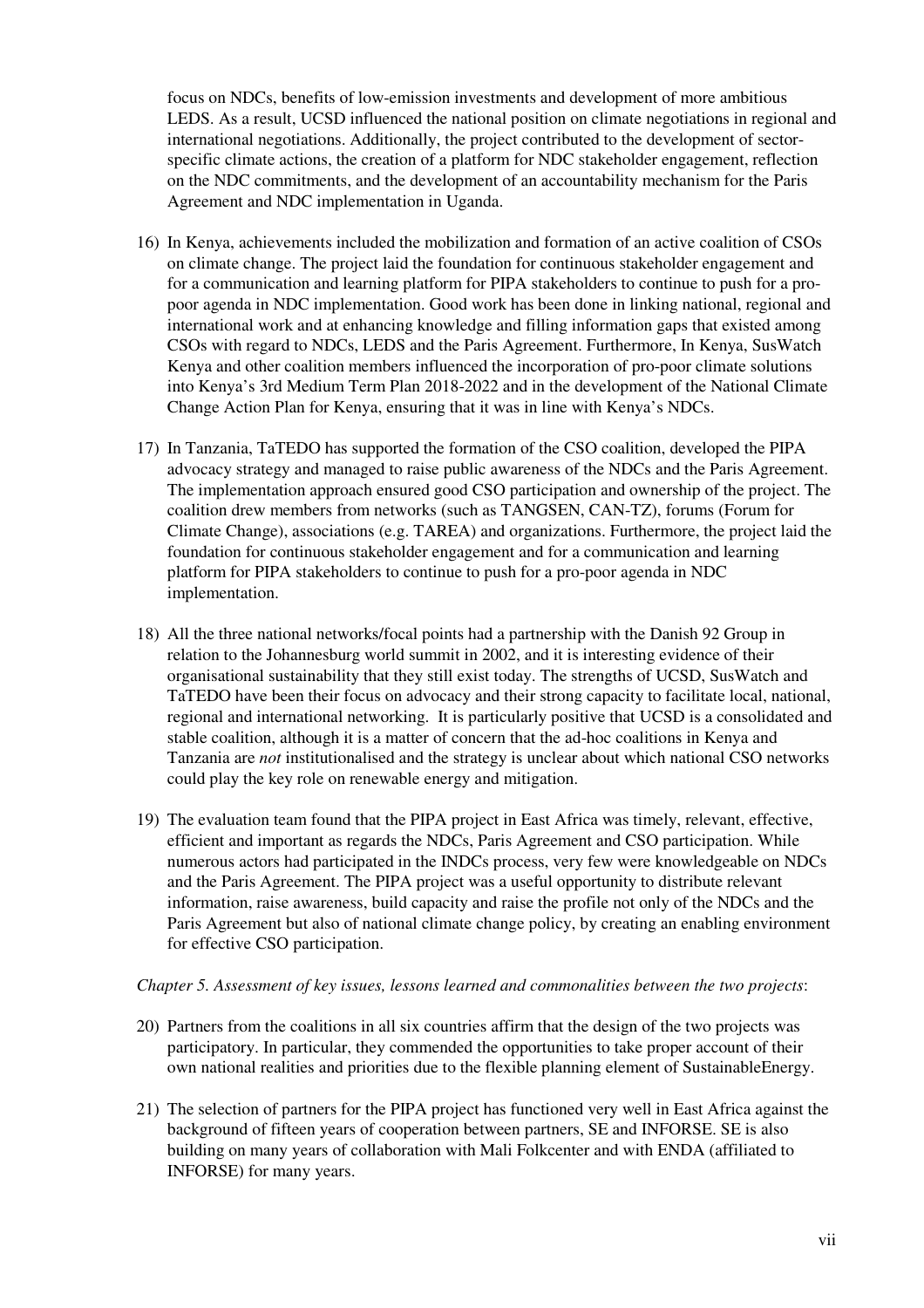- 22) The evaluation team makes the general observation that there is a good reciprocal partnership between the CSO partner networks and SustainableEnergy in West and East Africa. SE's partnership approach is characterized by openness, trust and mutual respect. Partners and allies work for the same cause within sustainable energy. They also appreciate the INFORSE networking, influencing of the UNFCCC negotiations and information sharing. The evaluation team observed representatives for the three East Africa networks doing very good work as part of the INFORSE team at COP23 and the UNFCCC negotiations in May 2018.
- 23) The project has a robust and relevant implementation strategy that strengthens national CSO coalitions, thus influencing implementation of generally good pro-poor energy policies. A very relevant approach of the project is that advocacy should be rooted in national coalitions. However, it became a weakness for the ACE project that it was planned with a sequence of first undertaking sectorial baseline studies in the countries, followed by formulation of advocacy strategies. This has slowed down the realization of advocacy, lobbying and public information,, in particular in the ACE project.
- 24) The evaluation found that there are significantly more achievements at the national level than at the regional level, in both West and East Africa. ENDA is conducting only limited regional advocacy in the ACE project, although towards the relatively strong targets of ECOWAS and ECREEE. This is the opposite of East Africa that, where the good regional and international advocacy by the three coalitions has been affected by the weakness of the regional institution, the Eastern Africa Community (EAC), which receives little support from member states.
- 25) Another difference between the two projects is that the East African networks have been active in preparing policy briefs for ministries, parliaments and the press. This is different from West Africa, where the networks have *not* produced a single policy brief in the first two years and four months of the project. It has been difficult for them to operationalise their advocacy strategy in terms of concrete advocacy activities beyond relevant meetings and contacts with the ministries.
- 26) Another difference between the two projects is that the East African networks have utilised INFORSE actively as an important setup for following the international climate change negotiations. SusWatch Kenya, TaTEDO and UCSD have been part of the INFORSE team at the COP23 and May 2018 intersessionals in Bonn. This brought these networks into the engine room of the most important lobbying mechanism within the Climate Action Network (CAN International), alongside the big international NGOs, such as Greenpeace, WWF, Oxfam etc. They have also held meetings with their own government's delegates. In West Africa, ENDA missed the opportunity to use INFORSE a connector and '*brand*' to engage in regional and international advocacy.
- 27) The PIPA and ACE projects have served as good learning initiatives for the numerous organisations affiliated to the networks in the six countries. The national networks have carried out a number of training workshops, although it has been difficult for the evaluation team to find course evaluations filled out by participants after workshops and training sessions, which is a good practice to improve teaching methods and contents.
- 28) Good news is that SE succeeded with the new supplementary grant to expand its DaCCA programme in Kenya with PIPA related activities in Kenya, Uganda, and Tanzania. And in Burkina Faso, CEAS has assured funding until 2020 from SNV. Nevertheless, as a general observation, the evaluation found that insufficient attention is being paid to the planning of fundraising activities for project continuity after July 2018 (PIPA) and December 2018 (ACE). It seems more difficult to fundraise for national advocacy than for projects on the ground.

*Chapter 6. Project Management and Monitoring:*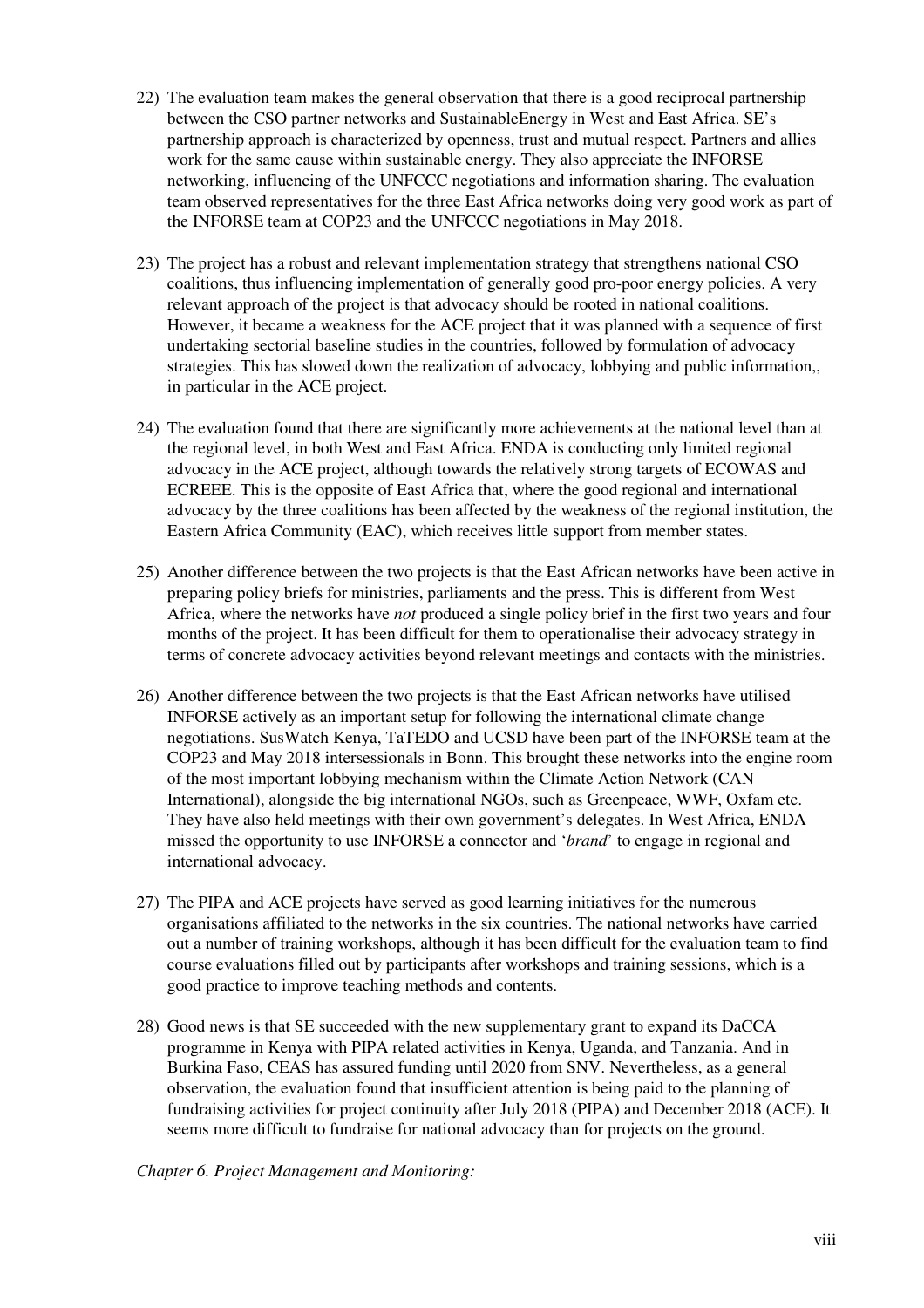- 29) In general, SE has effective management, monitoring and administration of the two projects. The evaluation team has also observed committed and qualified staff working in the national focal points that are highly committed to environment and climate change. Furthermore, a Project Coordination Group is functioning well by means of frequent Skype meetings. The use of electronic tools for communication and sharing of documents makes for a cost-efficient way to manage the two projects.
- 30) At the level of each country, the evaluation team's impression from the interviews is that all focal point organisations have handled their responsibilities for administration, financial management and coordination of the national coalitions well.
- 31) The evaluation team finds that the progress reports contain valuable information on the activities undertaken in the six countries. However, there is clearly room for improvement in reporting on outputs and outcomes based on available progress reports and other documentation. There is also a lack of annual implementation status reports based on the LFA, which would turn the LFA into a management tool rather than merely a tool for submitting a final report to CISU. In this sense, the design of the ACE project was relatively weak regarding indicators of the achievement of immediate objective and outputs.

#### *List of recommendations:*

Below is a list of recommendations (gathered from the various chapters) for how to respond to the aforementioned findings and conclusions in this report.

*Recommendation 1:* Given that the project ends in December 2018, it is urgent that the three country networks and ENDA embark on concrete advocacy activities, preferably focused on one specific advocacy goal at the regional level with ENDA in charge of the coordination and preparation of a policy brief, campaign materials, press kit, etc.

*Recommendation 2:* It is suggested to add a concrete work plan to the advocacy strategies within the three country networks, including specific targets to be reached by December 2018 and describing activities to be carried out by each of the 19-member organisations in Burkina Faso. The elaboration of such a work plan with targets is also relevant to the networks in Senegal and Mali.

*Recommendation 3:* SusWatch, TaTEDO, and Sustainable Energy are suggested to have more clear strategies for the development of a stable national CSO coalition in Kenya and Tanzania that can be the key force for influencing sustainable energy and mitigation issues at national and international levels – as is already the case with UCSD in Uganda. Furthermore, it is recommended that Sustainable Energy improve their contact and coordination with others international agencies supporting these issues in the same countries, e.g. WWF Denmark (WWF Kenya).

*Recommendation 4*: The networks in West Africa could benefit from giving greater priority to their engagement and activities within the INFORSE West Africa network, which also needs more information in French. In the case of East Africa, it is recommended to continue to develop INFORSE-EA as a united force for sharing information, as well as for following and influencing the regional and international pro-poor climate change agenda.

**Recommendation 5:** The three networks and SE should make an effort to enhance their advocacy, fleshing out their strategies in terms of (action) plans with specific key messages and targets (e.g. annual or six-monthly). Such plans should complement other advocacy instruments, not just lobbying but also public campaigns, involving coalition member organisations and mobilising constituencies. Furthermore, SustainableEnergy should improve its delivery of advisory and mentoring services regarding advocacy plans through various instruments.

*Recommendation 6:* The national focal points should strengthen the evaluation practice when carrying out training and capacity building activities, aiming at improving the pedagogical methods, facilitation and content of activities.

*Recommendation 7:* The partner networks in the six countries should put high priority on fundraising for a continuation of the work in the networks. This includes resource mobilisation for each national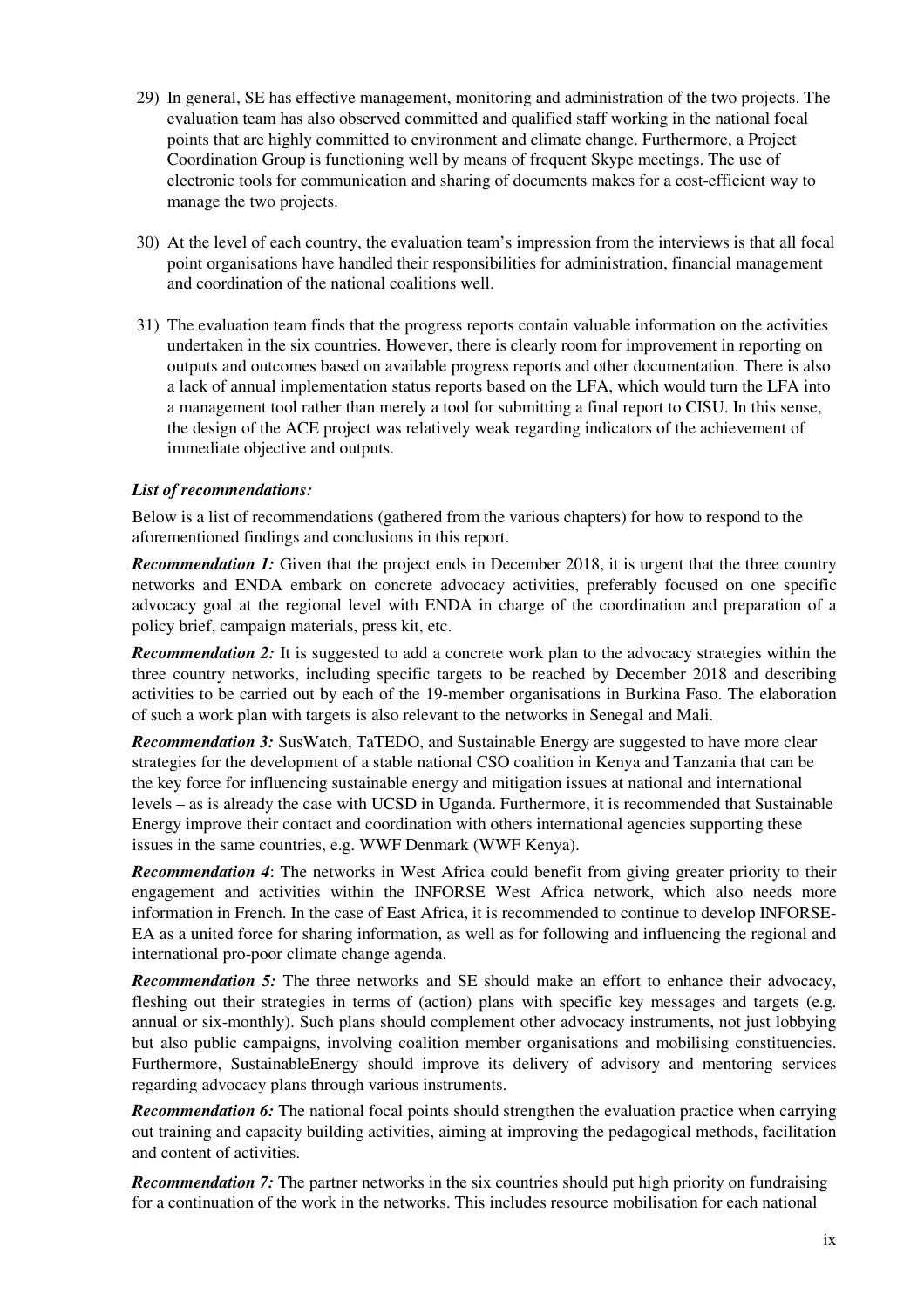network as well as elaboration of funding for the three networks collaboration in East and West Africa respectively.

*Recommendation 8:* The national focal points and Sustainable Energy should in their project planning pay more attention to the elaboration of indicators that are realistic and possible to verify. Furthermore, an annual status of the degree of implementation of the planned outcomes, outputs and indicators should be done, so LFA status beyond the reporting to the donor (CISU) can be seen as a tool for management in the focal points, coalitions and Sustainable Energy.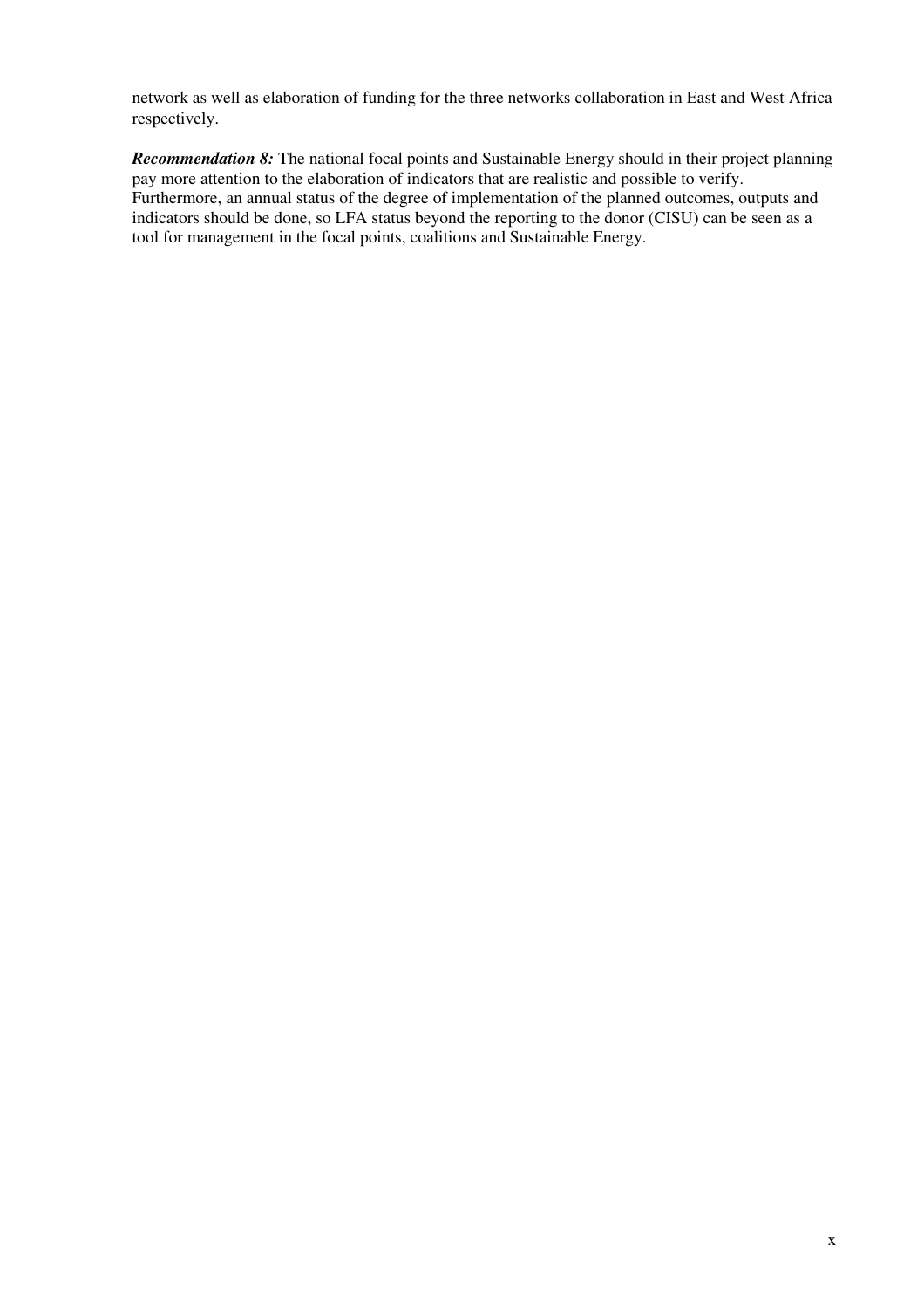# **1. INTRODUCTION**

The Danish NGO, SustainableEnergy (SE) has worked since 1992 for a society free of fossil fuels, to be replaced by sustainable energy. Currently, it is among other things collaborating with partner organisations in Kenya, Uganda, Tanzania, Burkina Faso, Mali and Senegal in the 2 projects assessed in this evaluation.

The Danish government has from Danish Climate Envelope funded two specific advocacy projects to SE through the CISU funding mechanism:

1. Accelerating the Implementation of Regional Policies on Clean Energy in West Africa (ACE), cooperating with CSO networks with the following focal points: ENDA Energie in Senegal, CEAS-Burkina in Burkina Faso and Mali Folkcenter Nyeeta in Mali. The project period runs from 1 January 2016 to 31 December 2018.

2. Promoting Implementation of the Paris Agreement in East Africa (PIPA) with the following focal points for national networks: SusWatch Kenya, Uganda Coalition for Sustainable Development (UCSD) and Tanzania Traditional Energy Development Organization (TaTEDO). The project period runs from 1 January 2017 to 30 June 2018.

Two objectives are being pursued in this Evaluation, as expressed in the Terms of Reference (ToR) in Annex A:

- Individual assessment and documentation of the two projects in relation to the stated objectives and expected results against the DAC criteria, including key lessons learned and recommendations for adjustments to future similar projects.
- Insights into and assessment of the commonalities of the two projects. The main emphasis should be on the approach of national and regional cooperation on joint advocacy.

The consultant team applied a methodology composed of three steps: i) Desk study; ii) field mission to Senegal and Burkina Faso, iii) field mission to Nairobi in order to meet representatives of the three networks; and iv) writing of the report.

The evaluation has been undertaken by the Danish firm INKA Consult and carried out by the consultants Hans Peter Dejgaard (team leader), Serge Eric Yakeu Djiam (West Africa) and Patrick Nganzi (East Africa). The team has conducted interviews with the persons listed in Annex B.

The team leader and the West Africa consultant attended an ACE workshop in Dakar from 9-11 April 2018 and visited Ouagadougou 12-16 April 2018. This was followed by a visit by the Team leader and the East Africa consultant to Nairobi, attending the PIPA partner meetings on 22-24 May 2018.

This report starts with a summary followed by the introduction in Chapter 1 and a brief context in Chapter 2. The results achieved and the constraints are described in Chapter 3 for the ACE project in West Africa, and in Chapter 4 for the PIPA project in East Africa. Chapter 5 analyse key issues and lessons learned. Finally, Chapter 6 analyses the management and monitoring of the two projects.

The views and findings expressed in this report are those of the Evaluation Team, and do *not* necessarily reflect those of the members of the implementing Consortium and its national networks.

The team would like to express its appreciation and gratitude to the partners interviewed from West Africa and East Africa, staff in SE and INFORSE as well as external stakeholders, who contributed valuable responses and participated in fruitful discussions throughout the evaluation process.

# **2. CONTEXT AND RELEVANCE OF THE PROJECTS**

#### **2.1. Context and relevance of the East Africa project**

The Paris Agreement, with its aim to limit global greenhouse-gas emissions from 2020 in order to keep global warming below  $1.5 - 2^{\circ}C$ , was a major breakthrough in international climate negotiations. It features NDCs as cornerstones of international climate policies, and countries have urged each other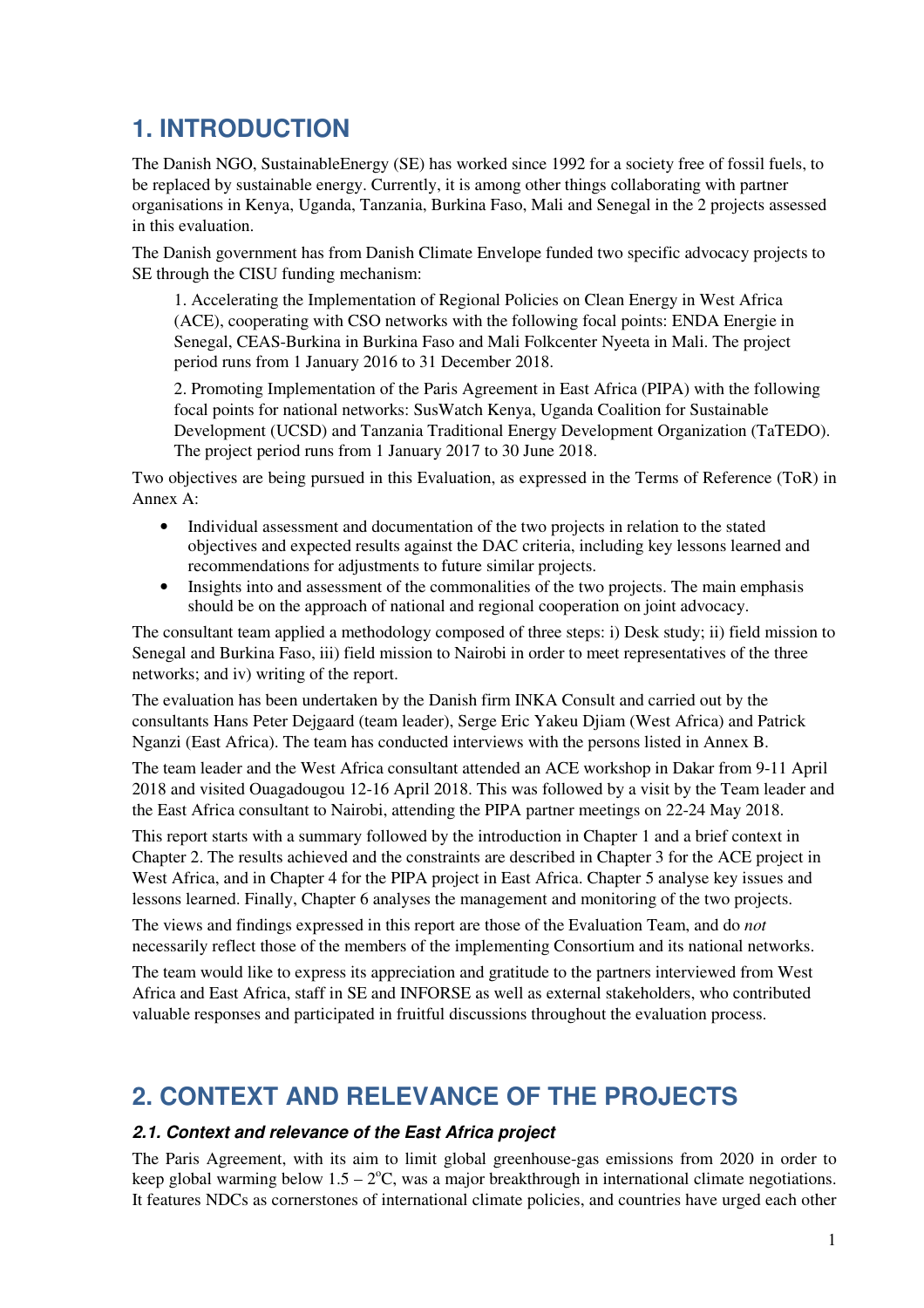to develop LEDSs before 2020. Kenya, Tanzania and Uganda have proposed national climate actions in their NDCs, combining plans for climate adaptation and for mitigation in the form of development with reduced growth in fossil fuel use and greater reliance on renewable energy.

In Kenya, the expected emissions reduction is 30% compared to the baseline, while in Tanzania it is 10-20%. Uganda's commitment is to cut emissions by 22% through a series of policies and measures in the energy, forestry and wetland sectors, to be complemented by additional measures in climatesmart agriculture and transport. Whereas Kenya ranks as a middle-income country, Tanzania and Uganda are least developed countries (LDCs). Therefore Article 4.3 and 4.6 in the Paris Agreement apply in understanding the different baselines of their respective NDCs.

The NDCs propose reducing vulnerability and embarking on adaptation in various priority sectors, including agriculture, water, infrastructure (including human settlements, social infrastructure and transport), health and risk management (particularly in urban areas). The three target countries are part of the East African Community (EAC), and the capacity of these countries' governments and state institutions is weak concerning pro-poor climate initiatives, which is evident in the NDCs.

Although these three countries have relatively strong CSO movements, the CSO role in drawing up the NDCs has been quite limited. This partly explains the weaknesses of the resulting NDCs, where governments mostly propose mitigation measures through large-scale solutions that can, for instance, generate power for the national electricity grid. These solutions would only indirectly benefit poor and vulnerable communities, most of which have *no* access to the electricity grid. As for those proposals that can be expected to contribute to poverty reduction, it is not clear from the current NDCs how the goal of halting deforestation will affect the energy access or livelihood of poor people. Thus, there is a need to work further on the NDCs, to consider more ambitious emissions reductions and a more pronounced pro-poor focus that will benefit the development of the countries.

### **2.2. Context and relevance of the West Africa project**

The ACE project seeks to increase the implementation of regional policies on Energy Efficiency (EE) and Renewable Energy (RE) and ownership, at national level. The promotion of RE and EE started in 2008 with the establishment of the ECOWAS Centre for Renewable Energy and Energy Efficiency (ECREEE) in West Africa as the unique regional centre to promote RE and EE with a public mandate, headquartered in Cape Verde. Its overall objective is to improve access to modern, reliable and affordable energy services, energy security and reduction of energy related externalities<sup>1</sup>. ECREEE represents a regional policy response to rising energy security concerns, continued lack of access to energy services as well as the need for climate change mitigation.

In parallel with the creation of ECREEE, ECOWAS countries agreed on a White Paper on energy access, which has become a benchmark for modern energy access in West Africa in line with the UN initiative Sustainable Energy for All (SE4All). ECOWAS countries have developed several policies, strategies and programmes with the assistance of international cooperation such as the Renewable Energy Policy (EREP); the West Africa Economic and Monetary Union (WAEMU), the Regional Initiative for Sustainable Energy (IRED); and the ECOWAS Energy Efficiency Policy (EEEP). For instance, the EREP aims to increase the share of RE in the region's overall electricity mix to 35% in 2020 and 48% in 2030. These policies also include ambitious objectives for the rural and peri-urban populations to be reached by 2015, namely 100% of the population having access to modern and clean cooking facilities; 60% of the rural population having access to productive services; 100% of the population in urban and per-urban areas and 36% in rural areas having access to electricity.

The ECREEE seeks implementation of the National Renewable Energy Action Plans (NREAPs), National Energy Efficiency Action Plans (NEEAPs) and SE4ALL. However, some actions plans have yet to be included in national policies. Therefore, solid efforts to advocate for implementation are still needed in many cases. The accelerated deployment of RE and EE practices *cannot* be achieved without strong support from CSOs in West Africa, drawing on their close link to local populations, especially to meet the needs of the poor with the least access to adequate energy.

 $\overline{a}$ 

<sup>&</sup>lt;sup>1</sup> Example of externalities include local pollution.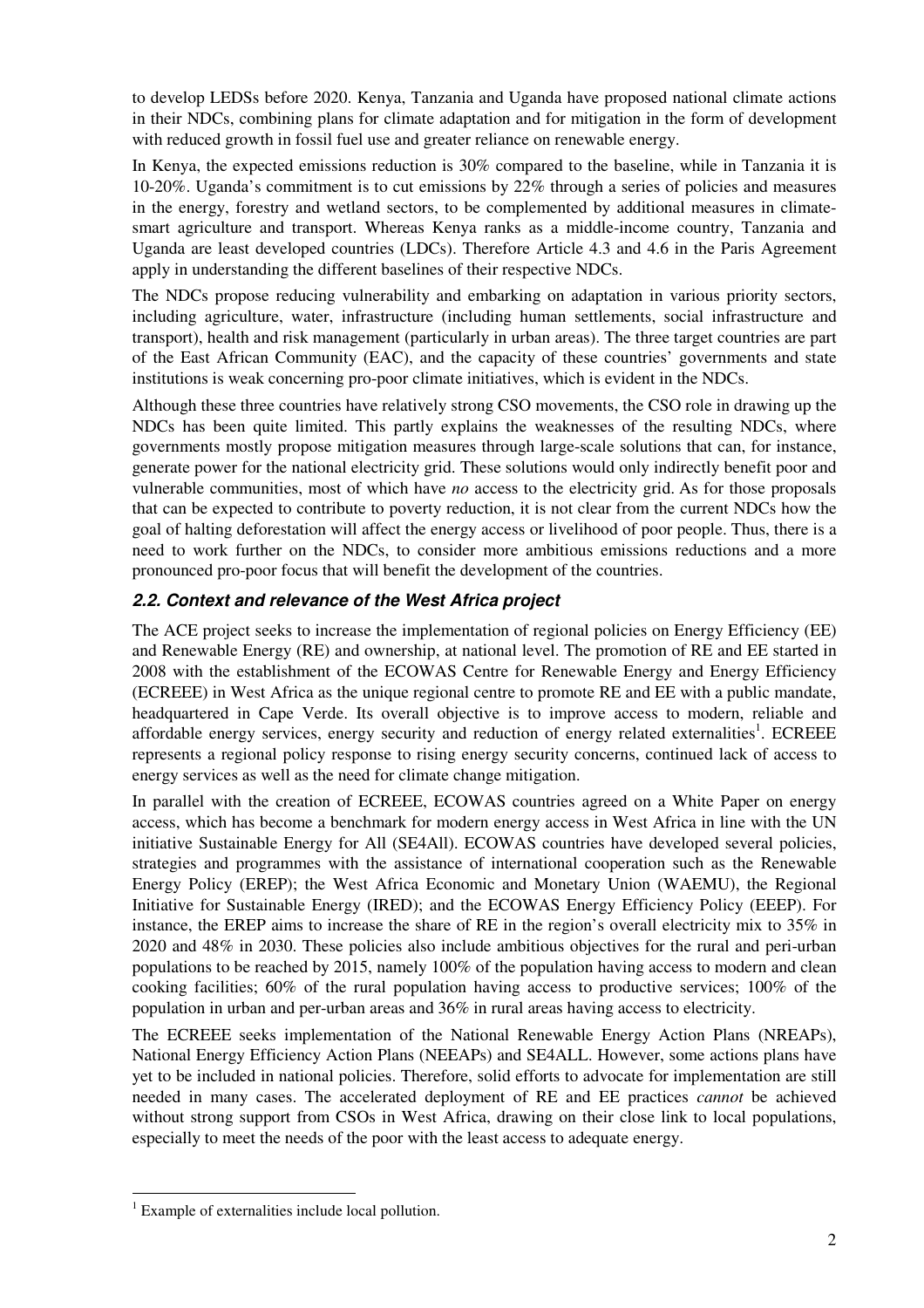Finally, it is a general tendency in most of the ECOWAS countries that there is insufficient national ownership of implementation of regional policies among politicians, the private sector, and the CSOs. Many CSOs working in this area do *not* have sufficient knowledge and capacity to advocate for propoor implementation of regional policies, such as the above-mentioned strategies for RE and EE.

Stakeholders include governments of the seven countries and the governmental agencies, national CSO networks, and private sector actors. The ACE project targets national and regional decisionmakers mainly ministries and government agencies including ministries of energy, ECREEE network, etc. The primary target group of the ACE project is CSOs working with climate change and access to clean energy in the involved countries. $2$ 

# **3. ASSESSMENT OF IMPLEMENTATION IN WEST AFRICA**

### **3.1. Introduction**

This chapter sets out to present the results, achievements and constraints of the SE-supported project carried out by three networks in West Africa. The team compared the results of implementation to the project's planned objectives and outputs. The sources have been the progress reports, various papers produced, interviews with all networks as well as observations from the workshops in Dakar and field visits in Burkina Faso.

The next chapter looks at the East Africa project, which focuses on influencing the Nationally Determined Contributions (NDCs) and Long-term Low Emissions Development Strategies (LEDSs). Since the two projects have differing objectives and planned outputs, they are addressed separately in one chapter each.

### **3.2. Overall project level assessment**

The partners are reporting progress in Logframe in bi-annual progress reports. And mid-way also reporting on the logframe for the whole ACE project was finalized in March 2017. Moreover, there are sessions at each of the workshops and visits where the progress and challenges are discussed among the partners. Unfortunately, since the start of the project, SustainableEnergy has not attempted to make an annual status of the entire ACE project through measure progress towards the goals set out in the LFA.

The team has measured the progress of the project in West Africa towards the development and immediate objectives, as well as the three outputs with related indicators as written in the Logical Framework (LFA). The method is inspired by how Danida, in its overall Annual Report, measures goal fulfilment of all its bilateral programmes.

|                |   | <b>Rating</b> | <b>Explanation</b>                                                     |
|----------------|---|---------------|------------------------------------------------------------------------|
| 5              |   | Excellent     | The achievements are much<br>higher than<br>envisaged/planned/expected |
| $\overline{4}$ | € | Very good     | The achievements are higher<br>than<br>envisaged/expected/planned      |
| 3              |   | Good          | The achievements are as<br>planned /envisaged/expected                 |
| $\overline{2}$ | ౕ | Fair          | The achievements are less<br>than<br>planned/envisaged/expected        |
| $\mathbf{1}$   |   | Poor          | The achievements are much<br>less than<br>envisaged/planned/expected   |

Rating is given on a scale from 1 to 5 (where 1 is poor and 5 is excellent). See the table below.

The ratings set out below assess the level of progress at the time of evaluation (April 2018) compared to the start of the project (January 2016), i.e. over the past two years and four months.

<sup>&</sup>lt;sup>2</sup> Refer to project application p. 13f for more information.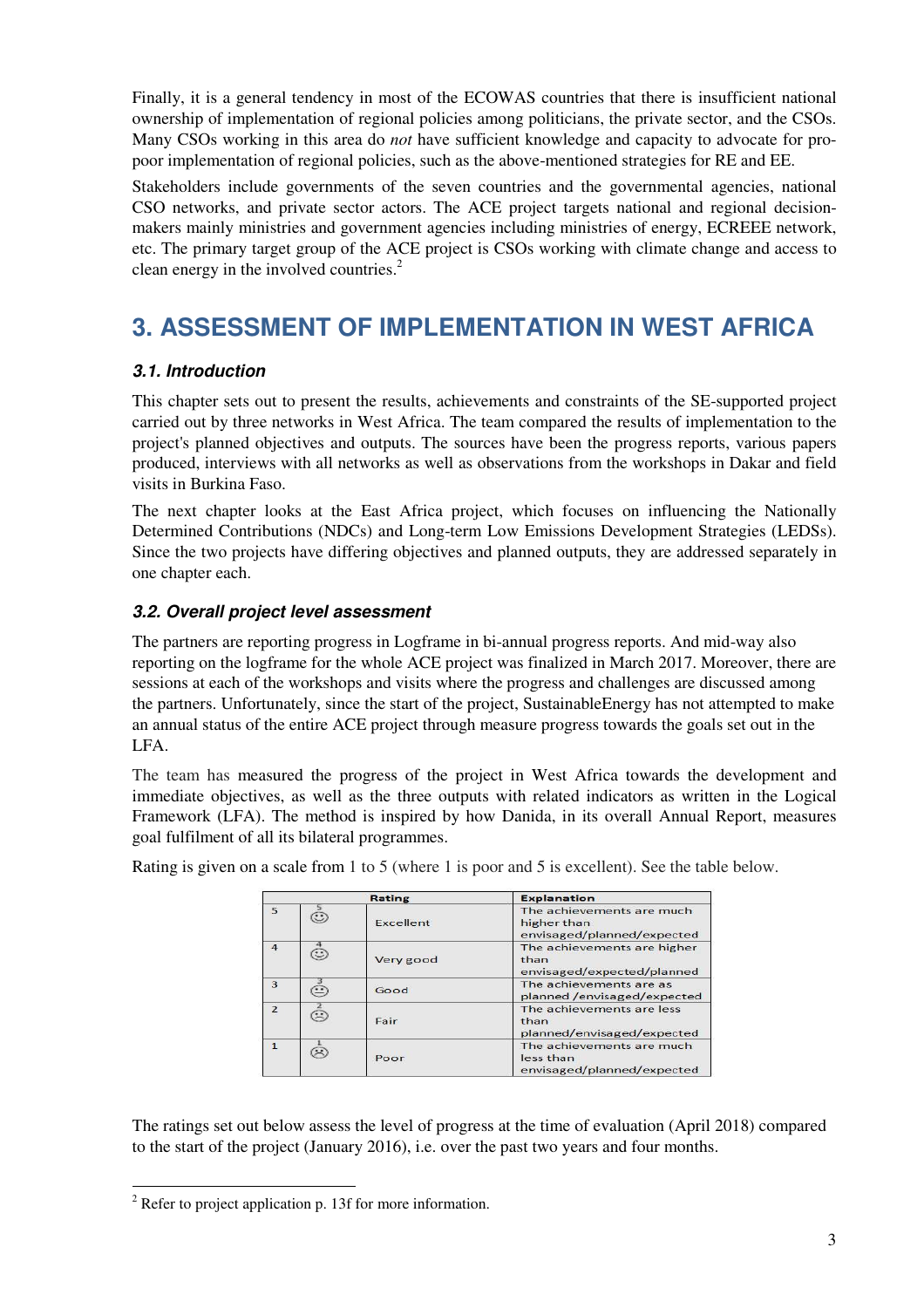In the LFA table below, the Evaluation Team gives a rating and comments upon each of the planned indicators related to the objective and the three outputs. Furthermore, an indicator of the project's cost efficiency/effectiveness has been added.

| Development Objective: Contribute to strengthen the implementation of regional agreed policies and strategies on pro-<br>poor climate mitigation in sustainable energy access in West Africa.                                                                                                      |                          |                                                                                                                                                                                                                                                                                                                                                                                                                                                           |  |
|----------------------------------------------------------------------------------------------------------------------------------------------------------------------------------------------------------------------------------------------------------------------------------------------------|--------------------------|-----------------------------------------------------------------------------------------------------------------------------------------------------------------------------------------------------------------------------------------------------------------------------------------------------------------------------------------------------------------------------------------------------------------------------------------------------------|--|
| Project objective for West Africa: By the end of the project, the political agenda in ECOWAS concerning the<br>implementation of regionally agreed pro-poor climate and energy policies has improved.                                                                                              |                          |                                                                                                                                                                                                                                                                                                                                                                                                                                                           |  |
| 2 indicators for project's objectives                                                                                                                                                                                                                                                              | <b>Rating</b><br>$1 - 5$ | <b>Team's assessment</b>                                                                                                                                                                                                                                                                                                                                                                                                                                  |  |
| A. Increase of public statements and proposals on<br>pro-poor sustainable energy access by decision-<br>makers in the 7 countries.                                                                                                                                                                 | $\mathfrak{2}$           | Project progress reports and the workshop in Dakar have<br>provided only limited evidence that the project has<br>influenced decision-makers and media coverage.                                                                                                                                                                                                                                                                                          |  |
|                                                                                                                                                                                                                                                                                                    |                          | This indicator appears very ambitious by measuring<br>project impact in terms of increased national budgets. The<br>evaluation has not found evidence of achievement of this<br>indicator.                                                                                                                                                                                                                                                                |  |
| B. Increased national prioritisation (budget and<br>resources) of the implementation of pro-poor<br>sustainable energy access in Senegal, Mali, and BF.                                                                                                                                            | $\mathfrak{2}$           | All three networks have developed influencing strategies<br>and the three national coalitions have in several instances<br>been included in relevant working groups with<br>governments. However, insufficient advocacy has been<br>implemented in almost 2,5 years up to May 2018 (with<br>only seven months of the three-year project period<br>remaining).                                                                                             |  |
| 3 planned outputs and indicators                                                                                                                                                                                                                                                                   |                          |                                                                                                                                                                                                                                                                                                                                                                                                                                                           |  |
| Output 1: By December 2016, the extent of<br>national implementation of regionally agreed<br>policies on pro-poor sustainable energy access in<br>relation to climate mitigation is documented from 7<br><b>ECOWAS</b> countries.                                                                  | $\overline{4}$           | The process of finalising influencing strategies by taking<br>account of feedback from constituencies took a long time.<br>This resulted in a shorter timeframe for advocacy. The<br>networks have been able to initiate their advocacy work<br>from the second part of 2017 thanks to the clarity of the<br>influencing strategies.                                                                                                                      |  |
| Indicator nr. 1.1: A report summarizing the findings<br>from the 7 studies is available online.                                                                                                                                                                                                    | $\overline{4}$           | All seven baseline reports as well as the ENDA regional<br>baseline report have been drawn up and received<br>technical feedback from an SE advisor.                                                                                                                                                                                                                                                                                                      |  |
| Indicator nr. 2: Increased knowledge on the national<br>and regional processes among all 7 partners.                                                                                                                                                                                               | $\mathfrak{Z}$           | The baseline studies were meant to be used as<br>background documents for drafting the advocacy<br>strategies and identifying training needs. The baseline<br>studies were delayed and considerable resources were<br>invested. Apparently, they have provided valuable<br>information for the CSO networks in the seven countries<br>involved although they could have been utilized more for<br>advocacy and their dissemination appears to be limited. |  |
| Output 2: By December 2018, civil society in<br>Senegal, Burkina Faso, and Mali advocated more<br>effectively for $-$ and participated more in $-$ the<br>implementation of the regionally agreed pro-poor<br>policies on renewable energy and energy efficiency<br>related to climate mitigation. | 3                        | All three national coalitions have drawn up their<br>advocacy strategies with good participation of coalition<br>members. Although some activities started in May 2017,<br>most advocacy activities only have time to run from May<br>2018 until the project ends in December 2018.                                                                                                                                                                       |  |
| Indicator nr. 2.1: At least 20 CSOs in each of the 3<br>partner countries participate in capacity building<br>(CB) workshops.                                                                                                                                                                      | $\overline{4}$           | The capacity building workshops were appreciated by the<br>Evaluation Team's interviewees. One limitation is that the<br>training approach does not involve the organisational<br>level of member organisations. Furthermore, the trainees<br>themselves have not evaluated these training sessions.                                                                                                                                                      |  |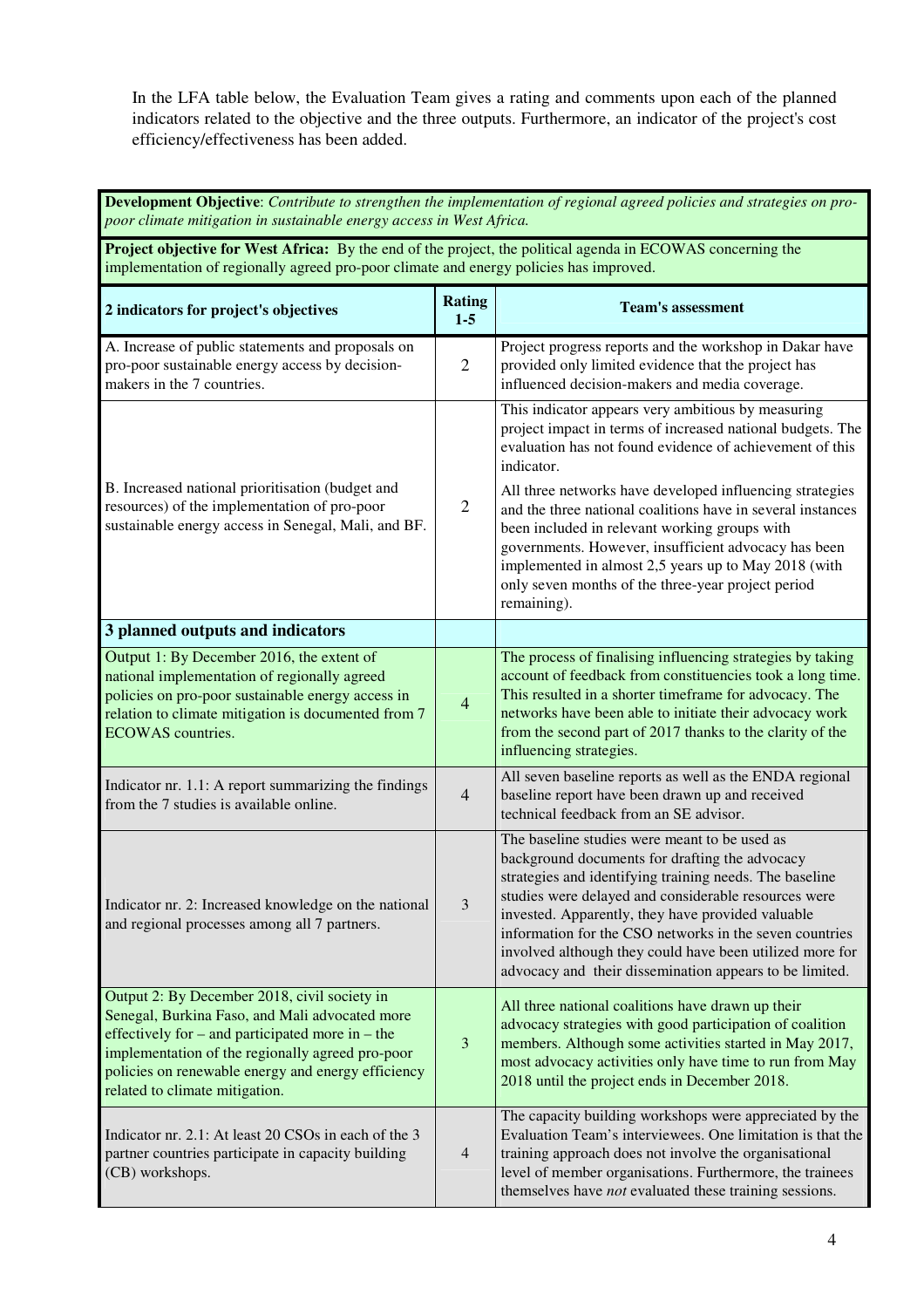|                                                                                                                                                                                                                                                                                                     |                | More than 15 CSOs in each country are part of the<br>coalition and play an active part in the activities.                                                                                                                                                                                                                                                                                                                                                                          |
|-----------------------------------------------------------------------------------------------------------------------------------------------------------------------------------------------------------------------------------------------------------------------------------------------------|----------------|------------------------------------------------------------------------------------------------------------------------------------------------------------------------------------------------------------------------------------------------------------------------------------------------------------------------------------------------------------------------------------------------------------------------------------------------------------------------------------|
|                                                                                                                                                                                                                                                                                                     |                | Interviews with staff of public institutions, e.g. within the<br>field of renewable energy and energy efficiency, express<br>positive attitudes to the creation of national networks in<br>the three countries.                                                                                                                                                                                                                                                                    |
| Indicator nr. 2.2: At least 15 of the CSOs in each<br>country subsequently engage in relevant advocacy.                                                                                                                                                                                             | 3              | As an example, in December 2017, the coalition in<br>Burkina Faso held a meeting with members of the<br>National Assembly's Finance and Budget Committee<br>(COMFIB) and other commissions.                                                                                                                                                                                                                                                                                        |
|                                                                                                                                                                                                                                                                                                     |                | Nevertheless, only limited advocacy activities are<br>reported after two years and four months of project<br>implementation (only 8 months remain). Why not carry<br>out specific advocacy activities at the same time as the<br>baseline studies and advocacy strategies are being<br>prepared?                                                                                                                                                                                   |
| Indicator nr. 2.3: Strategic alliance building:<br>relevant CS networks are strengthened in each<br>country.                                                                                                                                                                                        | $\overline{4}$ | The coalitions in all three countries have performed very<br>well in involving relevant ministries, public institutions<br>and the private sector in the sustainable energy area.                                                                                                                                                                                                                                                                                                  |
| Indicator nr. 2.4: Increased involvement of CSOs in<br>the implementation process.                                                                                                                                                                                                                  | 3              | It is <i>not</i> clearly defined what is meant by "the<br>implementation process." As stated in the comment on the<br>above indicator, there is good contact with public<br>institutions and private sector organisations.                                                                                                                                                                                                                                                         |
| Output 3: By December 2018, regional policy<br>advocacy initiatives for pro-poor sustainable<br>energy access as related to climate mitigation are<br>strengthened.                                                                                                                                 | $\overline{2}$ | ENDA has gathered country focal points (ENDA Energie<br>Senegal, CEAS Burkina Faso and Mali Folkecenter) and<br>joined workshops together with ECOWAS and ECREEE<br>(Centre for Renewable Energy and Energy Efficiency).<br>However, the Evaluation Team has almost not found<br>written documentation of regional advocacy.                                                                                                                                                       |
| Indicator nr. 3.1. Regional decision-makers and/or<br>institutions address the problem of national<br>implementation of RE and EE targets and highlight<br>CSO engagement.                                                                                                                          | $\overline{2}$ | ENDA has good and frequent contact with ECOWAS<br>structures in the field of sustainable energy, and is also<br>active in the COPs (Paris Agreement). This seems to take<br>place under the aegis of ENDA rather than utilising the<br>potential of national coalition membership of INFORSE-<br>West Africa for lobbying.                                                                                                                                                         |
|                                                                                                                                                                                                                                                                                                     |                | Almost no regional advocacy work has been documented<br>through position papers etc.                                                                                                                                                                                                                                                                                                                                                                                               |
| Indicator nr. 3.2. Increase in number of CSOs<br>participating, in representativeness, and activity<br>level in relevant regional advocacy initiatives<br>networks.                                                                                                                                 | $\overline{2}$ | The ACE project has performed well in exchanging of<br>experiences. The activity level vis-à-vis relevant regional<br>advocacy initiative networks have been low and almost<br>not documented.                                                                                                                                                                                                                                                                                     |
| The project's cost efficiency and cost effectiveness<br>Definition: Cost efficiency refers to the ratio between the<br>input to run a project and the output gained from the<br>project.<br>Definition: Cost effectiveness is the relationship between<br>financial inputs and the desired outcome. | 3              | The project's cost efficiency/effectiveness is best at the<br>national level and relatively poor at the regional level.<br>The focal points in the three countries and SE hold<br>frequent Skype meetings and share documents on Google<br>Drive. Nevertheless, a considerable part of the project<br>budget has been spent on regional workshops. Almost no<br>joint advocacy proposals have been developed during the<br>first two years and four months (for increased effect). |
| Average and overall conclusion                                                                                                                                                                                                                                                                      | 2.9            | In general, the team considers the project to have made<br>significant progress towards coalition building in the<br>three countries. However, the project has not progressed<br>satisfactorily, when measured against the objective, three<br>outputs and indicators, particularly regarding advocacy.                                                                                                                                                                            |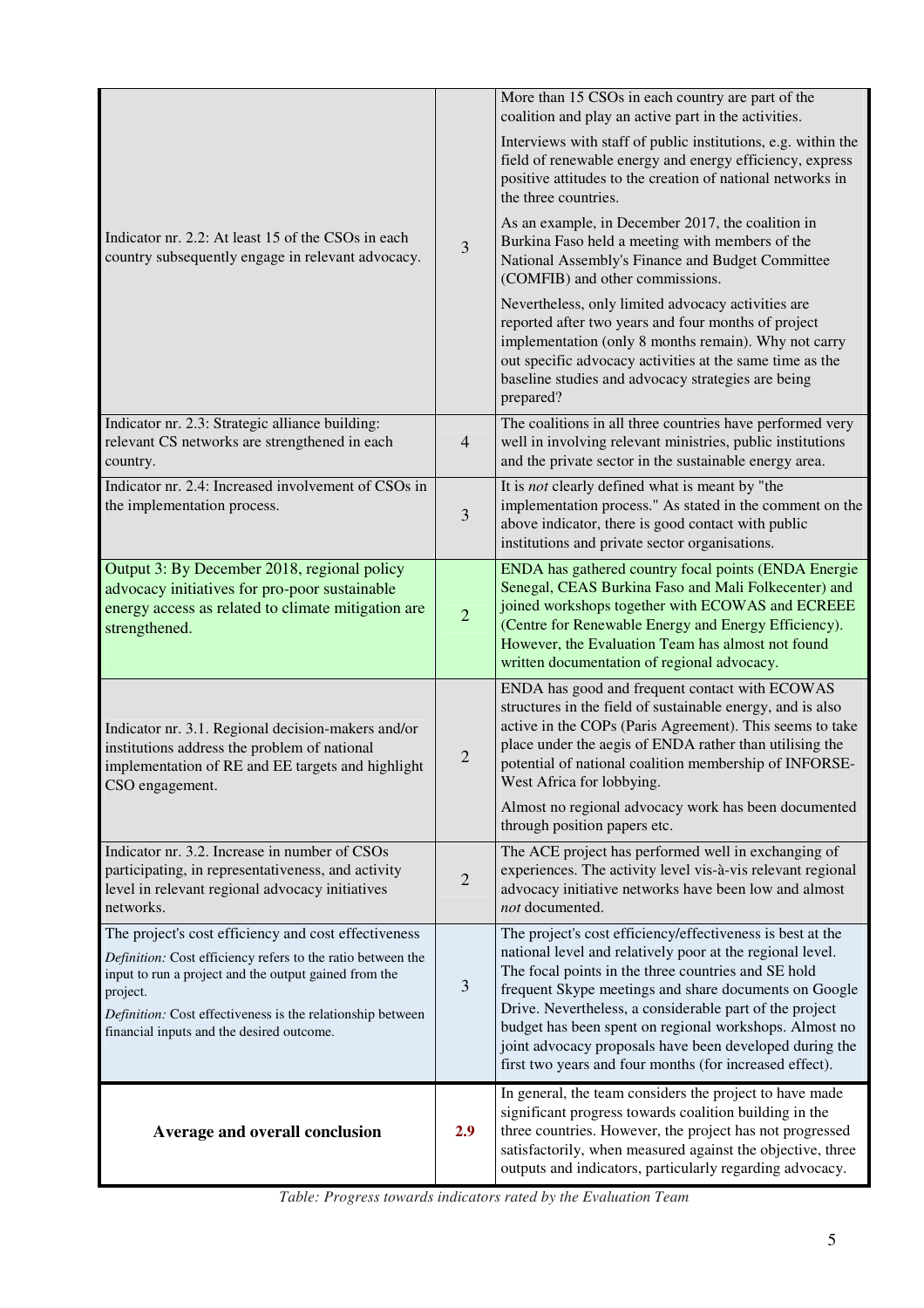The average score of the immediate objectives and three outputs is **2.9**, which is close to "good", yet slightly below expectations for a project supporting civil society coalition building and advocacy in three West African countries.

### **3.3. Status regarding key achievements and challenges of the ACE-WA project at the regional level**

Globally, the intention of the ACE WA project is to contribute to intensifying national implementation of regional policies on renewable energies and energy efficiency in West Africa. The Evaluation Team can affirm that the project objectives are clearly relevant and aligned to both national and regional policies<sup>3</sup> on access to renewable energy and energy efficiency climate. The regional policies agreed among ECOWAS member states are linked to the Sustainable Development Goal 7 of taking urgent action to combat climate change and its impacts through reducing greenhouse gas emissions.

*Output 1* seeks by December 2016 to achieve (sectorial) baseline studies to document national implementation by the seven ECOWAS countries of regionally agreed policies on pro-poor sustainable energy access.

The Evaluation Team can affirm that sector baseline studies for the 7 countries were drawn up by local consultants in line with each country context and presented to the CSO networks<sup>4</sup>. However, few efforts can be observed to disseminate the reports (or summaries) more widely to regional organisations and in individual countries. Copies of the seven national and one regional baseline studies are available on ENDA's website<sup>5</sup>, but has yet to be made available on a number of regional websites, such as those of the Regional Centre for Renewable Energy and Energy Efficiency (ECREEE) and ECOWAS, as no agreement has been made with these institutions to publish the reports on their websites. The ACE WA project partners collectively considered that the findings of these baseline reports serve as guidelines for the design of the advocacy strategy to better influence national and regional policies on renewable energy and energy efficiency.

*Output 2* aims to have CSOs in Senegal, Burkina Faso, and Mali advocate more effectively for and participate more vigorously in the implementation of the regionally agreed pro-poor policies on renewable energy and energy efficiency related to climate change mitigation to be achieved by December 2018.

A good result of the project is that all three countries of cooperation have established a coalition of CSOs. The review found that the CSO coalition members in Burkina Faso, Senegal and Mali have signed the "Charter of Members" (statutes). The establishment of national coalitions in the three countries for the purposes of advocacy and promotion of renewable energies is encouraging, which is further described in the following sections. The development of the advocacy strategy is completed in Senegal, Burkina Faso, Mali and region-wide, while certain activities started in June 2017, e.g. meetings with energy ministries and parliamentary committees.

Each of the three country networks have organised and attended a number of awareness meetings with government representatives as well as with national agencies for renewable energy and energy efficiency in Dakar (ENDA), Ouagadougou (CEAS) and Bamako (MFC).

The increased knowledge of national and regional processes among the seven country partners from a number of training and workshop sessions have been useful for members of the three national coalitions. Nevertheless, the evaluation found that the project has so far *not* achieved sufficiently in the area of advocacy in the three countries almost 2,5 years after project start.

 $\overline{a}$ 

 $3$  Key regional policies include the Renewable Energy Policy, the Regional Initiative for Sustainable Energy, and the ECOWAS Energy Efficiency Policy.

<sup>&</sup>lt;sup>4</sup> ENDA, SustainableEnergy, and INFORSE developed a National and a Regional Guideline for making the baseline studies, which are available in English and French

<sup>&</sup>lt;sup>5</sup> http://endaenergie.org/accelerating-implementation-of-regional-policies-on-clean-energy-in-west-africa/

<sup>&</sup>lt;sup>6</sup> Fifteen, nineteen and twenty-member organisations have signed the charter of the coalition respectively in Mali, Burkina Faso, and Senegal.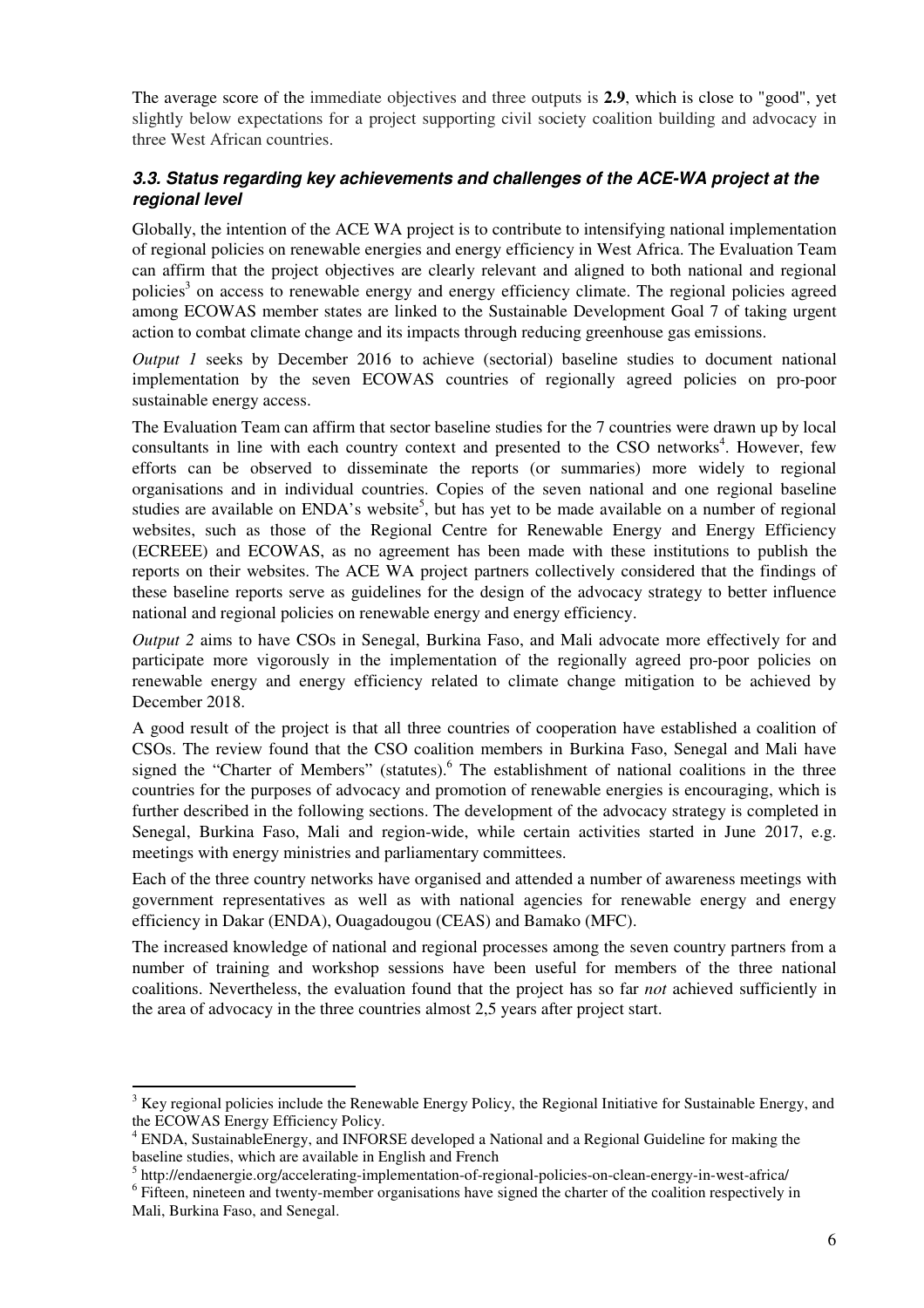*Output 3* aims to strengthen the regional policy advocacy initiatives for pro-poor sustainable energy access. The project was *not* designed for the promotion of linkages from the national/regional to the international level of advocacy.

Probably the most important result at the regional level is that the sharing of experiences and learning from each other in project workshops and visits are appreciated by all three country focal points. Evidence presented in narrative progress reports highlights that ENDA was able to gather private actors as well at two training workshops.

Originally, three regional project meetings were scheduled: i) an inception meeting, ii) meeting after conducting the baseline studies after the first year, iii) final project meeting at the end of the project period. These meetings are intended to boost regional cooperation among the three partners and to enable the exchange of experiences.

At the second regional so-called Knowledge-Sharing Workshop from 6th to 9th February 2017, ENDA succeeded in persuading a representative of ECREEE to participate for two full days. Moreover, ECREEE has appointed two contact points to this project and agreed on a Memorandum of Understanding with a view to implementing certain joint activities, although these have yet to materialise. In general, reporting from the ACE project seems to be relatively appreciated among strategic allies at the regional level.

Representatives of the coalitions attended two regional and international meetings in Dakar, one organised by ECOWAS at their Sustainable Energy Forum in October 2017, and the "*Salon international des Energies Renouvelables et de l'Environnement en Afrique*" by the National Agency for Renewable Energies (ANER). It was an opportunity for coalition partners to lobby for sustainable energy issues and sharing of the project baseline studies.

Probably, the SE monitoring and support visit to Burkina and Mali in November 2017 was a useful learning opportunity. It was agreed to focus advocacy at the regional level on seeking to lower taxes on renewable energy equipment, so as to facilitate its adoption by the population, which is generally failing to take place in Senegal and Mali. However, the first two years and four months of implementation of the planned regional activities has achieved relatively little as measured in terms of LFA indicators, which is also reflected in the low rating in the table above with the overall assessment of project performance.

#### **Speed up advocacy**

The evaluation found almost *no evidence* of any achievement regarding regional advocacy (output 3). The baseline study points to various needs for pro-poor policies in terms of accessibility to efficient energy at the lowest costs. However, these studies have *not* been fleshed out in concrete advocacy efforts at the regional level.

It is unfortunate that the project, during its two years and four months thus far, has achieved so little at the regional level apart from informative and relevant exchange of experiences between the project's three country focal points (ENDA, CAES and Mali Folkecenter). Only limited activities can be observed in the area of regional advocacy by the regional coordinator and advocacy staff at ENDA, even with 1.8 full time staff paid by the project. This failure to live up to expectations encompasses an absence of position papers and other written statements and/or concrete proposals for pro-poor sustainable energy access to be acted upon by decision-makers at the regional level and in the three countries: Senegal, Mali, Burkina Faso, as well as the four associated partners Cote d'Ivoire, Niger, Benin, and Togo.

Given the short time remaining until December 2018, urgent efforts are needed to comply with project objectives for regional policies, at least enforcing the regulatory framework to accelerate the sustainable energy transition. Hopefully the focal points and SE project meeting from 9th to 12th April 2018 in Dakar (with the presence of the Evaluation Team) followed by the participants visits to ENDA activities in Kolda can put new dynamic to the advocacy endeavour. Through an agreement on one common advocacy goal for the remaining eight months, a joint advocacy campaign could be based on evidence from regional baseline study and target decision-makers, media and journalists, conducted alongside public information activities carried out by CSOs affiliated to the coalitions in each country.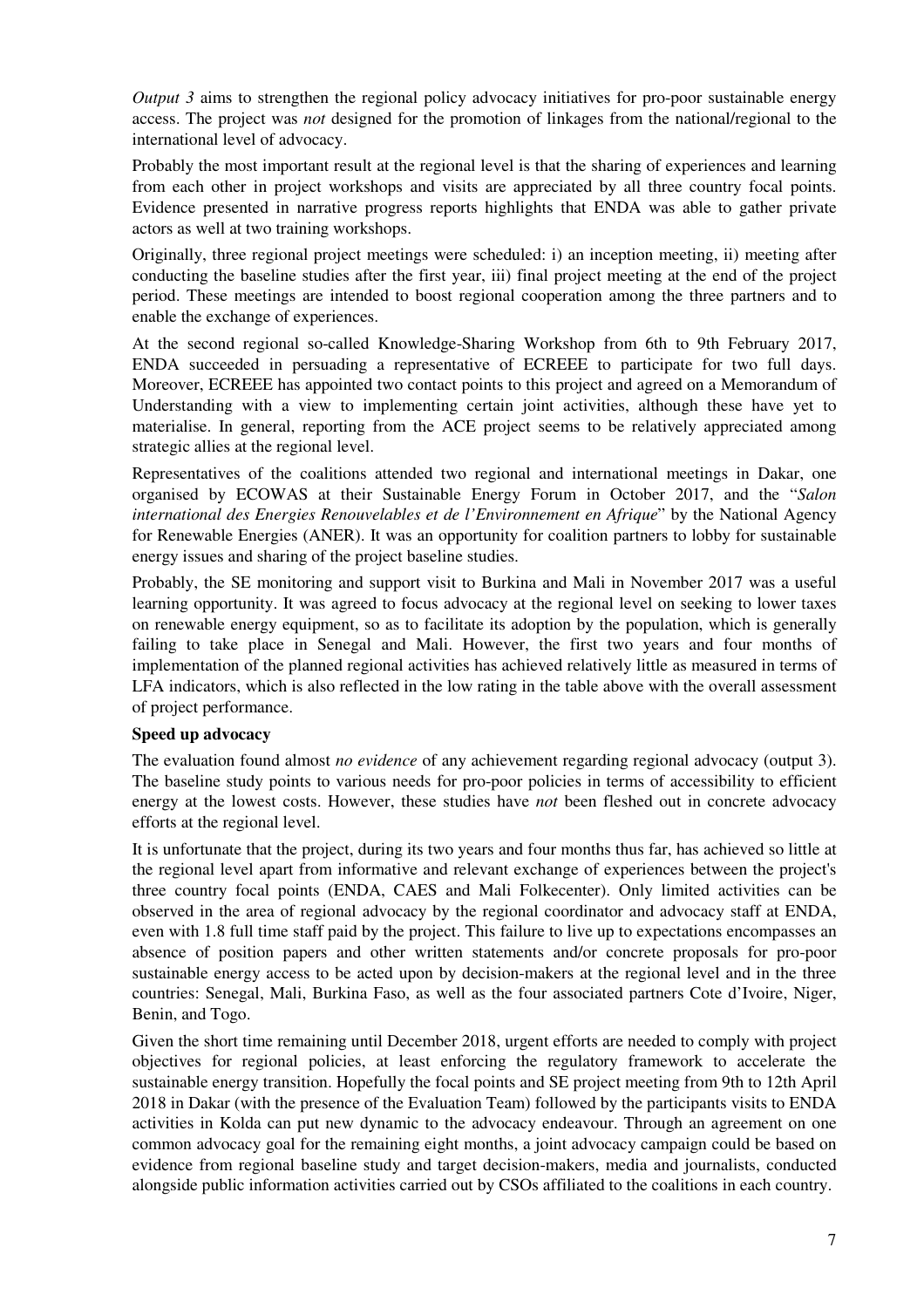*Recommendation 1:* Given that the project ends in December 2018, it is urgent that the three country networks and ENDA embark on concrete advocacy activities, preferably focused on one specific advocacy goal at the regional level with ENDA in charge of the coordination and preparation of a policy brief, campaign materials, press kit, etc.

Two topics have been agreed during the April 2018 project meeting in Senegal, one on taxation and the other on the social impacts of solar plants on neighbourhoods. ToRs for the taxation project have already been developed.

The Paris Agreement from December 2015 was forged shortly after the project was designed. A decision at the second project workshop (February 2017) led to DKK 75,000 being reallocated from the contingency budget item to support for three participants at the COP24 in Poland in December 2018. During the workshop in April 2018, it was suggested that they should concentrate their participation on the Talanoa Dialogue. The Evaluation Team finds that the ideas for COP24 reflect the lack of specialisation and clear focus in the collaboration within the three-country network. This has been a problem since the project (network) was initiated in the beginning of 2016, which is a factor that may have weakened its regional advocacy efforts. The ACE-WA project could benefit from the experiences of the PIPA project, which has been well focused e.g. on NDCs, guidelines, and/or on energy efficiency in its lobbying activities at the UNFCCC conferences and in the countries.

### **INFORSE**

One intention in the project was to strengthen INFORSE in West Africa, as the three regional focal points are members of INFORSE with ENDA as the regional coordinator. At the April 2018 workshop in Dakar, the Evaluation Team asked: Why has the INFORSE West Africa brand *not* has been utilized during project implementation? Apparently, it has *not* been a priority for ENDA to take this opportunity for linking the national and regional to the international agenda. The Evaluation Team raised this discussion at the workshop, where all three focal points agreed to promote affiliation to INFORSE among member organisations of the national networks in the remaining project period.

Fortunately, INFORSE-WA has after the April 2018 project meeting started drafting a regional strategy and work programme. According to the website<sup>7</sup>, INFORSE-Africa currently has 39 affiliated NGOs in 19 countries in Africa. These include Benin, Burkina Faso, Mali, Senegal, and Togo, which have all been involved in the implementation of the ACE project in West-Africa.

### **3.4. Status regarding key achievements and challenges in Burkina Faso**

The establishment of a coalition of CSOs and NGOs was successful in Burkina Faso, and it remains a key achievement of the project with potential for influencing national policies within specific thematic areas.

*Output 1:* As in Senegal and Mali, key achievements include the publication of the national baseline study on renewable energy and energy efficiency. The government institutions were very helpful to provide information to the baseline development that was made by consultancy. Hence, CSOs are playing a significant role in Burkina Faso in supporting public institutions in the implementation of national policies. Some of them may influence the creation, review or implementation of national policies on renewable energy and energy efficiency.

The needs of the poor are summed up in terms of access to reliable and low-cost energy facilities. Energy access is very expensive for poor families, and few of them can afford to invest in such equipment. Since 2013, the tax-reduction policy is helping to reduce prices and make such equipment more commonly available in local markets, including in rural areas.

The Evaluation Team has *not* found any position papers or policy briefs from the coalition or others that can document the use of the baseline study.

The *Output 2* has been the most important part of ACE project in Burkina Faso, where CEAS Burkina Faso has established focal points for the national coalition of 19 capital- and province-based CSOs. It is great that 19 CSOs have signed coalition charters and now networking. Before the project, CSO had

 7 http://www.inforse.org/africa/membership.php3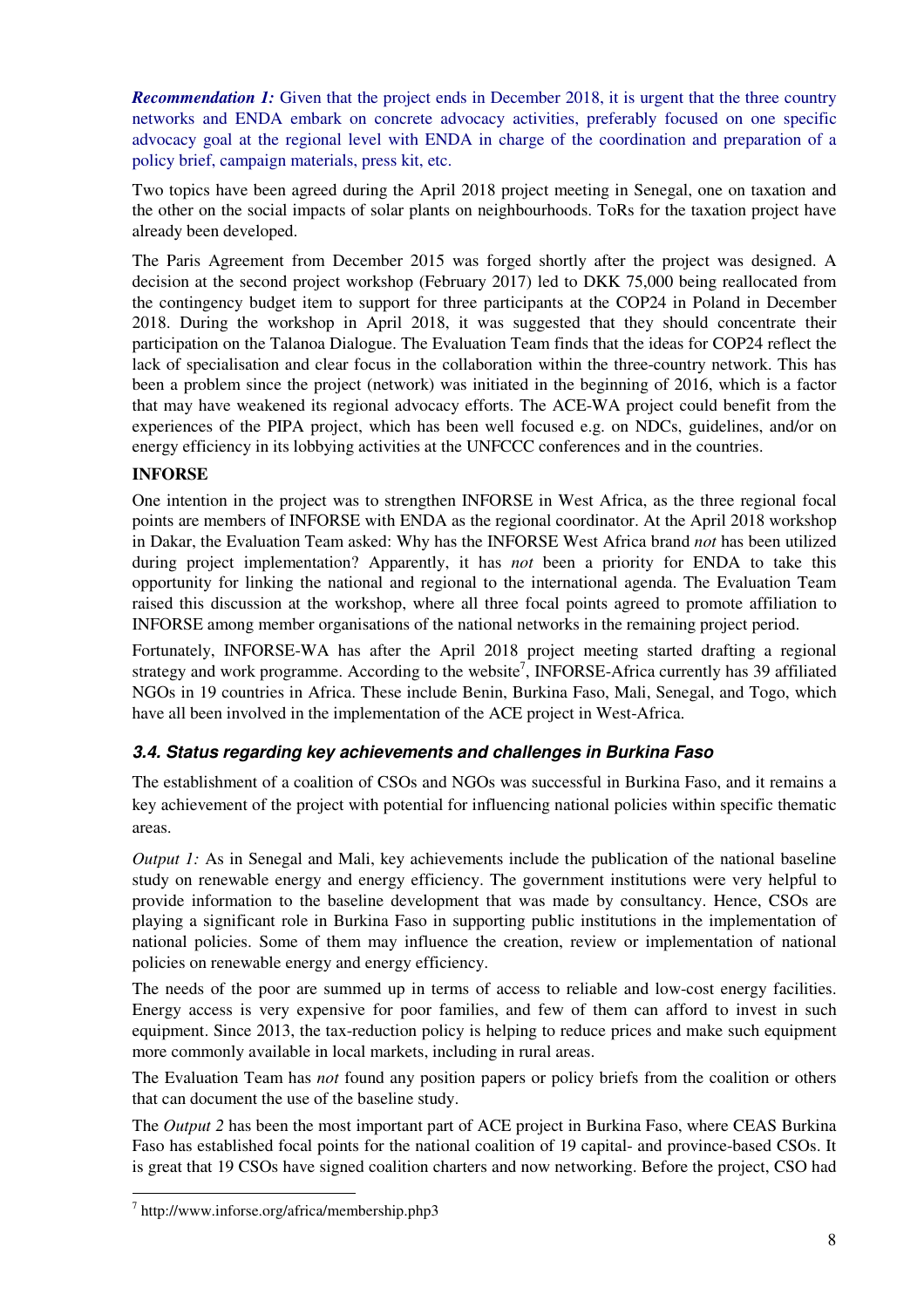never worked jointly in a network in Burkina Faso on climate change and renewable energy. Accordingly, coalition members interviewed by the team express that the workshop training on renewable energy and energy efficiency advocacy approaches was important for them. They say the coalition fills a gap in civil society work in favour of access to renewable energy.

During the first two years of the project, considerable time and resources were spent on mobilization of coalition members and building up of relationships with the Ministry of Energy and ANERE. This is very positive. However, the baseline study took up too much time during the first year of the project period, and although the second year saw the holding of training courses and the writing of a good advocacy strategy, the 19 members of the coalition have only to a limited extent been implementing their influencing strategies.

Furthermore, the CEAS leaders revealed that the support from SNV and SE was essential for carrying out the training workshops for members of the network. Both the ACE-WA and the "Voice for Change" project of SNV have a common goal, which is to strengthen the CSOs and the coalition to promote and accelerate the implementation of national policies on renewable energy and energy efficiency in Burkina Faso.

Importantly, the Burkina Faso coalition has participated in public debates on access to renewable energy and the National Assembly has pledged to consult the coalition in drafting policies. The coalition is also part of a committee drafting texts for quality control of renewable energy equipment.

Its close collaboration with the Ministry of Energy enabled the coalition to become involved in the implementation of a government project, which aims to distribute 1,500,000 LED lamps to subscribers of the National Burkinabé Electricity Company (SONABEL) in 13 regions of Burkina Faso.

The Evaluation Team found that the advocacy strategy is well formulated and of good quality. It has the following objective and five concrete advocacy goals:

The overall objective of this advocacy is to accelerate the implementation of reforms in the field of renewable energies for better access to quality renewable energy equipment. Concrete goals are:

- Encourage the State to involve and empower the CNPDER in developing and adopting a better regulatory policy for the renewable energy sector;

- Encourage the State to increase the capacity of state structures for quality control of renewable energy equipment;

- Encourage the State to improve the subsidy system for renewable energy equipment;

- Formulate a specific objective on strengthening the quality control of products;

- To make importers aware of the respect of the regulatory policy in the field of renewable energies.

The last section in the advocacy strategy is "*7. Planning activities for 2018*", which has many good elements, but is far too ambitious to be implemented by the end of December 2018. The Evaluation Team would suggest realistic advocacy targets in a one-year work plan, which should also detail the involvement and division of labour between the 19 member organisations.

The coalition led by CEAS could *not* produce any position papers or policy briefs for the purposes of advocacy. Unfortunately, the coalition did not apply a "fast track" to embark on such work, but waited for too long for the baseline studies and advocacy strategies. The good news is that the coalition is planning to write position papers using the baseline study and the other three studies on access to renewable energy made by expert consultants in the field of renewable energies. Training is planned from 9 to 11 July 2018 to work on these three position papers.

Another constraint is the limited professional capacity of CSO members, which is itself a justification for SNV and SE providing resources for the training. There are other CSO coalitions for education, health, or agriculture/food security in Burkina Faso with somewhat greater expertise.

Another area with room for improvement springs mostly from shortcomings in the project document design and in the definition of indicators, which is further analysed in the section about monitoring in Chapter 6.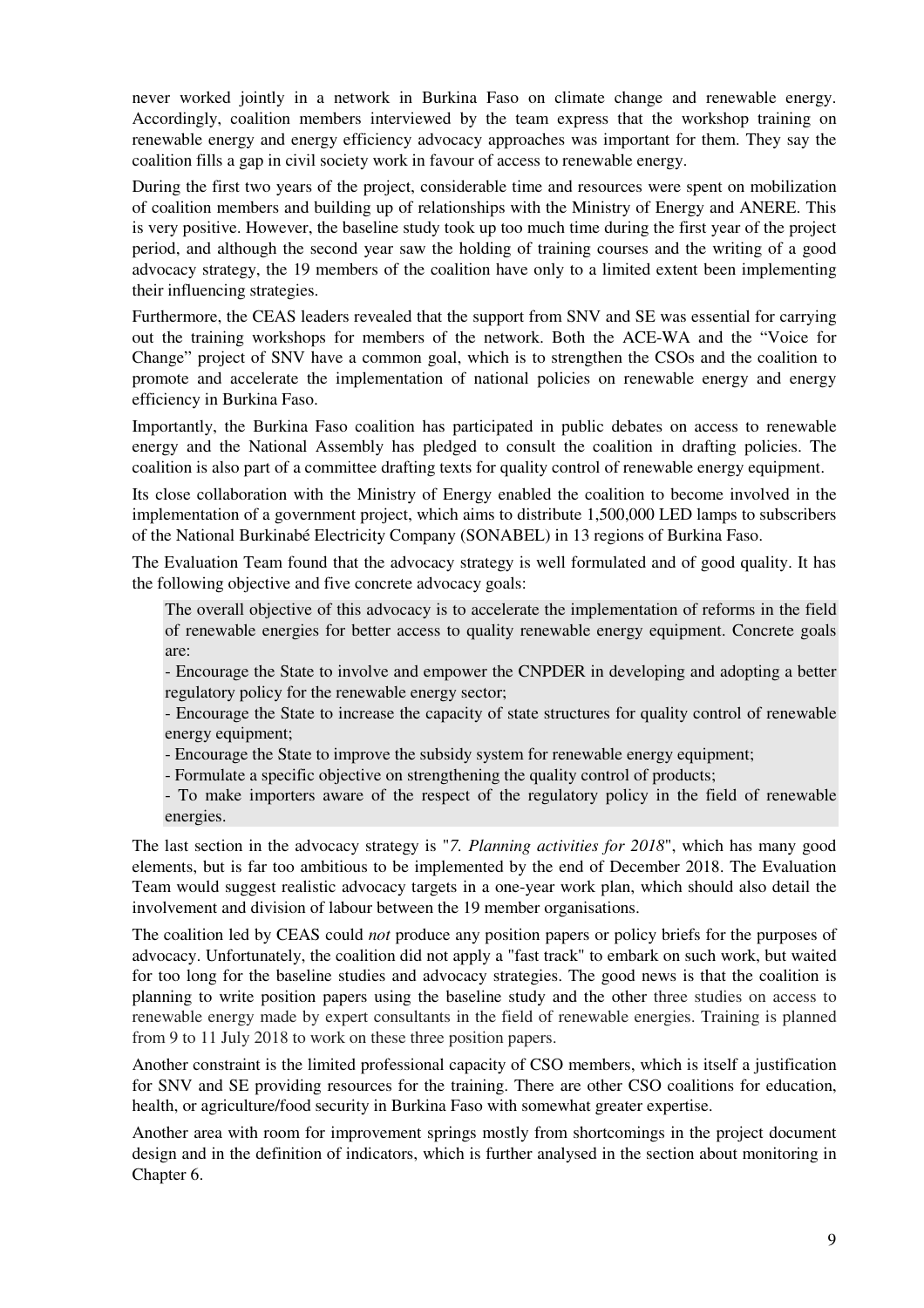Certainly, local ownership of the advocacy strategy can be appreciated. However, there is *no* assurance that the coalition networks can handle the agreed advocacy activities over the short remaining project period until December 2018. It is important that the SNV supported "Voice for change" continues until 2020.

Finally, the evaluation found that there is a good level of communication and collaboration among coalition members, which confirms the good and open network facilitation made by CEAS.

*Recommendation 2:* It is suggested to add a concrete work plan to the advocacy strategies within the three country networks, including specific targets to be reached by December 2018 and describing activities to be carried out by each of the 19 member organisations in Burkina Faso. The elaboration of such a work plan with targets is also relevant to the networks in Senegal and Mali.

#### **3.5. Status regarding key achievements and challenges in Senegal**

The national coalition coordinated by ENDA was able to achieve various results in Senegal, including the development and publication of the national baseline study, the establishment of a coalition of CSO members, and the preparation of the national advocacy strategy.

Regarding *Output 1*, the baseline study in Senegal gathered a lot of documentation on national circumstances regarding RE and EE, including the government's ambitions and targets for energy mix, implementation of regional policies, content of national RE/EE policies, etc.

Meetings with project stakeholders served to confirm how awareness has been raised and knowledge has been spread regarding national policies and strategies in Senegal. For example, a number of minutes of internal coalition meetings show that the following policies have been emphasized: i) providing ground support for the Senegalese National Action Plan on RE (PANER) and the National Action Plan on Energy Efficiency (PANEE); ii) ensuring the regulatory framework for law enforcement to accelerate access to clean energy for poor people; iii) maintaining the energy mix dynamic with a view to diminishing the future status of nationally drilled oil and gas, and making a plea for oil revenues to be spent on renewable energies; and iv) enabling local authorities to integrate renewable energy and energy efficiency into their local development planning framework.

*Output 2* with Coalition building in Senegal network, where ENDA did a good job in coordinating the creation of a coalition of 20 CSOs, private sector and public institutions with interest in renewable energy and energy efficiency policies. The review notices the signing of the coalition charter in particular.

The broad participation of different stakeholders is promoting participation and consensus building. However, a particular case is the Senegalese coalition, which involves government institutions and private sector as members, giving rise to confusion about their individual roles and interests. The Evaluation Team found that this has made the coalition relatively inefficient. Meetings in such a multistakeholder forum could be more cost-efficient if the CSO had their own space – their own network for discussion and preparation of themes prior to presentation to private sector and public entities. In the view of the Evaluation Team, this seems more like a multi-stakeholder forum than a CSO coalition. It could be more efficient to clarify the roles of a CSO coalition and another role of a multistakeholder forum.

CSO network members in Senegal have been exposed to ECOWAS and national policies through three training (capacity building) workshops organized with women entrepreneurs, media and journalists. ENDA sees the collaboration with journalists as important information. Furthermore, CSO are playing a crucial role in holding government and policy-makers accountable and in pushing for implementation of those good policies. However, the planning process and implementation of the action plan are proceeding very slowly, despite the government's willingness to prioritise renewable energy and energy efficiency in favour of adequate access to pro-poor and low-cost energy.

*No* position papers or policy briefs has been produced to date by the coalition in Senegal. Apparently, ENDA has not planned inputs to meet this important expectation. The advocacy plan in Senegal looks too vague and would, like in Burkina Faso, have benefited from a concrete work plan with specific targets to be reached by December 2018 as well as descriptions of activities to be carried out by each of the coalition's member organisations in Burkina Faso.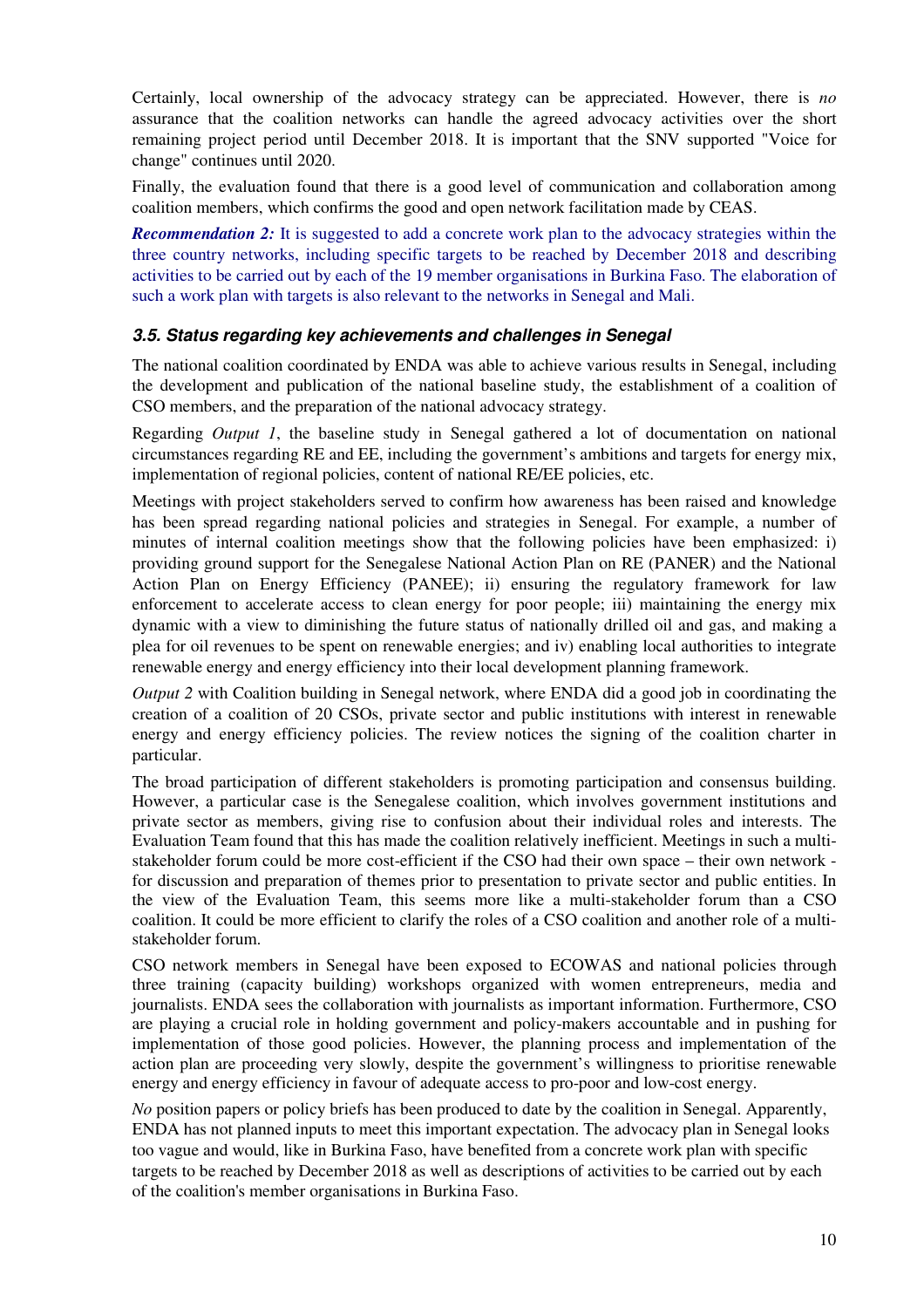### **3.6. Brief status regarding key achievements and challenges in Mali**

The network in Mali has carried out activities similar to those in Burkina Faso and Senegal. The Mali multi-stakeholder coalition is made up of various organizations, including seven technical services under the state, six private sector organizations, 40 news organizations (written and broadcast media), seven NGOs, three NGO networks and two partners specialised in technical and financial work, reaching a total of 62 members. The coalition is coordinated by Mali-Folkecenter Nyetaa (MFC).

As the Evaluation Team did not visit Mali, this section will only contain a brief overview in bullet points about activities undertaken by MFC and the Mali network.

1) Advocacy was conducted for the insertion of the feed-in tariff (connected small power producers) or systems of preferential repurchase in the new energy policy of Mali. The promotion of decentralized renewable electricity systems for the reduction of operating expenses.

2) The coalition was involved in developing the CDN Investment Plan as part of the implementation of the ECOWAS White Paper Policy. Furthermore, in partnership with the AEDD, the MFC and the secretariat of the RCM participate in drawing up the financing plan of the CDN of Mali by contributing to the process of the MRV, which makes it possible to measure civil society participation in the implementation of the CDN Roadmap.

3) Enhancing Renewal Innovation for the Creation of Green Jobs. MFC drew up an analysis of the Malian preliminary country report about a research project called "*Skills for Green Jobs II*". And the coalition drafted an advocacy note for the promotion of green jobs.

4) MFC was appointed member of the Mali Green Climate Fund Committee. Furthermore, through some member organizations, the coalition sits on the commission for the revision of the energy policy being implemented by the government of Mali.

5) The MFC took the opportunity of COP 23 in Bonn to exchange experiences with PIPA East Africa regarding its approach, strategy and achievements. It was also an opportunity for the MFC to animate the campaign for off-grid communities' access to low-carbon energy solutions. This greatly contributed to 'SE4 All' and also to the implementation of the ECOWAS White Paper.

# **4. ASSESSMENT OF THE IMPLEMENTATION IN EAST AFRICA**

This chapter presents the results, achievements and constraints of the SE-supported project implemented by three coalitions in East Africa, namely UCSD in Uganda, TaTEDO in Tanzania and SusWatch in Kenya. The PIPA East Africa project started in January 2017 and focused on the implementation of the Paris Agreement and on influencing the Nationally Determined Contributions (NDCs) and Long-term Low Emissions Development Strategies (LEDSs) to include the voices of CSOs.

#### **4.1 Summary table highlighting the overall performance assessment of the PIPA project against core indicators**

The table below gives a measure of what has been achieved by the PIPA project compared to the objectives, and the three output indicators within the LFA. The table below presents scores from the self-assessment exercise and the evaluation team's comments on each of the indicators and three outputs.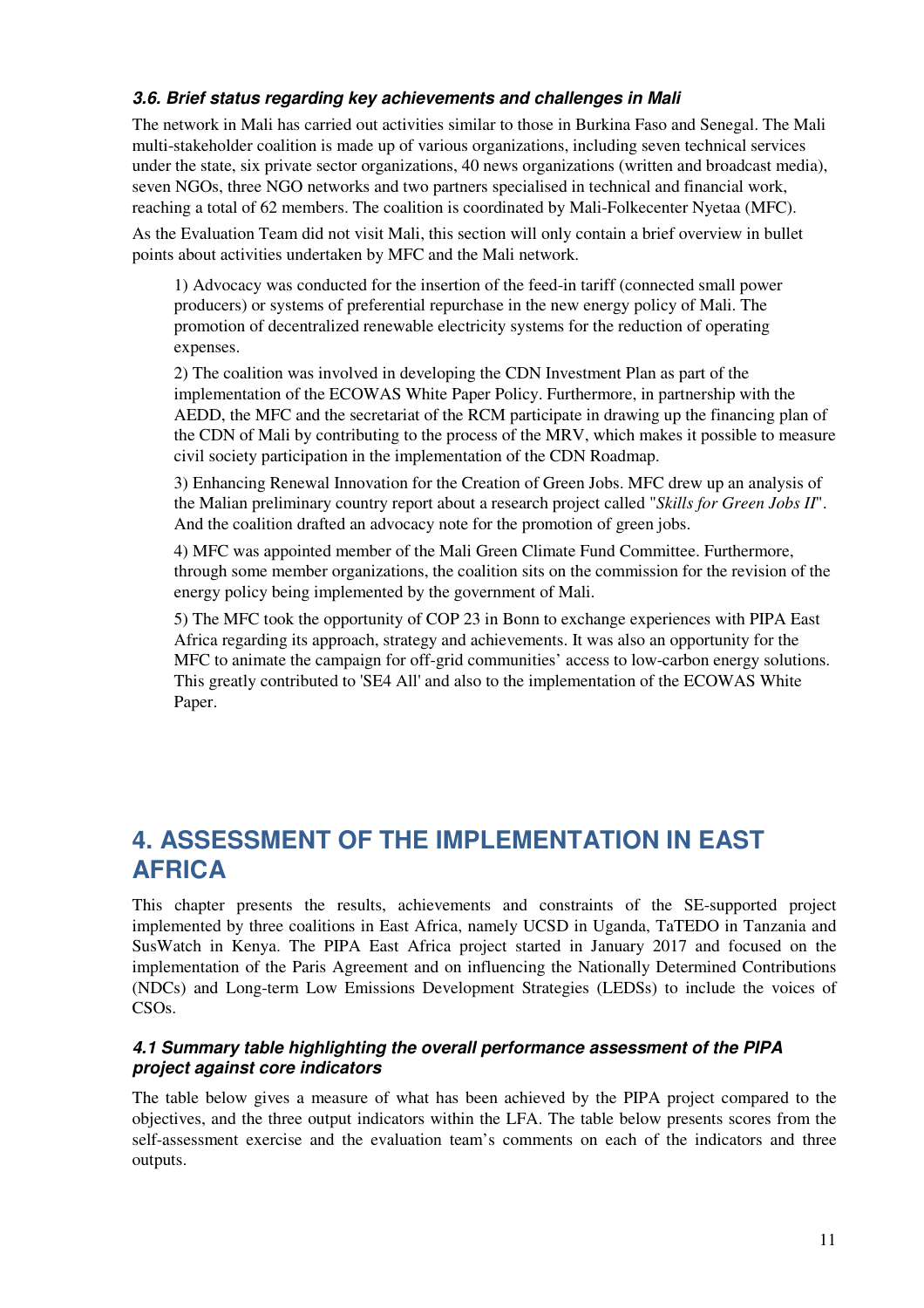**Development Objective**: To contribute to strengthen the pro-poor focus and climate change ambitions in the implementation of the Paris Agreement (PA) in East Africa

**Intervention Objective:** To ensure that Low Emission Development Strategies (LEDS) and Nationally Determined contributions (NDCs) in Kenya, Uganda and Tanzania are incorporating civil society viewpoints and recommendations.

| 3 indicators for project's objectives                                                                                                                                           | <b>Teams rating</b> | <b>Team comments</b>                                                                                                                                                                                                                                                                                                                                                                                                                                                                                                                                                                                                                                                  |
|---------------------------------------------------------------------------------------------------------------------------------------------------------------------------------|---------------------|-----------------------------------------------------------------------------------------------------------------------------------------------------------------------------------------------------------------------------------------------------------------------------------------------------------------------------------------------------------------------------------------------------------------------------------------------------------------------------------------------------------------------------------------------------------------------------------------------------------------------------------------------------------------------|
| I.1: At least 10 policy elements from policy<br>briefs / advocacy attempts are incorporated or<br>are in the process of being incorporated in the<br>targets of NDCs and LEDSs. | 5                   | The project implementation partners in the<br>three countries have clearly performed very<br>well, judging from the number of policy<br>briefs, fact sheets, media briefings, high-level<br>meetings etc. 6 joint policy briefs have been<br>developed (3 regional and 3 in relation to the<br>UNFCCC negotiation (May 2017, November<br>2017, and May 2018). In addition, 9 national<br>policy briefs gave been developed (3 per<br>country).<br>A lot has been achieved as regards lobbying<br>of policy actors, influencing country positions<br>on Paris Agreements and NDCs.                                                                                     |
| I.2: At least 1500 duty bearers have been<br>informed and attempted influenced.                                                                                                 | $\overline{4}$      | This output was clearly achieved. The<br>implementation partners in the three countries<br>have done well, judging from the various<br>lobby<br>high-level<br>meetings,<br>events,<br>communication channels<br><i>(electronic</i><br>and<br>print), media engagements and briefings, as<br>well as sharing of policy briefs and factsheets.                                                                                                                                                                                                                                                                                                                          |
| I.3 SusWatch & INFORSE members have<br>established a long-term cooperative relationship<br>to maintain focus on NDCs and LEDSs<br>processes.                                    | 4                   | This outcome has been abundantly achieved,<br>as evidenced by the well-established working<br>relationship between SusWatch Kenya and<br>INFORSE members - UCSD and TATEDO.<br>There has been joint work on pro-poor-<br>focused NDCs and LEDSs in the advocacy<br>programme in East Africa. And together, the<br>project<br>implementers<br>have<br>championed<br>climate<br>action in East Africa through<br>knowledge-sharing workshops.                                                                                                                                                                                                                           |
| Output 1: Nationally, CSO networks are<br>strengthened and participate actively to<br>influence the NDCs and LEDSs.                                                             | 4                   | This was successfully achieved, for example<br>beginning with the successful formation of<br>coalitions, such as UCSD made up of 18<br>CSOs, while SusWatch Kenya formed a<br>coalition of 8 and TATEDO a coalition of 20<br>CSO <sub>s</sub> .<br>coalitions<br>All<br>underwent<br>the<br>capacity<br>building, participated in the baseline studies,<br>development of the PIPA advocacy strategies<br>and actual lobbying and advocacy activities,<br>such as production of policy briefs, media<br>engagements, fact sheets etc. The capacity of<br>coalition members to relate, network, lobby,<br>engage and mobilise was strengthened by the<br>PIPA project. |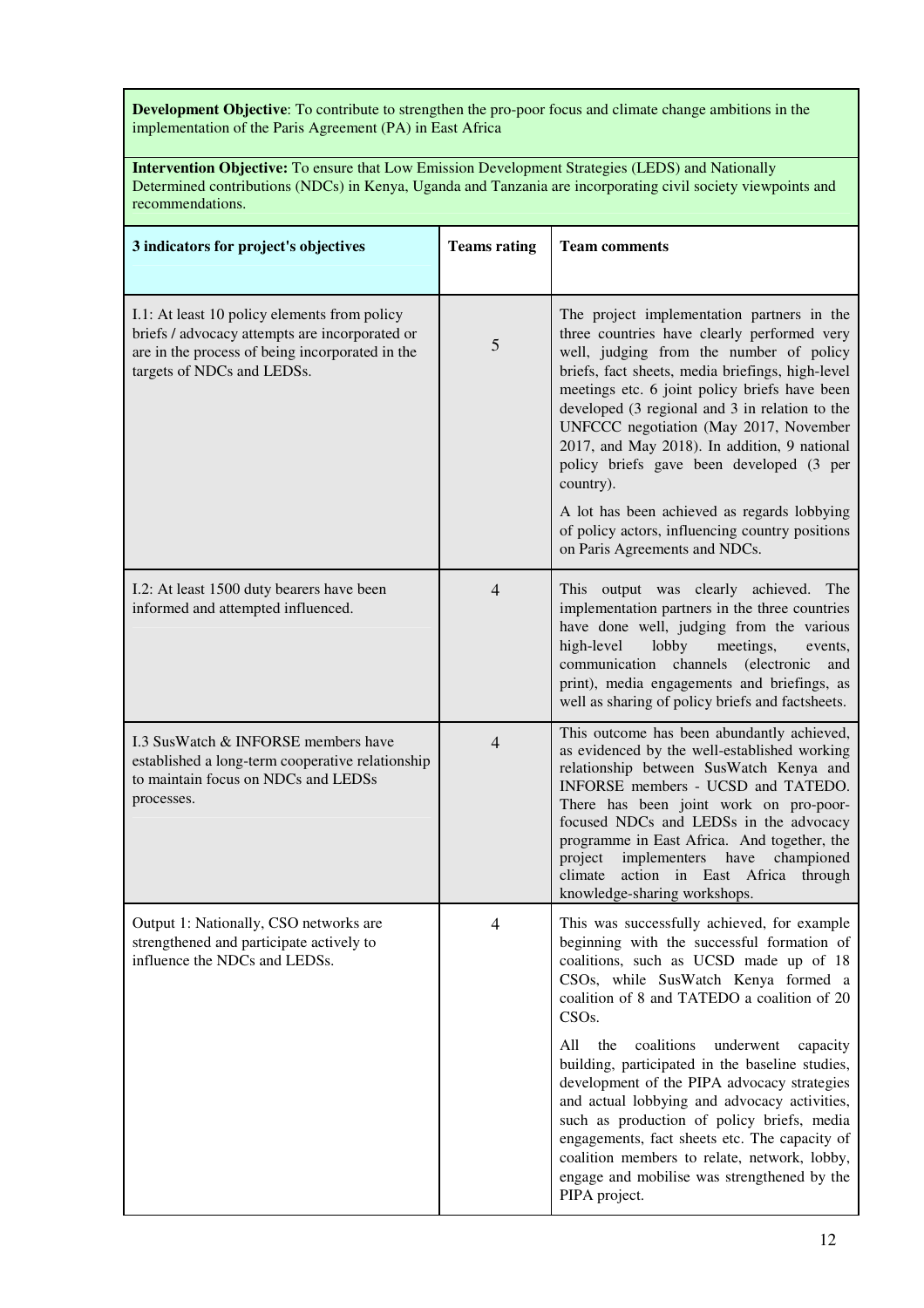| Output 2: Regional CSO cooperation to<br>influence the NDCs and LEDSs, including<br>financing has been strengthened.                                                                                                                                                                                   | 3              | There has been very good progress towards<br>this output, especially on regional cooperation<br>and influencing, although climate financing is<br>still a challenge.                                                                                                                                                                                                                                                                                                                                                                                                                                                                                                                                |
|--------------------------------------------------------------------------------------------------------------------------------------------------------------------------------------------------------------------------------------------------------------------------------------------------------|----------------|-----------------------------------------------------------------------------------------------------------------------------------------------------------------------------------------------------------------------------------------------------------------------------------------------------------------------------------------------------------------------------------------------------------------------------------------------------------------------------------------------------------------------------------------------------------------------------------------------------------------------------------------------------------------------------------------------------|
| Output 3: Increased coordinated CSO advocacy<br>for an improved international framework,<br>including funding of NDCs and LEDSs.                                                                                                                                                                       | $\overline{4}$ | A very good level of coordination has been<br>reached, especially with participation in<br>international<br>forums<br>and<br>influencing<br>UNFCCC.                                                                                                                                                                                                                                                                                                                                                                                                                                                                                                                                                 |
| The project's cost efficiency and cost<br>effectiveness<br>Definition: Cost efficiency refers to the ratio<br>between the input to run a project and the output<br>gained from the project.<br>Definition: Cost effectiveness is the relationship<br>between financial inputs and the desired outcome. | $\overline{4}$ | The project's cost efficiency/effectiveness is<br>good, particularly because the coalition<br>member organisations in the three countries<br>have contributed considerably to carrying out<br>activities (mostly not paid by the PIPA<br>project).<br>The focal points in the three countries and SE<br>hold frequent Skype meetings and share<br>documents on Dropbox.<br>A lot has been implemented in a project<br>lasting only 18 months, including a number of<br>joint advocacy policy briefs. Furthermore,<br>there has been lobbying of decision makers in<br>and at UNFCCC<br>three countries<br>the<br>negotiations in Bonn in close collaboration<br>with INFORSE and CAN International. |
| Average (team) and overall conclusion                                                                                                                                                                                                                                                                  | 4.0            | In general, the team considers the project to<br>have performed very well as measured against<br>all the indicators and given the 18 months'<br>timeframe<br>and relatively few resources<br>invested. While more time is needed to<br>achieve the full outcomes, the coalitions in the<br>three countries have good future potentials.                                                                                                                                                                                                                                                                                                                                                             |

The average score of progress towards the immediate objectives and three outputs is **4.0**, which is '*very good*' (the achievements are higher than envisaged and expected). This is a successful project in East Africa with many results achieved in as little as 18 months.

### **4.2. Overall assessment of PIPA project's results and achievements (LFA status)**

### **I.1: At least 10 policy elements from policy briefs / advocacy attempts are incorporated or are in the process of being incorporated into the targets of NDCs and LEDSs.**

An assessment of the achievements under PIPA's LFA indicator no. 1 reveals that in Tanzania, TaTEDO, under the aegis of the project, pushed for strategic climate change policy improvements through a wider stakeholder engagement, which contributed significantly to the government's ratification of the Paris Agreement, inclusion of the pro-poor local emission solutions in the LEDS, the government's allocation of domestic funds to support climate interventions, integration of climate actions in sector-wide and national development plans, capacity building on NDCs, LEDS and Green Climate Fund as well as pressure in favour of a balance in climate financing between mitigation and adaptation NDCs.

The achievements of SusWatch Kenya, under the PIPA project, include having published factsheets and policy briefs, shared information on NDCs, the Paris Agreement, LEDS, climate financing etc. with government officials, civil society, academia, the private sector and the media. This engagement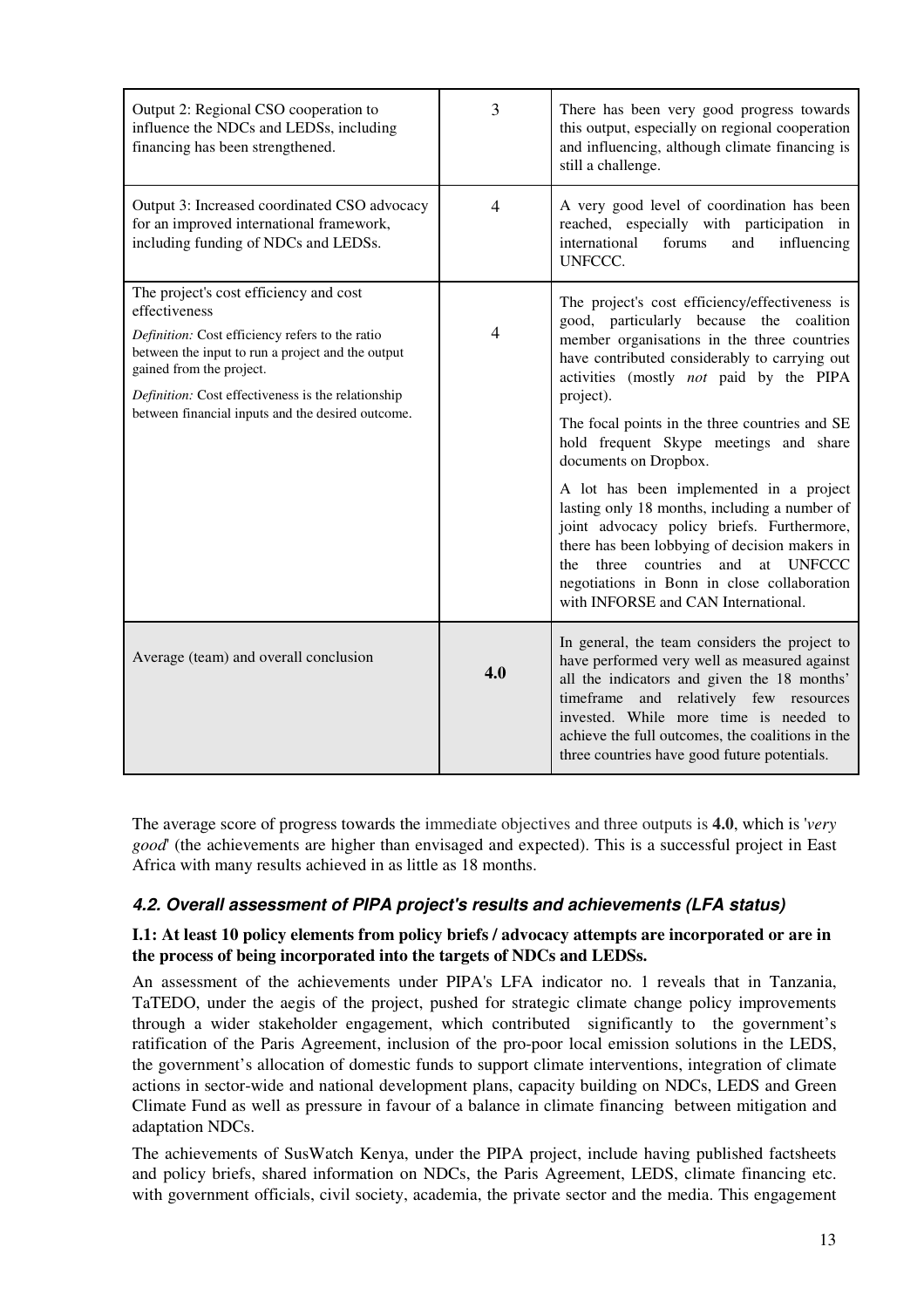contributed to SusWatch and coalition members participating in the development and incorporation of pro-poor climate solutions into Kenya's 3rd Medium Term Plan 2018-2022.<sup>8</sup> Another important achievement of the PIPA project is SusWatch Kenya's and other CSOs' participation in the development of the National Climate Change Action Plan for Kenya 2018-2022 (NCCAP), where CSO views were presented particularly as regards the appropriateness of streamlining projects. This action plan will be implemented by the Ministry of Environment and Forestry over the next five years, and SusWatch has ensured that the action plan is in line with Kenya's NDCs and GESIP and has incorporated the views of the marginalised communities.

The Director of the Climate Change Directorate in the Ministry of Environment invited SusWatch Kenya to a Pre-COP 23 meeting that formulated Kenya's position ahead of formal consultations at the COP 23, where an analysis of the APA agenda item APA 1-4 was developed by the PIPA partners. SusWatch was fully represented in all the working groups during the pre-COP meetings i.e. Mitigation, Adaptation and Means of Implementation (Finance). The UCSD coalition in Uganda carried out a number of lobbying activities, where CSO views were incorporated into the NDC and into how to shape Paris Agreement implementation in Uganda. For example, UCSD developed a policy brief entitled "*A call to action to scale up stakeholder engagement in Implementation of Uganda's Climate Action through the Nationally Determined Contributions (NDCs),* which was published and distributed on World Environment Day 2017. This further highlighted the wide variety of NDC stakeholders in Uganda, what was at stake with the country's NDC, and what could be done to accelerate NDC implementation.

Other publications by the PIPA project included a policy brief entitled "*Unsustainable Urban Development in Uganda's Wetlands is a time bomb*", which highlighted the Uganda National Climate Change Policy and Wetlands, promoting Wetlands Conservation as part of Uganda's Climate Action Plan, Concerns for Uganda's Wetlands in relation to a sustainable Urban Future and recommendations to stakeholders<sup>9</sup>. Another policy brief on climate finance is "Delivering Climate Finance to Implement Uganda's National Determined Contributions (NDCs)" from May 2018. This publication looks at the various sources of climate finance, strategic investment and financial management decisions at the national level. It also highlights the challenges of accessing climate finance and issues recommendations on how to address them.<sup>10</sup>

#### **I.2: At least 1500 duty bearers have been informed and attempted (to be) influenced**

As for the achievement of indicator 2, the three partner organisations and their coalition members achieved a great deal. In Uganda, UCSD adopted "*The event-based advocacy and campaigning strategy",* which enabled UCSD to reach out to many duty bearers at the national and local level through planned thematic days, national events and celebrations. The coalition complemented its advocacy approach with face-to-face meetings, on-line meetings, media briefings, and webinars, which shared climate-focused discussions widely. This strongly influenced and shaped issues for duty bearers, particularly the legislators, policy analysts and other stakeholders in the areas of climate law, sector climate actions and implementation of NDCs in Uganda.

For example, UCSD developed and distributed three policy briefs and two factsheets, conducted five media briefings and presented several exhibitions, which reached over 10,000 stakeholders. A UCSDled PIPA regional (East Africa) monthly e-bulletin was circulated to more than 1000 influential people on a list, thus reaching local, national, regional and international stakeholders on a monthly basis, highlighting issues of climate change and related news.

UCSD also contributed to issue no. 81 of November 2017 and issue no. 82 of April 2018 of the Sustainable Energy Newsletter with an article called "A call to Climate Action from Northern Uganda", while another entitled "Civil Society Stakeholder Pioneer Input to Talanoa Dialogue" appeared in Sustainable Energy News published by INFORSE, a worldwide network of 145 nongovernmental organizations in 60 countries. This reached many duty bearers across the globe, as the

<sup>&</sup>lt;sup>8</sup> The plan is a constitutional process in Kenya to inform budgetary spending in five year phases

<sup>9</sup> http://www.ugandacoalition.or.ug/content/uganda-pipa-project-wetlands-day-2018-policy-brief-february-2018 <sup>10</sup> http://www.ugandacoalition.or.ug/content/policy-brief-delivering-climate-finance-implement-

uganda%E2%80%99s-national-determined-contributions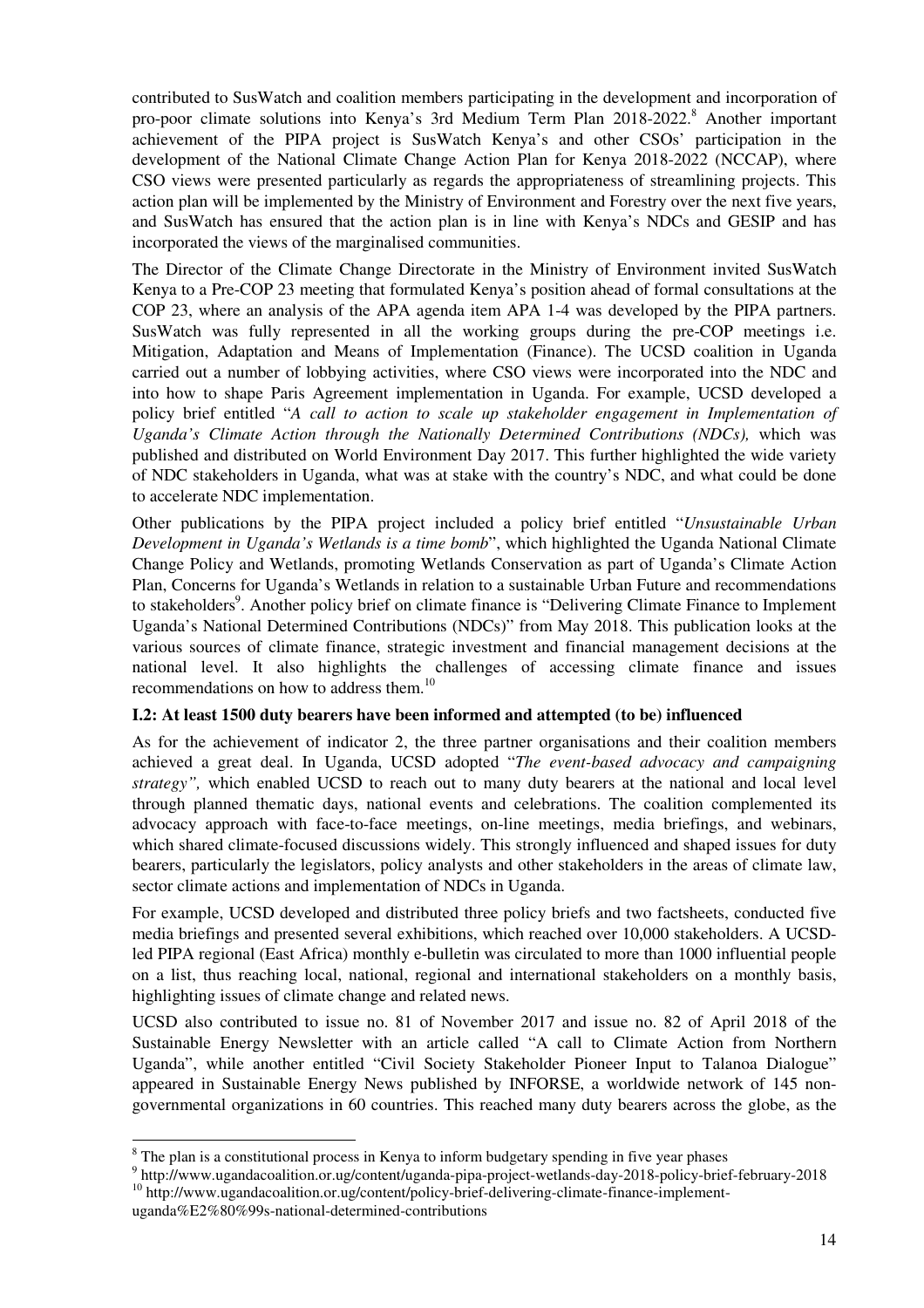publications were circulated during the COP23 meeting in Bonn and during the side event organized by INFORSE and Partners. UCSD campaigns through television and videos aired through the Uganda Broadcasting Corporation (UBC), CGTN, Nation Television Network (NTV) and Bukedde Television, having reached more than 15 million viewers countrywide.<sup>11</sup>

Finally, UCSD training sessions on the Paris Agreement and NDCs, targeting 90 participants from  $CSOs$  and District Local government officials from 21 districts<sup>12</sup>, have exerted significant influence on duty bearers, who have continued to access information through the PIPA project's informationsharing infrastructure.

SusWatch Kenya, under the aegis of the PIPA project, reached out and influenced more than 1500 stakeholders, first through the inception meeting with duty bearers to inform them about the PIPA project and their role in its implementation, and secondly by sharing policy briefs as well as the SusWatch newsletters with various ministries in Kenya. Other events include NDCs and LEDS implementation follow up meetings, the launch of the Green Economy Strategy and Implementation Plan July 2017, where a policy brief was shared with the Cabinet Secretary of Environment and the Director of the Climate Change Department, among other duty bearers. Other meetings with duty bearers include post- and pre-COP 23 meetings, national youth workshops on implementation of SDGs and Paris Agreement, United Nations Environment Assembly (UNEA3), Nile Basin Initiative meetings (NBI), Sustainable Energy Forum, and Africa Carbon Week, among others. Radio talk shows were also aired through national radio stations, social media (Facebook) and Twitter in order to reach a wider audience in the country, including duty bearers.

#### **I.3 SusWatch & INFORSE members have established a long-term cooperative relationship to maintain focus on NDCs and LEDSs processes**

The team assessed the extent to which SusWatch and INFORSE members had established a long-term cooperative relationship to maintain focus on NDCs and LEDSs processes. The findings show a very strong relationship between INFORSE and UCSD, TaTEDO and SusWatch. This relationship is evidenced by joint work in implementation of pro-poor-focused NDCs and LEDS in different countries, as well as by the development of a joint advocacy strategy, which has played a critical role in guiding advocacy in East Africa. Furthermore, the organisation has joined forces to champion climate action in East Africa through knowledge-sharing workshops, which have been held in the three organizations' respective countries. These workshops have been used to foster stronger partnership within the region and share best practices that can be replicated to curb climate change and accelerate the realisation of ambitious NDC in East Africa.

SusWatch Kenya has also worked with Umande Trust (INFORSE member) at the national level in implementation of the PIPA project. It is through this collaboration that SusWatch Kenya has managed to document best practices of small-scale solutions aimed at cutting down emissions, i.e. biogas and briquettes, which Umande Trust is advocating for at the local level.

### **4.3. Status as regards influencing UNFCCC negotiations**

A feature of the PIPA project is participation in climate negotiations in Bonn with a focus on following negotiations regarding NDCs, LEDSs and the Green Climate Fund (GCF). Representatives from TaTEDO, UCSD and SusWatch Kenya participated in COP23 held in November 2017 in Bonn, Germany. The team participated in negotiations, exhibition and side events to share the policy briefs and newsletters. In addition, the side event<sup>13</sup> at COP23 provided opportunities to showcase villagebased solutions from East Africa and South Asia, how NDCs & LEDS can promote these solutions, and how a good Paris Rulebook can facilitate this.

At the intersessional in Bonn in SB48, May 2018, INFORSE and the three coalitions organised a new side event with the title: *"Include local actions for poverty reduction & village developments in NDCs* 

 $\overline{a}$ <sup>11</sup> Lake Wamala News article on UBC TV (https://www.youtube.com/watch?v=zUPh8X9RxwU and CGTN article on World Food Day ( https://www.youtube.com/watch?v=b3eAs5CKmj).

<sup>12</sup> Kagadi, Kibaale, Kyegegwa, Hoima, Mbale, Bulambuli, Kapchorwa, Sironko, Mbale, Bududa, Manafwa, Namisindwa, Bukwo, Lira Apac, Dokolo, Lira, Oyam, Kole, Otuke and Amolatar

<sup>&</sup>lt;sup>13</sup> http://www.inforse.org/doc/COP23\_10\_Side\_Event\_PIPA\_Uganda\_Nov9\_2017.pdf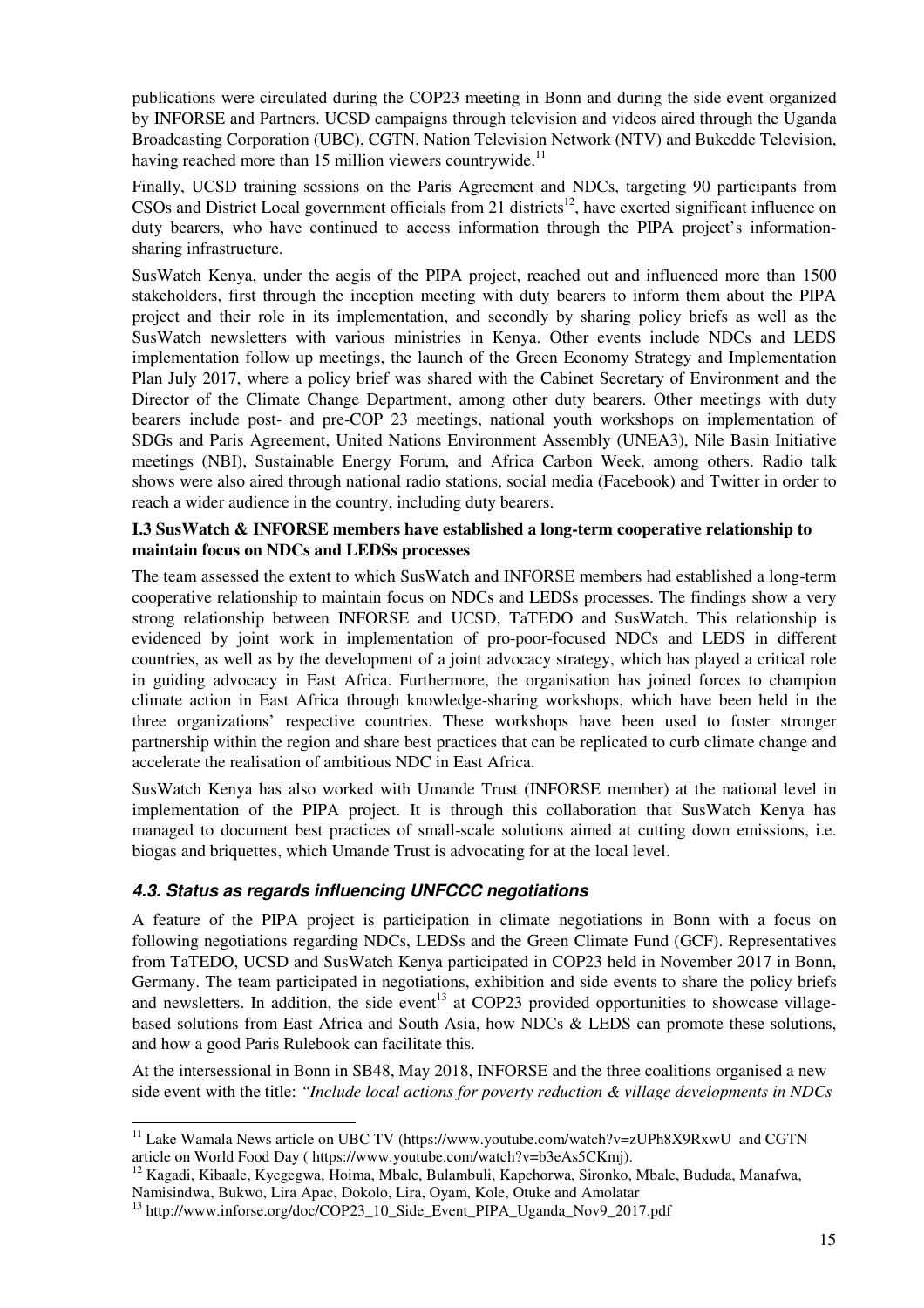*and Paris Agreement*".<sup>14</sup> The side-event included presentations from all three project partners, and they also managed to have an intervention from the Kenyan chief negotiator Dr. Charles Mutai and a dialogue with the audience after the presentations. Before the side-event they advertised it in a number of ways, including with roll-ups, cards and the program, which were designed to advertise it, as well as, on Twitter and Facebook as a message and as an event. The PIPA participants and Sustainable Energy were present at particular negotiations on NDC guidelines, where they took part as observers at the so-called "informal" negotiation sessions. They also met the African Group of Negotiators' spokesperson on NDC Guidelines and three of her colleagues, who listened to the proposals for including poverty reduction as well as issues such as human rights, biodiversity as well as the focus on local solutions.

Furthermore, the UCSD coordinator participated as one of the selected civil society speakers for the Talanoa Dialogue on 6 May 2018, where he presented some of the work and proposals in his intervention. Prior to that, UCSD /PIPA project participated in the pre-Talanoa planning meeting as one of the CAN International Partners to lay down the strategy for common messaging and advocacy before and after the Talanoa Dialogue sessions. As a result, CAN International assisted in disseminating quotes by UCSD, which was picked up by some media houses.<sup>15</sup> UCSD also participated in the African CSO network PACJA Press Conference to pass on expectations from the Talanoa Dialogue and link to other issues of the Paris Agreement Work Programme.<sup>16</sup>

Regarding the cooperation between the INFORSE members in East Africa, West Africa and South Asia, the networks have worked jointly in hosting side events and exhibitions at the COP 23 and the May inter-sessional in Bonn. The joint activities have proved to be to a great platform for future cooperative relationships between SusWatch Kenya, TaTEDO, UCSD and INFORSE members.

### **4.4. Status regarding key results and challenges in Uganda coalition**

UCSD, the PIPA implementing agency in Uganda, conducted a baseline study, formed a coalition of 18 CSOs to participate in the PIPA project implementation, held several inception meetings with different stakeholders, and eventually launched the PIPA advocacy according to interviews with the UCSD management team.

The PIPA coalition formed a campaign group bringing together different CSOs and media houses to champion the PIPA agenda on the Paris Agreement and NDCs, and to insist on the need for more ambitious LEDS. In a period of 1 year and 3 months, the biggest achievement of the PIPA project is to have informed on NDCs, LEDS and the Paris Agreement, of which CSOs in Uganda had far too little knowledge.

The coalition members interviewed by the evaluation team spoke highly of the benefits that they obtained individually from participation in the PIPA project. The coalition members participated in all petitions, face-to-face meetings, on-line meetings and webinars, sharing and joining in the climate discussions. The ideas contributed by the coalition members through the petitions and face to face meetings helped influence and shape the content of the proposed climate law, pro-poor climate actions within sectors and the implementation of NDCs in Uganda.

The PIPA project also launched an on-line campaign that championed the enactment of the climate law in Uganda. Code named "*Enact a Fair and Equitable Climate Change Law for Uganda*", the campaign was successfully carried out. Over 500 people signed the petition submitted to the Speaker of Parliament, Prime Minister and the Minister of Water and Environment. The petition featured in the monthly e-bulletin, which reaches more than  $1000$  people<sup>17</sup>. During the Energy week in 2017, a

 $\overline{a}$ <sup>14</sup> http://inforse.org/doc/1\_SB48\_side\_event\_May\_1\_2018\_PIPA\_EastAfrica\_presentations.pdf

<sup>&</sup>lt;sup>15</sup> Media coverage: Environewsnigeria.com https://bit.ly/2IDV1Uf, LinkedIn (Kofi Adu Domfeh):

https://bit.ly/2ILZ54L, Angst vor der Minimallösung (Benhard Potter): http://www.taz.de/!5504943/ , Climate reporters: https://bit.ly/2ImAhwD and Development ARENA: https://bit.ly/2jZToSB

<sup>16</sup> More: https://bit.ly/2rK6rLF.The PIPA project manager / UCSD director continue to provide personal reflections as a Non State Actor from the Global South at the Talanoa Dialogue in Bonn: https://tinyurl.com/y9w4pdvh

<sup>&</sup>lt;sup>17</sup> http://www.ugandacoalition.or.ug/content/final-lvempiics-watch-ebulletin-august-2017 ). Find more at (http://tinyurl.com/y89zb6ha).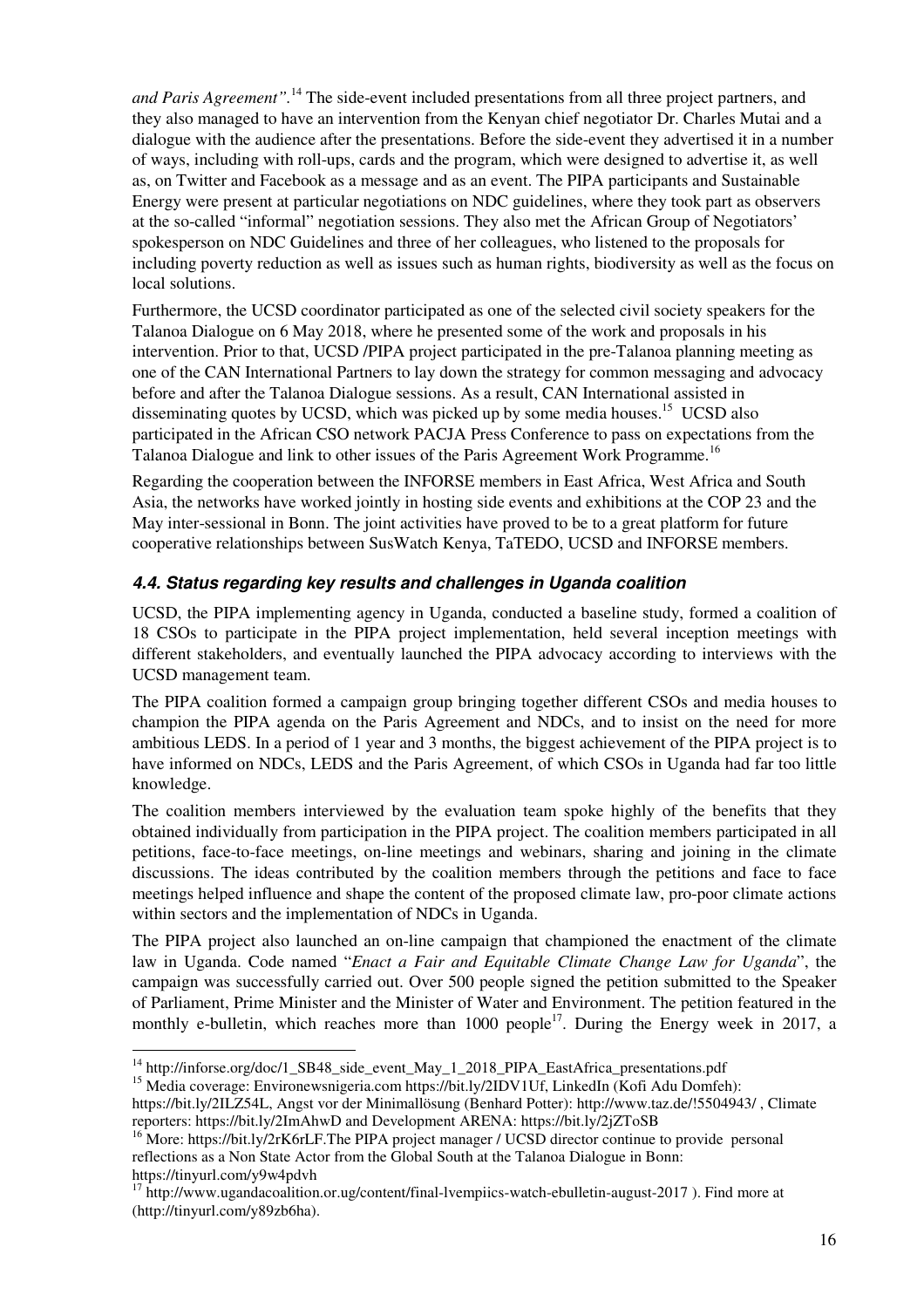factsheet was produced and circulated by  $UCSD^{18}$ . It highlighted the progress towards increasing the use of modern renewable energy from 4% to 61% of total energy consumption in Uganda, the challenges of promoting renewable and clean energy as part of Uganda's climate action, and the priority sectors for implementing the NDCs.

According to the project implementation and management team at UCSD, the success of the PIPA project in Uganda could be attributed to the advocacy and lobbying strategy adopted by UCSD coalition members. They took advantage of events, such as the World Environment Day, Energy Week, World Food Day, and World Wetlands Day to share information, lobby and advocate for the inclusion of CSO voices in the implementation of the NDCs and Paris Agreement.

Through the PIPA project, UCSD developed and distributed relevant and thematically focused policy briefs, factsheets, and conducted media briefings and several exhibitions relevant to those events, which have raised awareness among stakeholders of the need to generate sector-specific actions against climate change. This strategy was very successful and significant in accelerating climate actions in the sectors.

The PIPA project deliberately moved to mobilise and proactively engage the media houses, both in print and electronic media, particularly news reporters, editors, managers of radio and television stations, as well as on-line media. According to the progress reports, this enabled the project to reach more than 10,000 people including duty bearers at different levels and sectors. Interviews with the coalition members revealed that training of coalition members was an important part of the project, all the trainings were designed based on the gaps identified through the baseline study, and the trainings were conducted to address the information and knowledge gaps on the Paris Agreement, NDCs and LEDS. A review of the baseline report and training reports by the consultants confirms the members assertions on the significance of the trainings conducted by UCSD under the PIPA project. The training sessions were equally important in strengthening the advocacy skills and abilities of the coalition members, enabling them to play a key role in development of advocacy products, such as policy briefs and factsheets. These communication materials have been used by coalition members and UCSD to influence knowledge levels of key sector staff by targeting specific sector specific issues and how they relate with climate change, thereby calling for climate action from duty bearers.

The PIPA project was timely, relevant and important given the Uganda context, where there was insufficient knowledge of the NDCs, Paris Agreement and CSO participation. While many actors had participated in the INDCs process, very few were knowledgeable on the NDCs and the Paris Agreement. The PIPA project was opportune by providing relevant information, raising awareness, building capacity and raising the profile not only of the NDCs and the Paris Agreement, but also the national climate change policy and climate law, thus creating an enabling environment for effective CSO participation.

According to the PIPA project management team, and the coalition members, the PIPA project helped develop the accountability mechanism for the Paris Agreement and NDC implementation in Uganda by engaging CSOs in holding the government accountable and in keeping it focused on the 30% contribution<sup>19</sup>. The PIPA project contributed to upholding a continuous stakeholder engagement and a communication and learning platform for PIPA stakeholders to continue to push for a pro-poor agenda in NDC implementation.

Although the coalition members credit the PIPA project for having achieved a lot in a short time, and PIPA advocacy activities have been performed in several districts, the interviewed coalition members feel that the impact of the PIPA project is yet to be felt in the whole country because advocacy results take a long to be observed. Indeed, the communities where pro-poor actions are most needed have yet to be engaged. Crucially, project actions have yet to yield their full results, bearing in mind that advocacy goals are generally long-term.

 $\overline{a}$ 

<sup>&</sup>lt;sup>18</sup> "Uganda's Transition to Clean Energy Equals Implementing its Climate Action-The Nationally Determined Contribution (NDC) under the Paris Agreement"

<sup>&</sup>lt;sup>19</sup> Ugandan target on low emission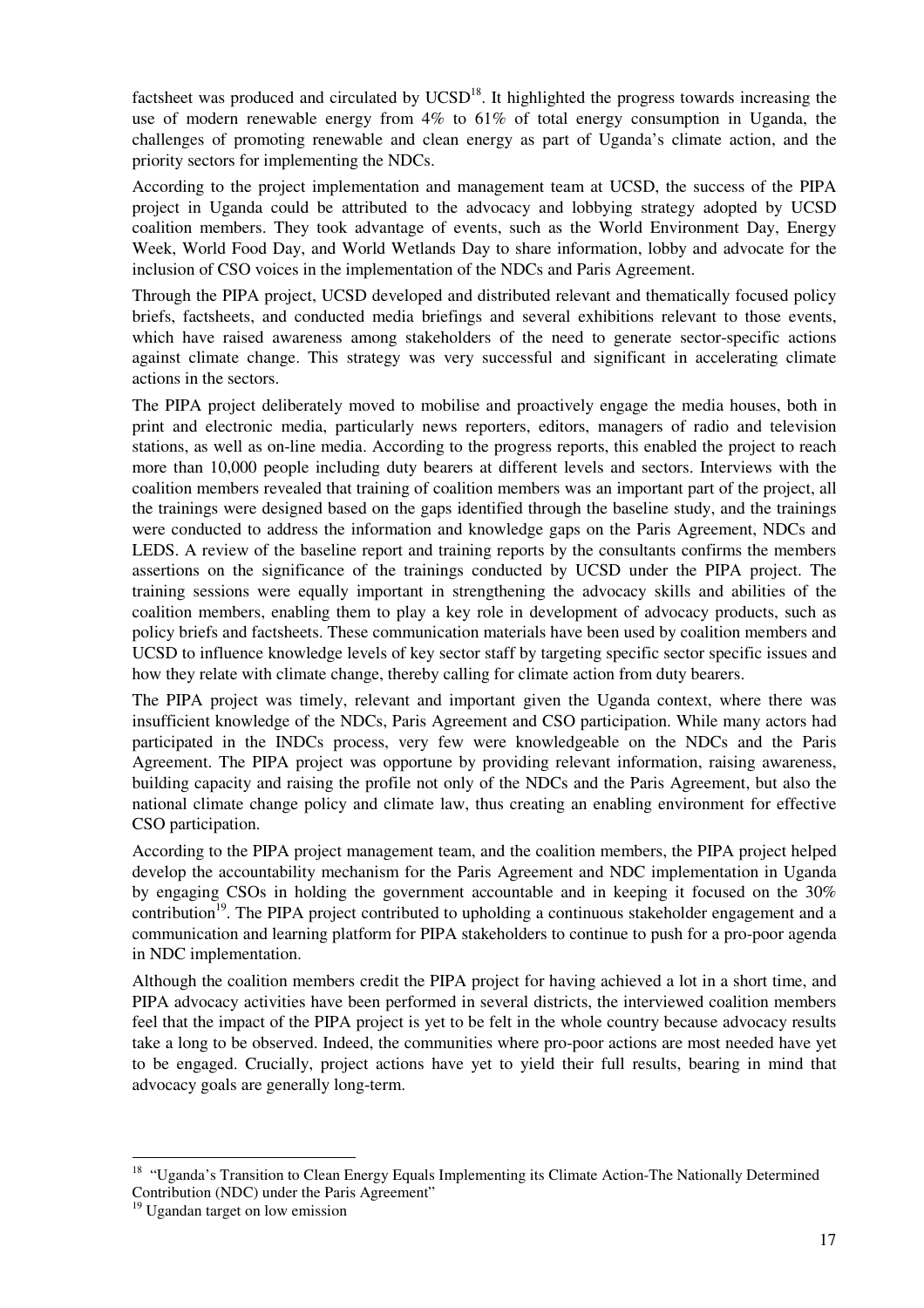### **4.5. Status regarding key results and challenges in Kenya coalition**

Progress reports from SusWatch Kenya revealed that inception meetings were held with government and CSOs, conducted a baseline study, developed the PIPA advocacy strategy, carried out training sessions, produced a number of policy briefs and factsheets, conducted a green energy campaign, published joint media briefs on the pro-poor agenda with full participation of the eight coalition members in order to influence the government to listen to CSO voices as regards the NDCs and implementation of Paris Agreement.

Interviews with SusWatch Kenya and coalition members confirmed that the most significant achievement of PIPA in Kenya was to mobilise active CSO coalition members to promote specific pro-poor climate policies, which continue to be coordinated by SusWatch. In their interviews with the evaluation team, the CSOs were very positive about the PIPA project and liked to take credit for their total participation and ownership of the outcomes. The PIPA project laid the foundation for continuous stakeholder engagement and communication, serving as a learning platform to continue to push for a pro-poor agenda in NDC implementation.

The PIPA project implementation has been efficient and effective, the results of the PIPA project can be traced. For example, the project has been excellent at linking national, regional and international work. It has also addressed issues of knowledge and information gaps that existed among CSOs with regard to NDCs, LEDS and the Paris Agreement.

SusWatch and the coalition have created a very active platform for NDC stakeholder engagement, reflection on the NDC commitments, and stimulated debate and action on climate finance with different stakeholders. The PIPA project helped in developing the accountability mechanism for the Paris Agreement and NDC implementation, by engaging CSOs in holding the government accountable. Although the PIPA project is coming to an end, it has stimulated a number of research projects channelled through coalition members, such as "r*e-orienting education systems to improve lives of the indigenous youth"* by Kenyatta University. A project called "Log-in Forestry for mitigating climate change" has also come about.

SusWatch and the coalition members indicated that the PIPA project has insufficient duration and funding. SusWatch in Kenya are beginning to document key lessons for sharing. At the regional level, however, the project is struggling to make inroads.

#### **4.6. Status regarding key results in Tanzania network**

TaTEDO, the implementing agency for the PIPA project in Tanzania, is a highly active organization with a track record of over 25 years in clean energy. TaTEDO played an instrumental role in implementation of the PIPA project in Tanzania, where knowledge about NDCs and the Paris Agreement was very scanty.

TaTEDO conducted several meetings to sensitise various stakeholders, including getting the government and CSOs to appreciate the project and secure support, which TaTEDO duly obtained. The following activities were completed: a baseline study, information of the CSO coalition, drawing up of a PIPA advocacy strategy, and capacity building sessions for CSOs and staff, in addition to the production of a number of policy briefs, factsheets, joint media briefings, radio programmes, exhibitions, roundtable discussions on the pro-poor agenda and awareness-raising on NDCs and the Paris Agreement.

The team's interview with the CSO coalition in Tanzania underlined the satisfaction with the project's strengthening of national-regional-international linkages, and with its dissemination of knowledge with regard to NDCs, LEDS and the Paris Agreement in Tanzania. The PIPA project was useful to raise awareness. It provided relevant information and raised the profile not only of the NDCs but also of the Paris Agreement in general. The PIPA project has been well timed, coinciding with the ratification of the Paris Agreement by the Parliament of Tanzania in April 2018.

In interviews with the evaluation team, CSO representatives acknowledged a good ownership of project results. The PIPA project serving as a learning platform and continue to push for a pro-poor agenda in NDC implementation.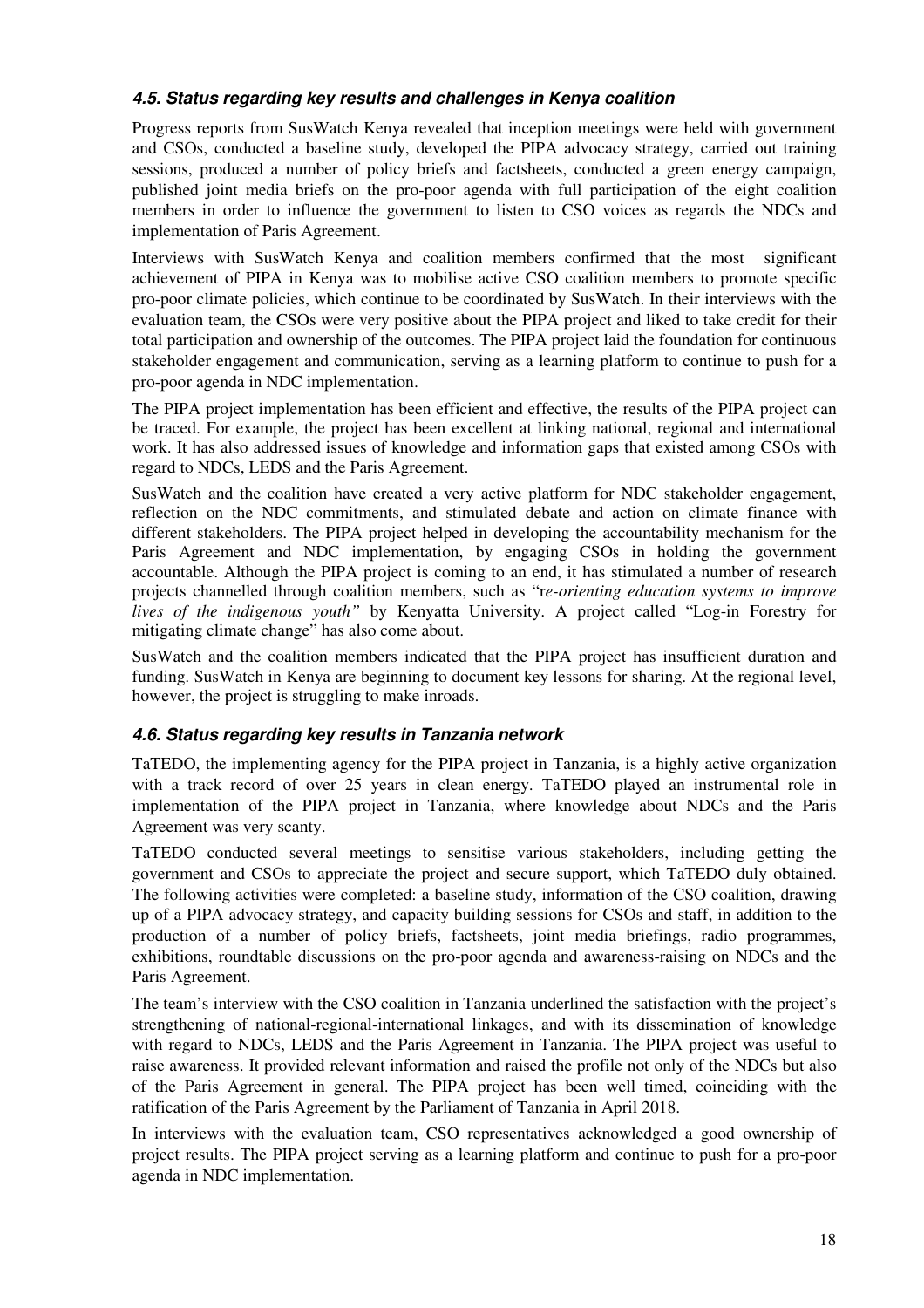TaTEDO has done very well in facilitating the platform for NDC stakeholder engagement and reflection on NDCs, and in stimulating debate on climate finance with different stakeholders. However, as in the other countries under the PIPA project, the organisation was constrained by the short duration of the project and limited financial resources.

### **4.7. Remarks about the capacity of UCSD, SusWatch & TaTEDO**

The two projects have emphasis on networking and CSO coalition building. The ToR for this evaluation lists the following underlying assumptions which must hold true for the joint advocacy to be successful: 1) a short project duration is no hindrance for joint regional advocacy campaigns on rather complex topics; and 2) meaningful relationships capable of engaging and sharing can be established among the partners within the first year of implementation.

In this section, the evaluation team briefly describes the coalitions and focal points that implemented the PIPA project in Tanzania, Kenya and Uganda. The consultants received information from interviews conducted on the occasion of the PIPA conference held in Nairobi on  $22<sup>nd</sup>$  May 2018, and obtained further insights into the workings of the Uganda coalition through interviews carried out in Kampala.

The **Uganda Coalition for Sustainable Development (UCSD,** formerly the Uganda NGO Rio+10 Coalition) started in 2001 with support from the Danish 92 Group's Rio+10 project in the runup to the World Summit on Sustainable Development (WSSD) in Johannesburg 2002. It was formally registered in 2004. UCSD is a member of INFORSE. UCSD has a fully established secretariat with 5 qualified fulltime staff (Programme Manager, Programme Officer, Communications Officer, Accountant and occasional volunteers).

UCSD has established functional governance and management bodies that include its General Assembly, a nine-person Executive Committee and a secretariat with the overall objective of *"increasing public participation and civil society network's advocacy in order to influence and*  enhance implementation of national, regional and international levels of the Johannesburg Plan of *Implementation.*"

UCSD emphasizes key development approaches and concepts in its work, such as 'organization of organizations', an incremental and multi-pronged approach, strong networking and partnerships i.e. working with and through thematic groups or specialized issues, e.g. water, trade, energy, or agriculture. In the implementation of the PIPA project, UCSD has drawn on its 21 CSO member organisations to move forward the PIPA implementation agenda (see box below).

Youth Plus Network, Africa Partnership on Climate Change Coalition, Hands on Action, National Association of Professional Environmentalists, Albertine Rift Conservation Society Water-Aid Uganda, Environmental Manåpsaagement for Livelihood Improvement Bwaise Facility, Association of Uganda Professional Women in Agriculture and Environment, CARITAS Uganda, TEENS Uganda, Joint Energy and Environment Projects, National Association for Women's Action in Development , African Center for Trade and Development, Climate Action Network Uganda, Rural Development and Media Communications, Uganda Environment Education Foundation , Kikandwa Environment Association, Parliamentary Forum on Climate Change – Uganda.

**TaTEDO** is a Tanzanian NGO founded in 1990 with the aim of promoting development of sustainable energy. The mission of TaTEDO is to facilitate access to sustainable energy technologies and services in Tanzania. TaTEDO has its strengths in policy advocacy on behalf of the rural poor, women and youth, and in promoting low-emission solutions such as renewable energy, energy efficiency and climate change mitigation. Among other things TaTEDO is involved with promotion of sustainable energy technologies and services, implementation of sustainable energy programmes and projects at the local levels, development of networking and partnership with local and international organizations, advocacy and lobbying to influence energy related policies, legislations and strategies.

It is a member based organization managed by the board and the annual general meeting. TaTEDO has cooperated with SE since 2013 and was among partners involved in implementation of the project named "*Promoting Low Carbon Development Strategies*" which ended in 2016 under the support of CISU. TaTEDO is the INFORSE coordinator in East Africa. TaTEDO is currently working on obtaining consultative status at the UNFCCC.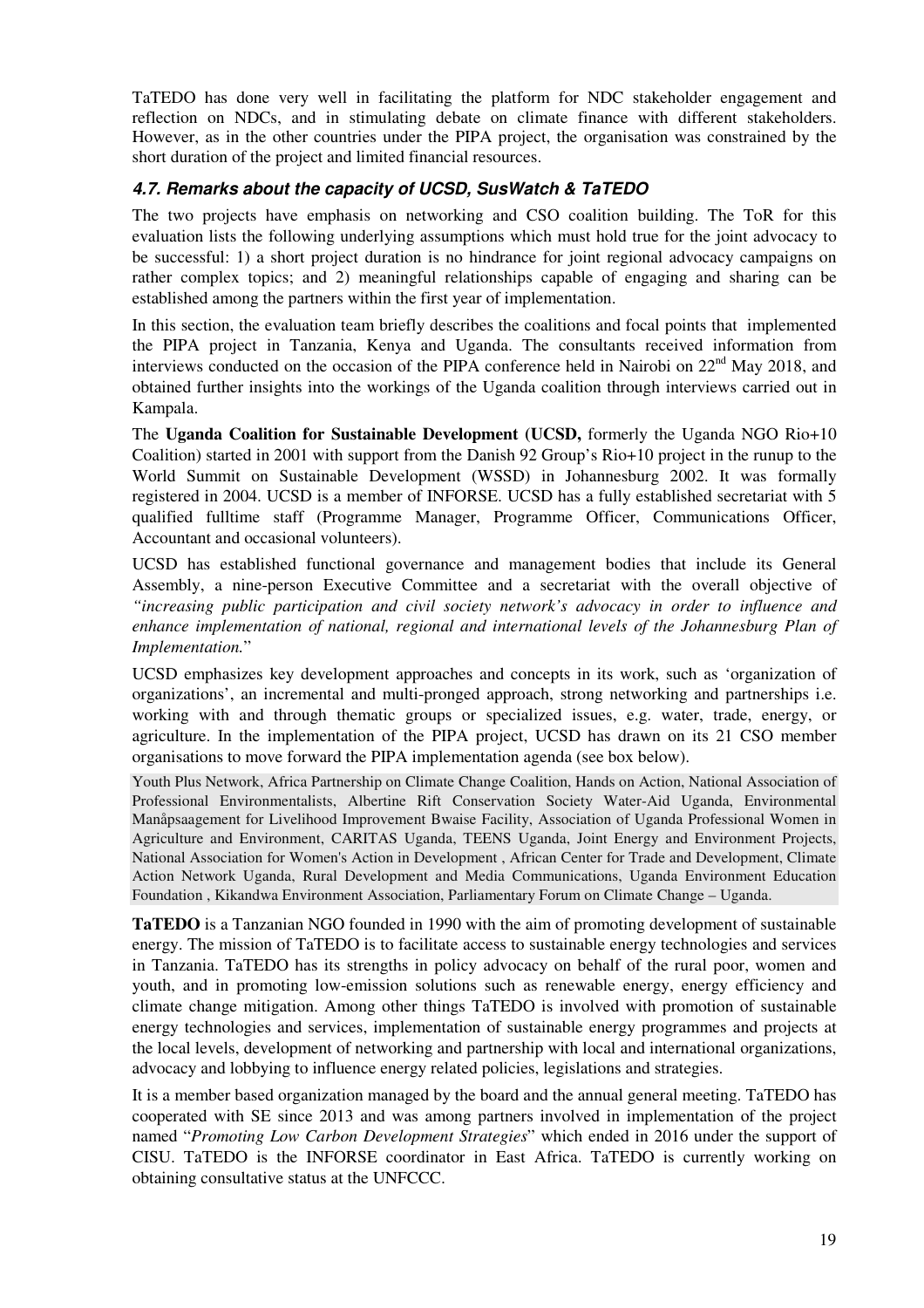Furthermore, the project inception workshop held on  $7<sup>th</sup>$  March 2017 formed a loose kind of coalition with 20 members composed of networks, forums and organizations working in the area of climate change and environmental conservation. The coalition formed by TaTEDO drew members from networks (such as TANGSEN, CAN-TZ), forums (Forum for Climate Change), associations (e.g. TAREA) and organizations. Most of the members of the PIPA coalition were also members of the coalition involved in implementation of the LCD project in 2016. See the list of coalition members in the box below.

Tanzania Civil Society Forum on Climate Change (FORUM CC), Tanzania Forest Conservation Group (TFCG), National Gender and Sustainable Energy Network (NGSEN), Climate Action Network Tanzania (CAN-TZ), Mtandao wa Jamii wa Usimamizi wa Misitu Tanzania (MJUMITA), WWF-Tanzania, AGENDA for Environment and Responsible Development, Tanzania Environmental Friendly Association (TEFA), Eastern and Southern African University Research Programme (ESAURP), Tanzania Specialists Organization on Community Natural Resources and Biodiversity Conservation (TASONABI), Tanzania Gender Networking Programme (TGNP), The Green Icon, Youth Climate activist Network (YCAN), Human Rights Care and Gender organization (Envirocare), Lawyer's Environmental Action Team (LEAT), Tanzania Renewable Energy Association (TAREA), Women Research Development Group (WRDG), Journalist' Environmental association of Tanzania (JET), Tanzania Natural Resource Forum (TNRF) and Tusonge Community development organization.

TaTEDO is also hosting national and regional networks and is affiliated to several local and international sustainable energy development partners and networks. TaTEDO is also a co-founder of the Tanzania Renewable Energy Association (TAREA) and Tanzania Gender and Sustainable Energy Networks (TANGSEN), which are also members of the PIPA coalition. TaTEDO is also a national focal point and a regional coordinator of INFORSE East Africa. It is good to observe the efficient coordination of the ad-hoc coalition carried out by TaTEDO, nevertheless, the evaluation team questions why a more stable CSO network is not established on climate change in Tanzania.

**Sustainable Environmental Development Watch (or SusWatch) Kenya** was also formed during and after the WSSD in 2002 and again with support from the Danish 92 Group's Rio+10 project. After the summit, it took the name Sustainability Watch, and was composed of regional and national nodes containing a large number of networks in Africa, Asia and Latin America.

SusWatch Kenya was officially registered in Kenya as an NGO in March 2011. It is a network composed of 30 CSO members engaged in various thematic issues that contribute towards sustainable development. It is a member and the current Chair of East Africa Sustainability Watch Network (EA SusWatch), which, in addition to SusWatch Kenya, consists of UCSD and the Tanzania Coalition for Sustainable Development (TCSD). Through its members, EA SusWatch has been proactive in holding East African governments to account for their policy commitments related to climate change, e.g. by pushing for implementation of the East Africa Community Climate Change Policy (EACCCP) and the Lake Victoria Transport Act (2007). The organization also has observer status to the UNFCCC, UNCCD and UNEP and is therefore able to influence international policy processes.

Related to the PIPA project, a Kenyan consortium held its first meeting on  $25<sup>th</sup>$  of May 2017 with eight member organisations (see box below).

Kenya Climate Change Working Group (KCCWG), Kenya Forest Working Group (KFWG), Community Action for Nature Conservation (CANCO), Kenya Climate Justice Women Champion, Institute of Environment and Water Management (IEWM), KIJANI (Forests for change), Onkaru Water Resource Users Association, Gender and Climate Change Working Group (GCCWG), Regional Center of Expertise (Kenyatta University),

The PIPA Coalition partners are not entirely new to SusWatch Kenya. Some of the coalition partners have had a long standing relationship with the organization and thus sustainability of the PIPA coalition. The partners are engaged in climate change mitigation projects and this actually formed the basis of their selection to the coalition.

On the occasion of the  $2<sup>nd</sup>$  capacity building session in PIPA, which was centered on climate finance training, the Kenya Climate Change Working Group took the lead in establishing a small CSO consortium, independent of the PIPA Coalition, to be able to tap into the GCF funds under the direction of the National Designated Authority (i.e. The National Treasury). However, further meetings to follow up its progress have failed to materialise due to the political instability in Kenya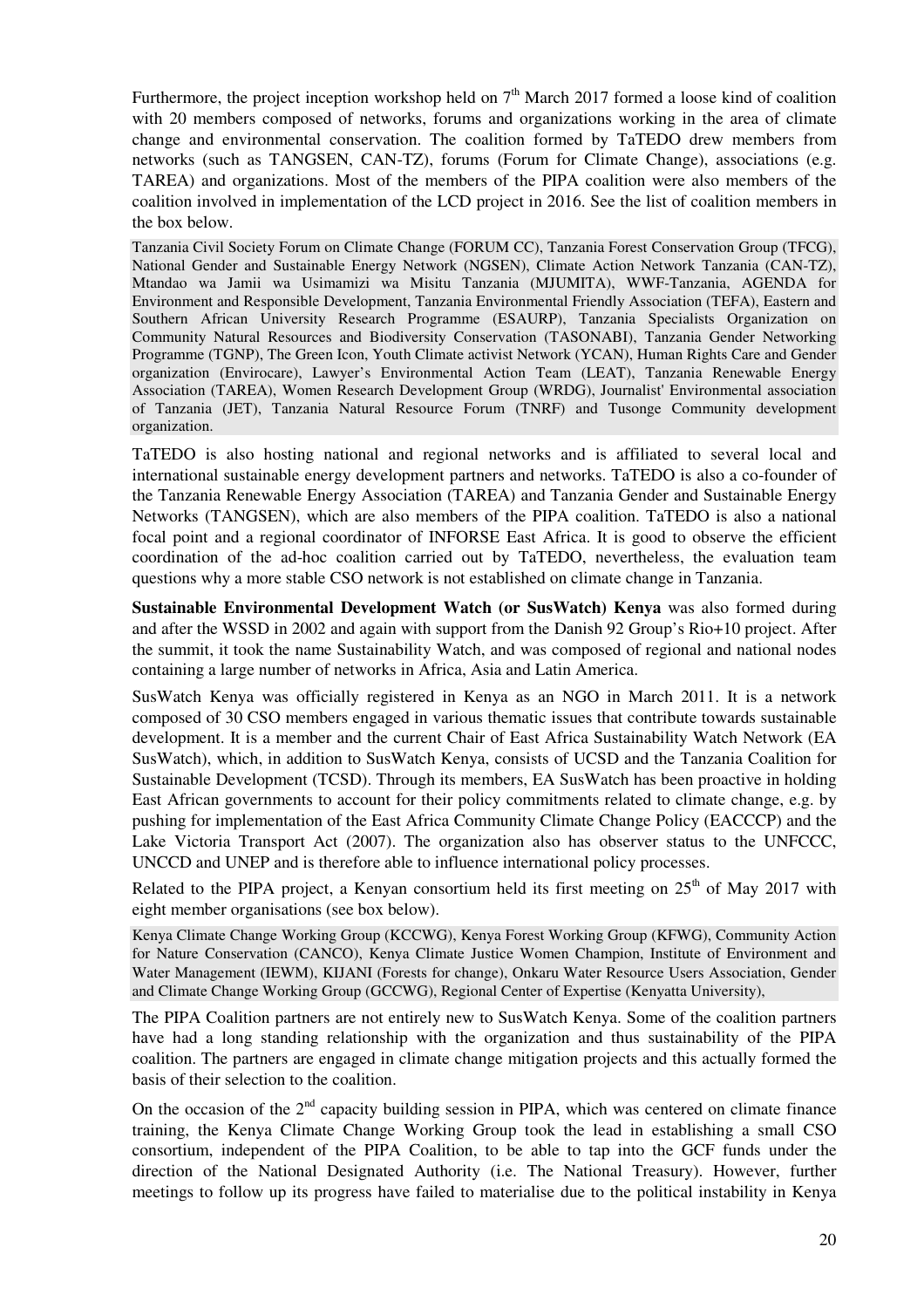related to the election. The evaluation team has the impression that the consortium has become more active in the first months of 2018, which was clearly illustrated by the PIPA conference held on 22 April 2018.

#### **Conclusion about the three networks**

No less than 16 years have passed since the WSSD was held in Johannesburg in 2002, which is interesting evidence of the sustainability of the networks in Uganda and Kenya that were born out of the partnership with the Danish 92 Group (with MS-Denmark field offices involved in Eastern Africa).

The PIPA project has underlined the strength of UCSD, TaTEDO and SusWatch in their leadership, management, qualified staff and good handling of member organisations and volunteers. They are highly committed to environment and climate change and good on networking at national, regional and international levels. The evaluation team considers it very positive that UCSD is a consolidated and stable coalition that has worked for many years.

On the other hand, it would be a matter of concern if the ad-hoc coalitions in Kenya and Tanzania survive after the end of the PIPA project. The strategy is unclear about which national CSO networks could play the key role on renewable energy and mitigation. As an example, WWF Denmark is supporting Sustainable Energy Access Forum Kenya (SEAF-K), which is related to Sustainable Energy for All (SE4All) and influencing the Ministry for Energy. The evaluation team has observed very limited contact between the two Danish NGOs supporting the same sector in Kenya.

*Recommendation 3:* SusWatch, TaTEDO, and SustainableEnergy are suggested to have more clear strategies for the development of a stable national CSO coalition in Kenya and Tanzania that can be the key force for influencing sustainable energy and mitigation issues at national and international levels – as is already the case with UCSD in Uganda. Furthermore, it is recommended that SustainableEnergy improve their contact and coordination with others international agencies supporting these issues in the same countries, e.g. WWF Denmark (WWF Kenya).

A matter of concern discussed in greater detail in Chapter 5 is that UCSD, SusWatch and TaTEDO have difficulties raising adequate resources for advocacy initiatives, let alone for continuity of the PIPA project ideals within East Africa.

# **5. ASSESSMENT OF KEY ISSUES AND LESSON LEARNED**

This chapter contains assessments of project design, selection of partners, project implementation strategy, and the partnership approach. Furthermore, coalition advocacy influencing public policies, learning's and sustainability strategy will be analysed.

#### **5.1. Preparation of the two projects**

SustainableEnergy has been involved with a similar policy network project since 2011, which followed the COP15 negotiations in 2009 under the name: "Southern Voices on Climate Change". Two phases were funded by Danida; phase 1 in 2011-2012 and phase 2 in 2012-2014. In Western Africa the activities were coordinated by ENDA, Senegal and Mali Folkecenter and in East Africa by the Climate Development Initiative (CDI) in Uganda.

After Southern Voices followed the project "*Promoting Pro-poor Low-carbon Development Strategies*" (LCD) in East & West Africa, South Asia and Latin America (April 2014 - April 2016), where the regional coordinator from West Africa was ENDA Energy and the regional coordinator for East Africa was TaTEDO. MFC was a national coordinator in Mali. This aimed at strengthening climate-policy networks to carry out national and regional climate campaigns and advocacy.

Discussions during the LCD project led to the basic idea for the current project that implementation of good regional policies from ECOWAS was lacking in the member countries. This idea in turn led to the current project, which runs until December 2018, with the participation of ENDA Energy, MFC and CEAS Burkina, SE and INFORSE.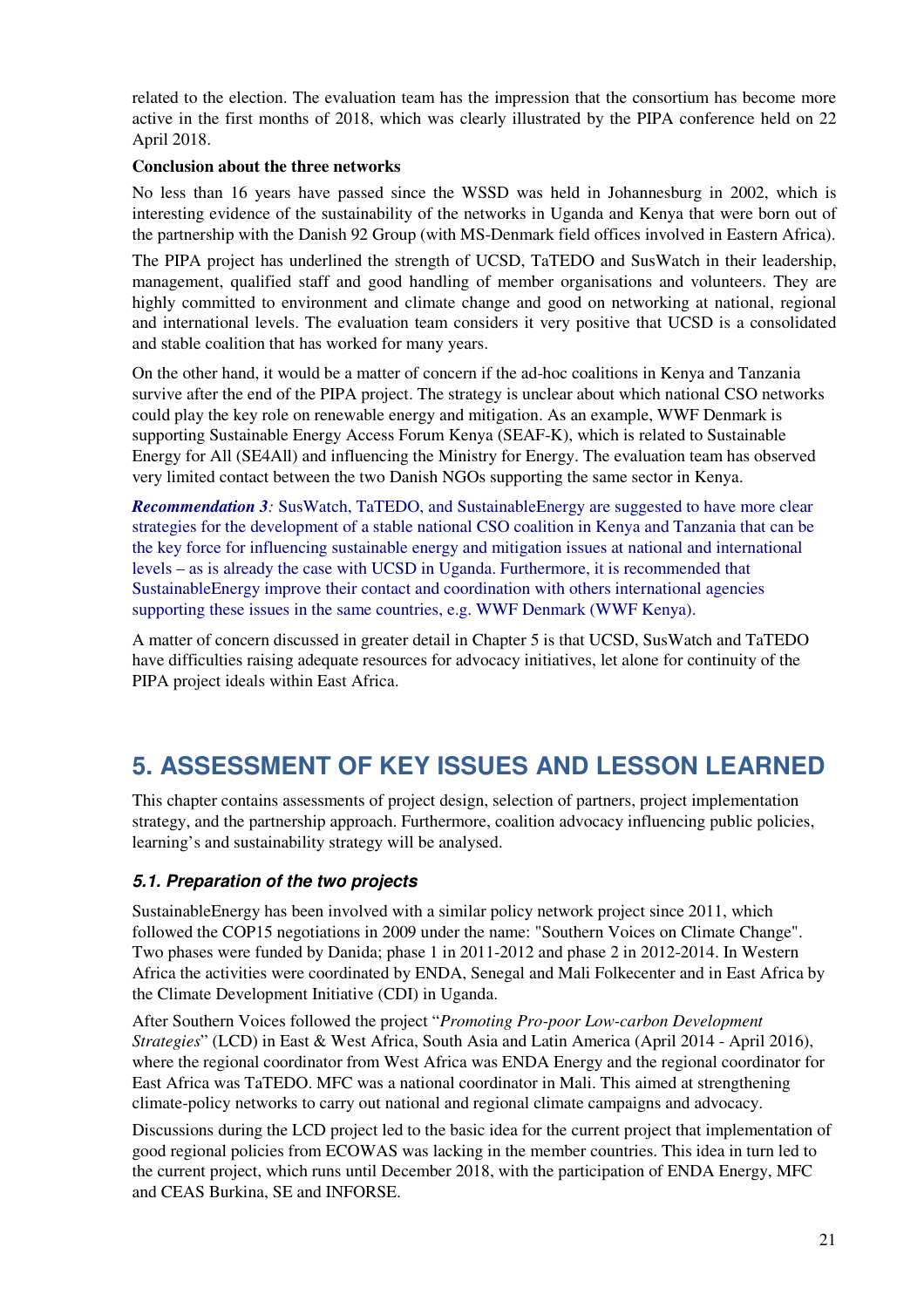In the case of East Africa, the PIPA project was approved by CISU for the period January 2017 to June 2018 with the participation of TaTEDO, SusWatch Kenya and UCSD Uganda. These networks were interested in a follow-up on the Paris agreement from December 2015, in particular to work in a more structured fashion with NDCs and LEDSs, over regional and international scales. The proposed project was built on the national coalition formed in Tanzania during the LCD project. For both Uganda and SusWatch Kenya were built on a long track record with Danish NGOs since the World Summit in Johannesburg in 2002. Tanzanian TaTEDO also has a long history with INFORSE.

Partners from all six countries affirm to the evaluation team that the design of the two projects were participatory and in particular praised the opportunities to incorporate their own national realities and priorities due to the flexible planning element of SustainableEnergy. Many emails and Skype calls were undertaken to discuss the applications to CISU.

### **5.2. Selection of project partners**

The partners selected for the PIPA project in East Africa have functioned very well due, in part, to the fifteen year old relationship between SE and these partners (some being part of the Sustainable Watch follow-up to the 2002 Johannesburg Summit made in collaboration with member organisations of the Danish 92 Group).

The criteria for partner selection cannot be found in the two project documents, and Sustainable Energy has not elaborated on its criteria for choice of partner organisations. This could, for example, be about their legitimacy and ability to reach the target groups, their values and principles, their capacity for policy influence, etc.

The evaluation team has discussed with Sustainable Energy about seeking a good match between SE and partner organisations, where two situations have been observed in West Africa:

- CEAS in Burkina Faso, Mali Folkecenter and TaTEDO are like-minded to SE and have histories with sustainable energy policies and technologies.
- ENDA has gone through significant growth; from the Dakar headquarters it has expanded to a worldwide representation today, with branches in Africa, South America, Asia and Europe.

ENDA is a respected NGO that has been known in Denmark for many years. However, as observed in Chapter 3 in this report, ENDA placed relatively low priority on the implementation of the ACE project, likely as it was too small in size for them.

### **5.3. Partnership approach**

The evaluation team has the general observation that the two comprise good partnerships between the CSO partner networks and Sustainable Energy in West and East Africa. The partner organisations have been contractually delegated responsibility for daily implementation.

The evaluation team observing the workshop in April in Dakar and in Nairobi in May, based on individual interviews, finds that the Southern partners are appreciative of the work and attitude of the Danish staff that has promoted a collaboration characterized by openness and mutual respect.

SE's partnership approach is characterized by openness, trust and mutual respect, which reflects an organisational effort and culture taking shape over many years of field experience. Partners are allies working for the same cause and are aware of SE being active within renewable energy and energy efficiency in Denmark. They also appreciate the INFORSE networking, influencing of the UNFCCC negotiations and information sharing via INFORSE newsletters/website.

### **5.4. Assessment of project implementation strategy**

The project has a robust implementation strategy that strengthens national CSO coalitions, thus influencing implementation of generally good pro-poor policies at national level regarding access to renewable energy and energy efficiency - in ECOWAS and in the Paris agreement. It is important to move implementation higher up the political agenda in the respective countries.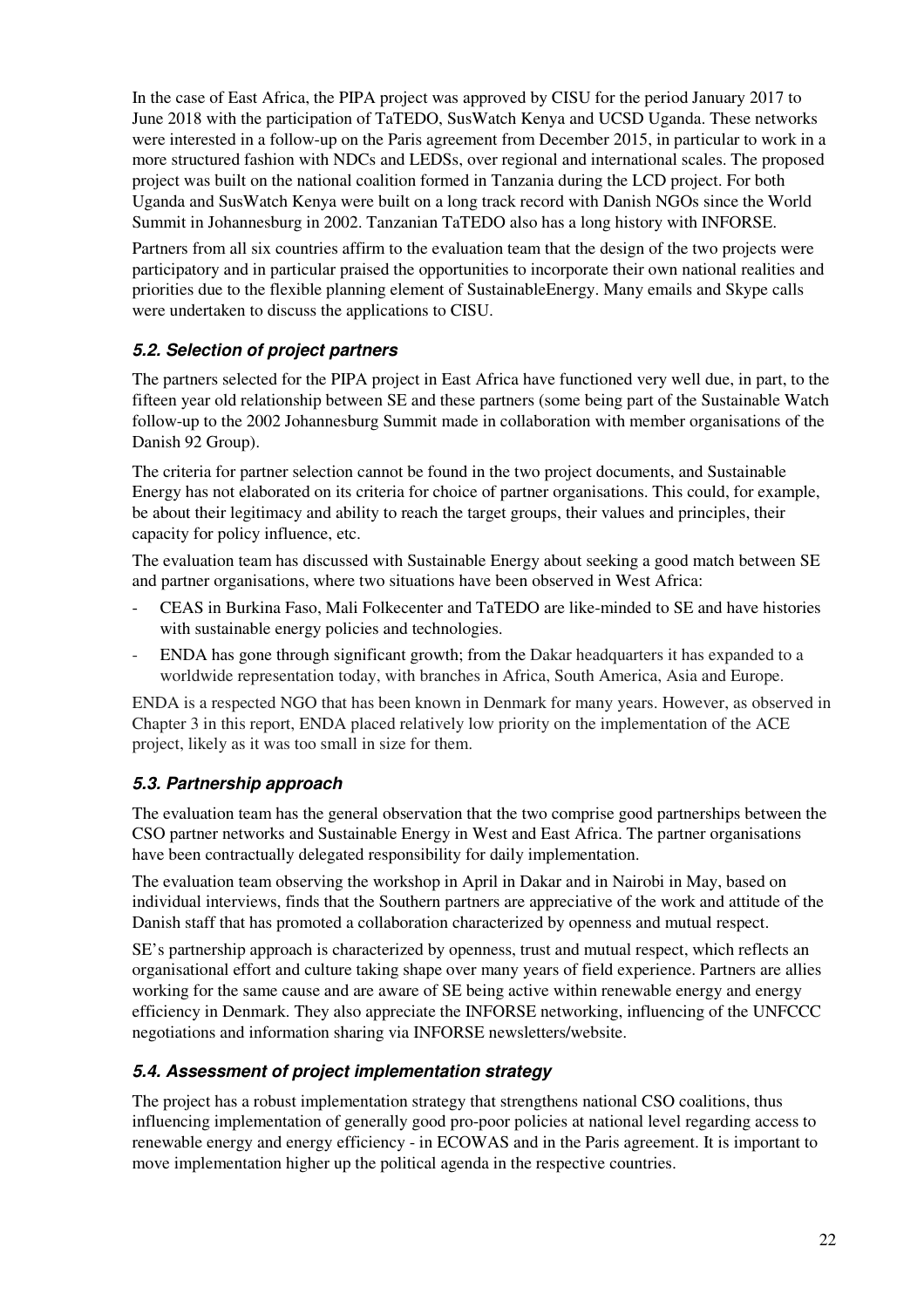The evaluation team agrees that coalitions of CSOs as the dynamic tool for advocacy can play a crucial role in holding government and policy-makers accountable and pushing the implementation of national and regional policies in countries in West and East Africa. The programme's implementation strategy also relates well to Danida's Civil Society Policy.

The project has been planned in a sequence which first undertakes sectorial baseline studies in the countries, followed by training, coalition building and formulation of advocacy strategies, taking into account the different national context in the countries. As analysed in Chapter 3, this sequential order has slowed down the performance on advocacy, lobbying and public information and in particular the ACE project in West Africa.

### **5.5. Advocacy and INFORSE**

The evaluation found that in both West and East Africa there are significantly more achievements at the national level compared to the regional level. ENDA only to a very limited extent doing regional advocacy in ACE project and utilizing the signed MoU with the relatively strong ECOWAS and ECREEE beyond gathered them to a workshop in Dakar with certain contacts at national level from ECREEE. This is the opposite of East Africa that, where the good regional and international advocacy work by the three coalitions were affected by a weak regional institution EAC, with limited support from member states in relation to climate change and other agendas.

Another difference between the two projects is that the East African networks have utilised INFORSE actively as an important structure to follow the international climate change negotiations within the UNFCCC. INFORSE has recently marked its  $25<sup>th</sup>$  anniversary, and counts on extensive experience utilised by SusWatch Kenya, TaTEDO and UCSD as part of the INFORSE team at COP23 as well as some of the intersessionals in Bonn (May 2018). This brought these networks into the "machine room" of the most important lobbying mechanism in Climate Action Network (CAN-international), e.g. their daily morning meetings have access to information from the big international NGOs such as Greenpeace, WWF, Oxfam etc, and have also had meetings with their own government's delegates.

Although the international negotiations were *not* built into the ACE project, ENDA missed the opportunity to use and promote the regional INFORSE group as a connecting point in West Africa (surprisingly as ENDA holds the regional coordination). The evaluation team put that for discussion at the workshop in Dakar, which lead to an agreement that there needs to be greater promotion of INFORSE-WA in the countries as part of the continuation of regional cooperation among national networks. It was also agreed to develop more information on INFORSE-WA in French for members.

The 2 projects have continuously been used as inspiration for PIPA and ACE partners, which has especially been the case from ACE to PIPA, as the ACE project started 1 year before the PIPA project. As an example, the PIPA inception meeting had a session with inspiration from the ACE project, where the regional ENDA coordinator participated. Moreover, the 2 projects have exchanged experiences and lessons learned at COP23 in November 2017.

Almost no joint policy initiatives have been seen between the two projects. As an example of possible advocacy opportunities, the networks should have approached the proposal from CAN-International to influence regional renewable energy conferences coming up in June 2018, aiming at re-strengthening of the African Renewable Energy Initiative (AREI) with a target of 300 GW new renewable capacity by 2030.

*Recommendation 4***:** The networks in West Africa could benefit from prioritising their engagement and activities within INFORSE West Africa network that also needs more information in French. In the case of East Africa, continue and further develop INFORSE-EA as a united force for sharing information that is also following and influencing the regional and international pro-poor climate change agenda.

Another difference between the two projects is that the East African networks have been active on the elaboration of policy briefs (both in the three countries and regionally), which has synthesised evidence from the baseline etc. in well formulated papers distributed to ministries, parliament and the press. This is very different from West Africa, where the networks have *not* produced one policy brief in the first two years and four months of the project. It has been difficult for them to operationalise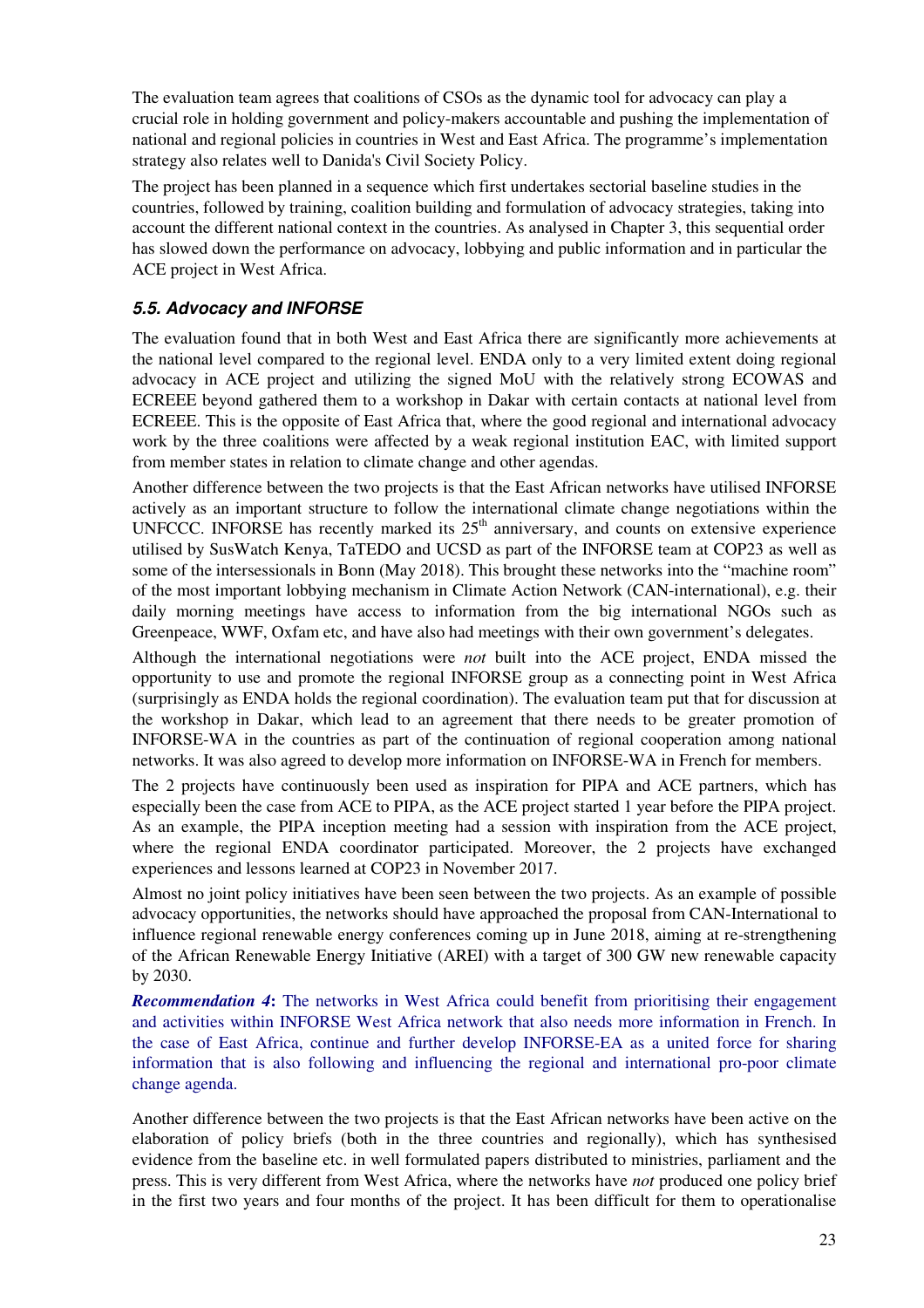their advocacy strategy into concrete advocacy activities. There remains a lot to do in the remaining eight months.

Although many good activities are carried out in East Africa, they could be sharper on their advocacy work. The day after the 22 May 2018 conference in Nairobi, the evaluation team discussed with the three networks and the SE conference that there was a lack of clear communication of one or two key messages linked to a concrete proposal that could have been presented at the conference. The conference, with about 70 participants, served for discussion of PIPA activities and delivery of a good speech from the Kenyan government's deputy for Climate Change Directorate, however with its cost of 10,000 USD it could have been a more cost-effective conference. It would have been obvious to connect the conference to national activities, e.g. launch the same day a small campaign in all three countries with the same "key message" (with a prepared info-package).

Another observation is that the three networks could do more advocacy with various instruments instead of mostly doing lobbying in contact to ministries, parliament and the press.<sup>20</sup> The elaborated advocacy strategies have a lot of good information; however, they have not served sufficiently as a concrete Advocacy Action Plan providing campaigns, workplans with tasks for member organisations and adequate mobilisation of constituencies. They could learn from how Greenpeace produce efficient advocacy and campaign work containing a clear key message (key recommendation and concrete proposal) with backing from baseline, policy briefs, fact sheets, media briefs, social media, etc.

**Recommendation 5:** The three networks and SE should make an effort to be sharper on advocacy, where they operationalise their advocacy strategies into advocacy (action) plans containing concrete key messages and targets (e.g. annual or semester). Such plans should, beyond lobbying, complement other advocacy instruments such as campaigns, involve coalition member organisations and mobilise constituencies. Furthermore, Sustainable Energy could improve on advisory and mentoring regarding advocacy plans through various instruments.

### **5.6. Similarities and differences between West and East Africa projects**

Participating CSOs in the six countries have many similarities when promoting the Paris agreement, including the implementation of low emission solutions such as renewable energy and energy efficiency interventions, climate change mitigation and adaptation. Having said that, there are also differences among CSO organisations through diversity in approach and language.

When reading the assessment tables in Chapter 3 and 4, the evaluation team has found higher performance in the PIPA project in East Africa with an average rating of **3,9** than in the case of the ACE project in West Africa with an average rating of **2,85**.

Follows some explanations:

 $\overline{a}$ 

- Long-term partnerships have been an advantage, which for some of the partners build on more than 15 year old relationships with SE, INFORSE and other Danish organisations, some of them established with the World Summit in Johannesburg in 2002 and through INFORSE networking. The partners with which SE has had the longest relationships with are MFC, SusWatch, ENDA and TaTEDO.
- West Africa, with its French history, language and traditions, has a relatively centralised public administration, the region has implemented different development goals in comparison to East Africa, which generally has higher capacities of governments and citizen's organisations.
- The PIPA project provided more momentum in approach to the annual cycle of international negotiations that will follow-up on the Paris agreement. This can be compared with the ACE project's close connection to ECOWAS policies, which has had much fewer mechanisms for involvement of civil society organisations.

 $20$  Advocacy can be a mix of research, lobbying, mobilization, organisations' legitimacy, networks and alliances, campaign, media and social media.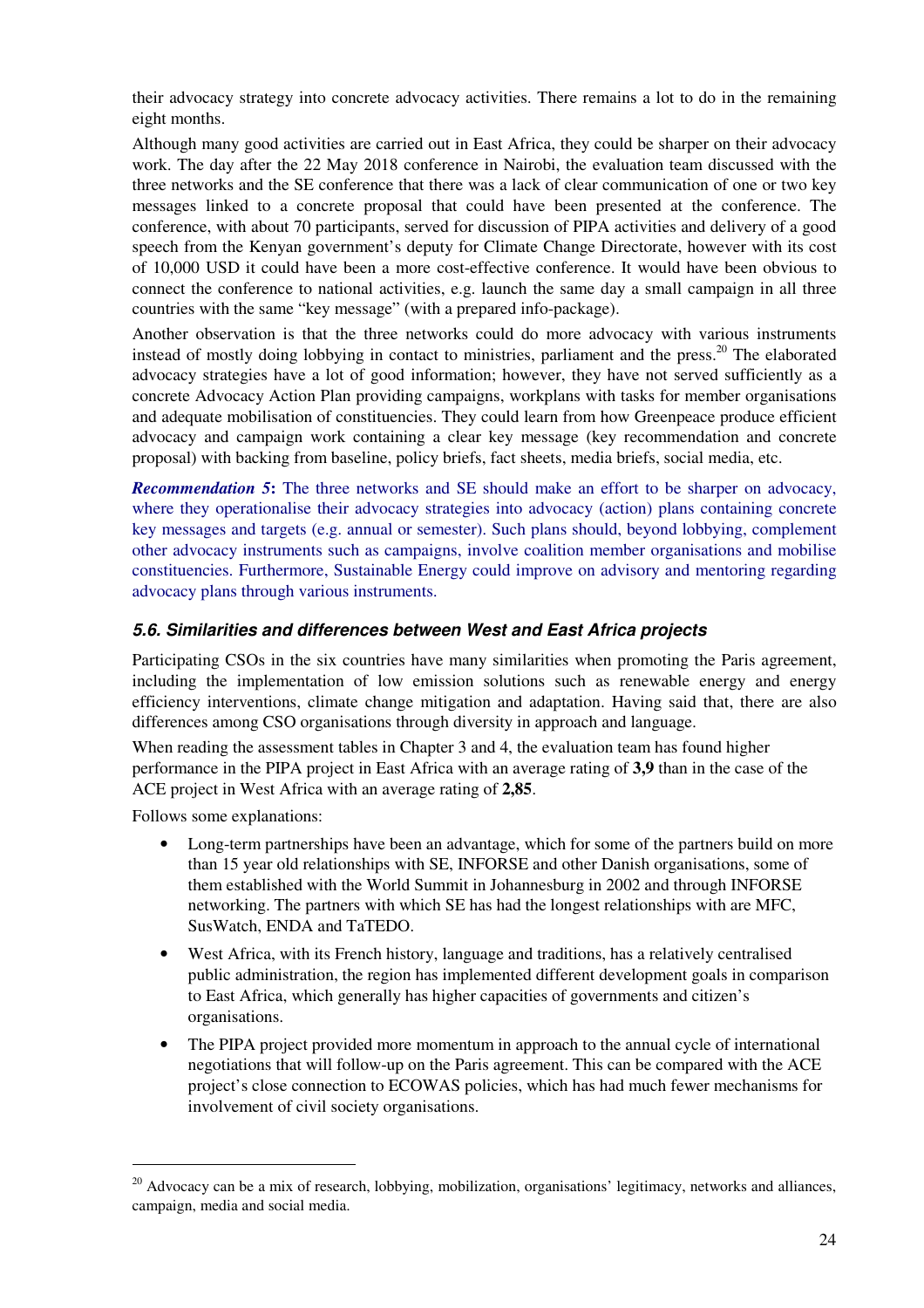The ACE project had been ongoing for six months by the time the PIPA project began. Thus, the preliminary learnings from ACE were integrated into the design of PIPA. This included abandoning the idea of using 'associated partners' and an increased emphasis on cooperation among the project partners at the regional level in the PIPA project, as compared to the ACE project. The PIPA and ACE projects have a similar network approach and share a set of four assumptions, which the evaluation team has assessed in the below table.

| <b>Assumptions</b> (from ToR)                                                                                                                                                                                                                                                                                                                                                                                                                                                                                                                                                                                                                                                             | <b>Consultant's assessment</b>                                                                                                                                                                                                                                                                                                                                                                                                                                                                                                                                                                                                                                                                                                   |
|-------------------------------------------------------------------------------------------------------------------------------------------------------------------------------------------------------------------------------------------------------------------------------------------------------------------------------------------------------------------------------------------------------------------------------------------------------------------------------------------------------------------------------------------------------------------------------------------------------------------------------------------------------------------------------------------|----------------------------------------------------------------------------------------------------------------------------------------------------------------------------------------------------------------------------------------------------------------------------------------------------------------------------------------------------------------------------------------------------------------------------------------------------------------------------------------------------------------------------------------------------------------------------------------------------------------------------------------------------------------------------------------------------------------------------------|
| a. Partnerships with small to medium sized CSOs: The<br>partnership set-up in the projects are characterized by<br>relatively short project durations with partners located<br>in several countries. Some of the partners have<br>cooperated prior to these projects, other partners have<br>had fewer previous interactions. Two important<br>underlying assumptions for this approach are; 1)<br>administrative and reporting capacities at partner levels<br>are functioning from the outset of the project; and 2)<br>that the right mix of partners have been found in terms<br>of being able to inspire and complement each other.                                                  | As stated above in section 5.2., the selection<br>and mix of partners for the PIPA project has<br>functioned very well in East Africa based on<br>relationships forged over many years.<br>The model, paired with supporting national<br>coalitions/networks, is a good way to involve<br>several small and medium sized CSOs as<br>opposed to only supporting a single (often<br>bigger) CSO. In this sense, CEAS was a good<br>choice for promoting a new network in<br>Burkina Faso.                                                                                                                                                                                                                                          |
| b. Regional networking and advocacy in loose CSO<br>coalitions: The partners in both projects cooperate on<br>baseline studies, the issuing of newsletters, joint regional<br>advocacy interventions (including shared policy briefs)<br>and when participating in regional and international<br>events. Important underlying assumptions for the success<br>of the joint advocacy are; 1) that short project durations<br>are no hindrance for joint regional advocacy campaigns on<br>complex topics; and 2) that meaningful<br>rather<br>relationships capable of promoting engagment and sharing<br>can be established among the partners within the first year<br>of implementation. | A positive discovered during evaluations was<br>the project's use of relatively loose CSO<br>coalitions, which allowed for less administrative<br>burden than making a network a formalised<br>legal entity. As these responsibilities often fell to<br>the legalised focal point organisation.<br>Comparing the two projects, a shorter project<br>duration (PIPA) has not provided fewer results<br>than previous projects of longer duration<br>(ACE).<br>East<br>African<br>The<br>networks<br>demonstrated good capability throughout the<br>undertaken regional and international advocacy<br>work.                                                                                                                        |
| c. National coalitions of CSOs can influence national<br>policies: at the national level, both projects build on<br>CSO coalition modalities around joint advocacy<br>campaigns pushing for adjustment and implementation<br>of policies. The coalitions either did not exist, or in<br>some cases existed to a limited degree, prior to the<br>projects. An important underlying assumption is that the<br>project partners in the respective countries have the<br>capacity to lead these national CSO coalitions.<br>Moreover, that the partners have the capability to<br>measure impact of the campaigns and can find a<br>relevant audience.                                        | The evaluations impression is that national<br>coalitions of CSOs with joint advocacy and<br>lobbying can influence national policies<br>more than single CSOs (working alone).<br>It has been positive observing how fast the<br>network in Burkina Faso has establishing itself<br>and its work. Among the reasons allowing this<br>trajectory are the good partnerships with SE<br>and SNV as well as the open and transparent<br>facilitation by CEAS coordination.<br>The<br>capacity of the focal points (coordinators) have<br>general been good in the six countries.<br>Nevertheless, recommendation no. 5 reflects<br>that the networks may have room for<br>improvement on advocacy instruments such as<br>campaigns. |
| d. Advocacy at several levels: Both projects assume<br>that it is an advantage to advocate at several levels<br>simultaneously (national, regional, international) to<br>seek to influence both context specific national cli-<br>mate change and energy related policies as well as<br>regional level climate change interventions.                                                                                                                                                                                                                                                                                                                                                      | The evaluation has highlighted the strength of<br>the PIPA partners in connecting local, national,<br>regional and international levels that seek to<br>influence climate change policies.                                                                                                                                                                                                                                                                                                                                                                                                                                                                                                                                       |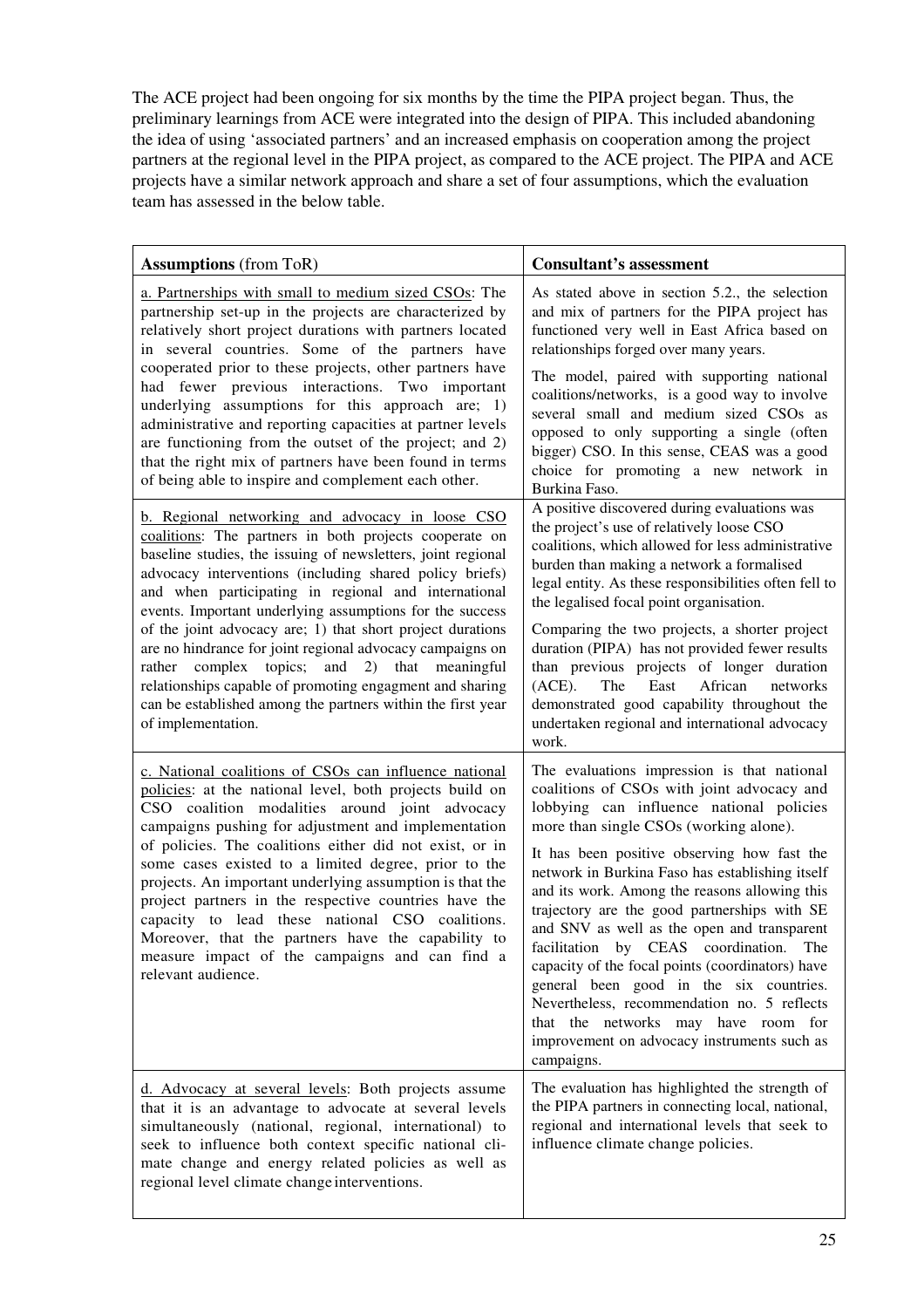The above table highlights the learnings of the two projects and shows that they have responded well to the four assumptions mentioned in the ToR for the evaluation. These can hopefully be useful lessons for future projects supported by SustainableEnergy.

### **5.7. Capacity building, learnings and exchange of experiences**

The PIPA and ACE projects have served as good learning initiatives for the many organisations affiliated with the networks in the six countries. The organisations have learned from, among others, the Centre for Renewable Energy and Energy Efficiency (ECREE in West Africa and EACREEE in East Africa).

The focal points in the six countries and within Sustainable Energy extensively use Skype and have documents structures in archives on google-drive (West Africa) and dropbox (East Africa).

Furthermore, the national networks have carried out a number of training workshops on how to accelerate national and regional polices on renewable energy and energy efficiency in the two regions. In almost all partners the term 'capacity building' is used, while the evaluation team observe that the projects are using a "training approach" for capacity building of individuals.

When dealing with advocacy, it would be relevant to complement training courses with an approach involving the organisational level, e.g. set out a simple evaluation of strengths and weaknesses, leading to improvements of both the involved persons and the organisation concerned, including the Board/management of each organisation.

It has been difficult for the evaluation team to find course evaluations filled out by participants to workshops and trainings, which aim at improving the pedagogical methods and content of activities.

*Recommendation 6:* The national focal points should strengthen evaluation practices when carrying out training and capacity building activities, aiming at improving the pedagogical methods, facilitation and content of activities.

### **5.8. Sustainability and future funding**

A good example to mention regarding the aid effectiveness agenda is how ACE and the "Voice for Change" project, which is supported by the Dutch SNV, have a common goal to strengthen the CSO coalition in Burkina Faso. The alignment of the two projects to the advocacy strategy is a major advantage for the coalition coordinated by CEAS. There is no doubt that the SNV-supported "Voice for change" is very helpful, as it will last until 2020.

The evaluation found that insufficient attention is being paid on the planning of fundraising activities for project continuity after July 2018 (PIPA) or December 2018 (ACE). As CISU funding runs out for Climate in December 2018, almost no evidence has been recorded from the three country partners on any ongoing initiative to discuss sustainability and new fundraising from other sources. Good news is that SE succeeded with the new supplementary grant to expand its DaCCA programme in Kenya with PIPA related activities in Kenya, Uganda, and Tanzania. And in Burkina Faso, CEAS has assured funding until 2020 from SNV.

It seems more difficult to fundraise for national advocacy than for projects on the ground. The future situation is different from network to network, briefly described in the following:

- ENDA has strong capacity to fundraise from many international donors.
- Mali Folkecenter is handling a major Sida supported civil society fund, where local CSOs can apply.
- The Burkina Faso network counts on support form the Dutch SNV "*Voice for change*" until 2020 and also on valuable advisory from the same SNV.
- TaTEDO has achieved funding from WWF and other international organisations.
- SusWatch Kenya is implementing a number of projects.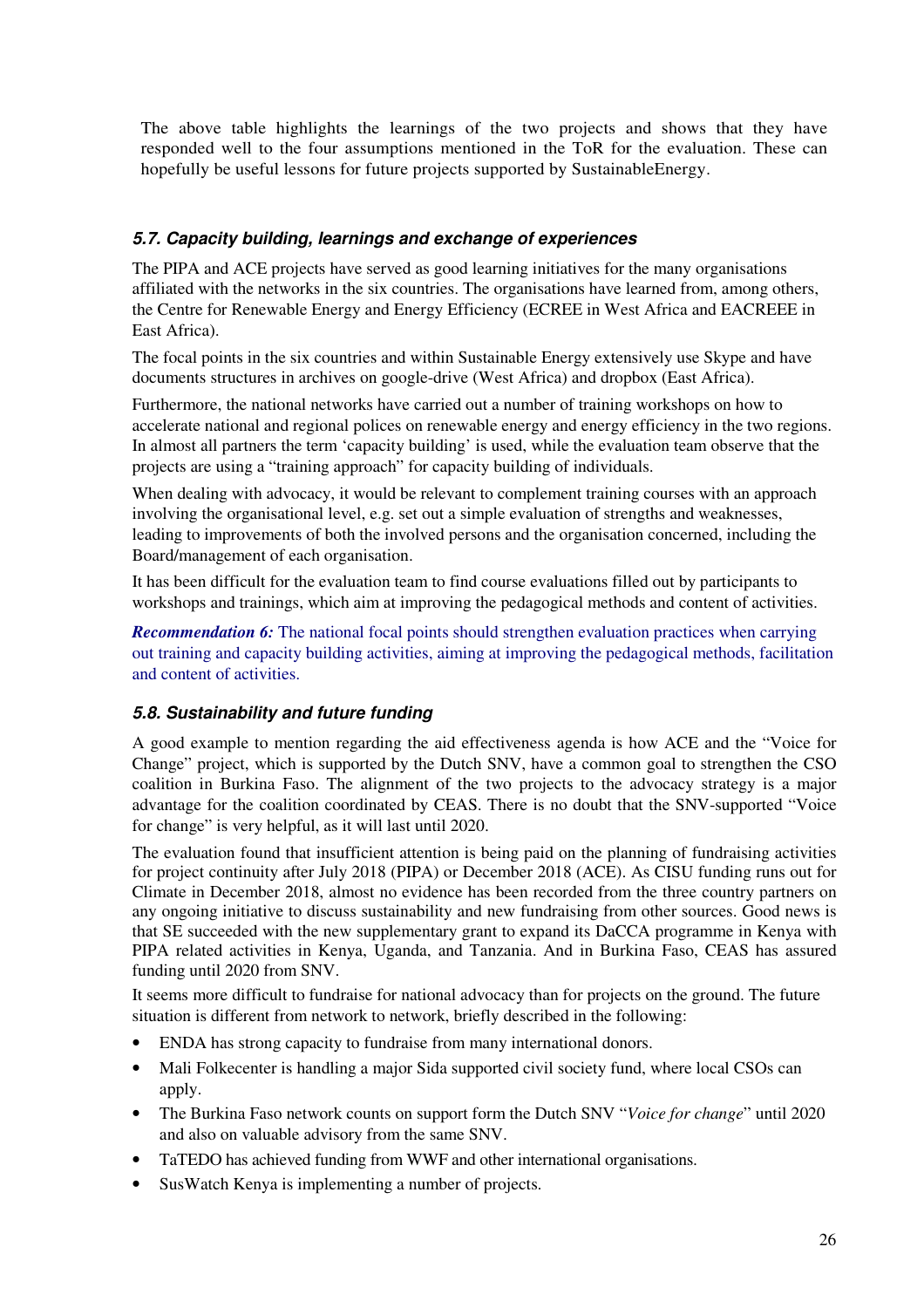• UCSD Uganda seems in a more difficult situation as a policy network that is not running development projects (and therefore not earning overheads).

*Recommendation 7:* The partner networks in the six countries should put high priority on fundraising for a continuation of the work in the networks. This includes resource mobilisation for each national network as well as elaboration of funding for the three networks collaboration in East and West Africa respectively.

# **6. MANAGEMENT, MONITORING AND ADMINISTRATION**

### **6.1. Functioning of Project Management**

Sustainable Energy (SE) is responsible overall for the project including administration, financials, monitoring, reporting and contact to CISU. SE has through direct contracts delegated the day-to-day execution responsibility to the respective focal point organisations in each of the six countries.

In general, SE has well functioning management, monitoring and administration of the two projects, which is managed in accordance with the required standards, rules and regulations set down by CISU and Danida. Furthermore, SE and INFORSE function as technical advisers to partners.

The project has *not* established a formalised Steering Committee for decision-making between SE and project partners. Nevertheless, a Project Coordination Group is functioning well through frequent Skype meetings, where minutes have been made in a good way. The use of electronic tools for communication and sharing of documents implies a cost-efficient functioning of the management of the two projects.

At country levels, the impression from the interviews is that all focal point organisations have handled their responsibilities for administration, financial management and coordination of the national coalitions well.

### **6.2. Monitoring and reporting**

With three network partners in East Africa and three in West Africa, the two projects have taken into account the potentials of the various partners through flexible planning and management, and transparent and open communication. Sustainable Energy is observed to have engaged in an interactive and mutually supportive approach in the delivery of the progress and financial reports. The travel reports from SE have general been of good quality, which has contributed well to the provided advisory and monitoring of the project implementation.

From reading all (semester) progress reports from the partners, the evaluation team finds that they generally contain valuable information on the situation and the activities undertaken in the specific projects in the countries. What is weaker is the reporting on outputs and outcomes with evidence from documentation (which could often be done in annexes to the progress reports). There is also lacking an annual consolidated project status of the implementation using LFA, so it can serve as a management tool to a higher degree.

The evaluation team finds that the design of the ACE project was relatively weak on indicators for immediate objective and outputs. Some of the project indicators are too ambitious for a modest CSO project. For instance, the project does *not* have the capacity within three years to achieve an increased national prioritization in terms of budget and resources for the implementation of pro-poor sustainable energy access in Senegal, Mali or/and Burkina Faso.

*Indicator to immediate objective. Increased national prioritisation (budget and resources) of the implementation of pro-poor sustainable energy access in Senegal, Mali, and Burkina Faso.* 

At the second project meeting on  $6-9<sup>th</sup>$  February 2017, a whole day was allocated with the focal point partners to discuss the level of achievement of the project objectives, outputs and indicators. This workshop reconfirmed the defined indicators. The evaluation team finds it problematic that the indicators not were made more realistic and easier to verify at this stage.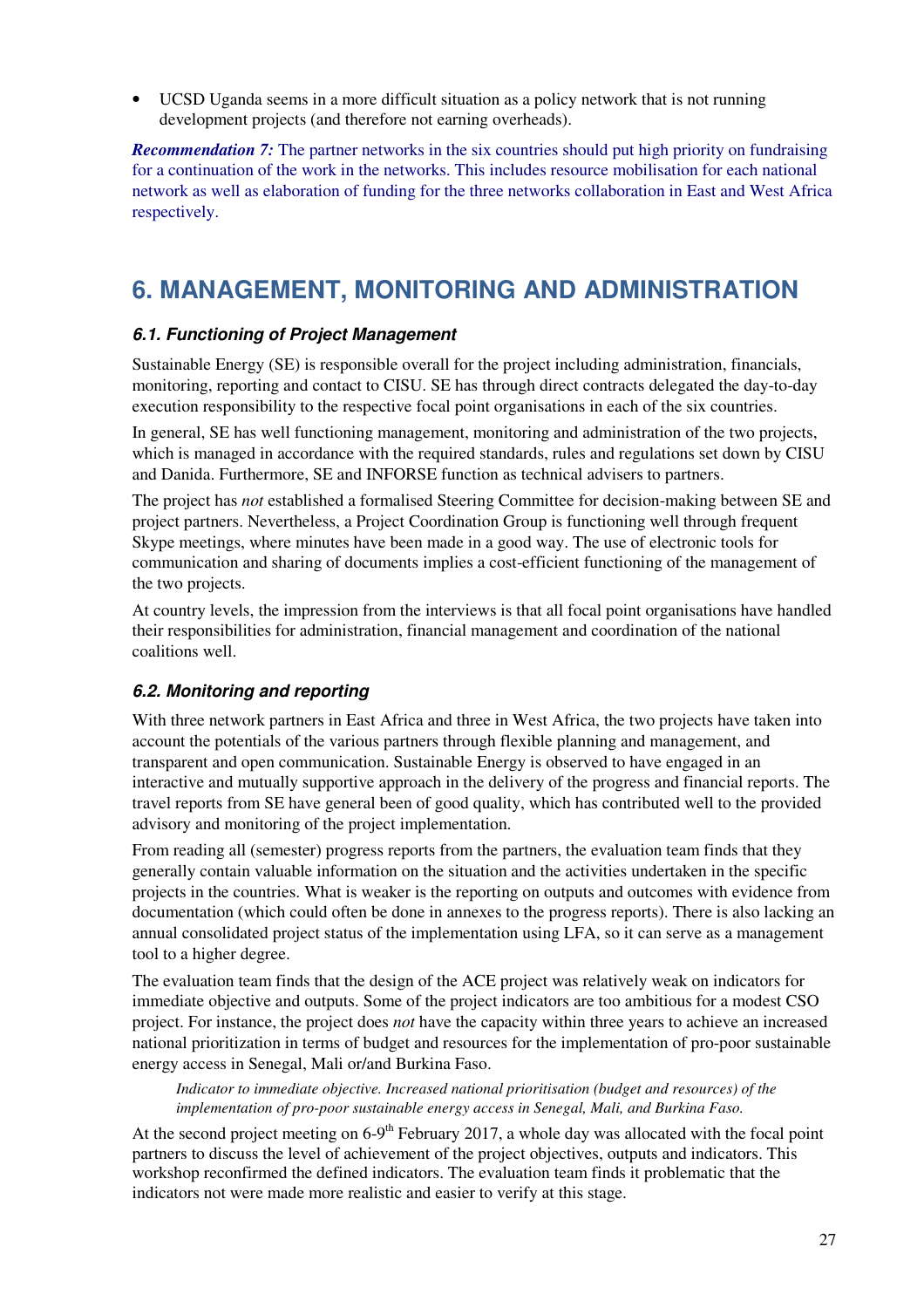In the case of the PIPA project, it is easier to measure the objectives "*LEDSs and NDCs in Kenya, Uganda and Tanzania are incorporating civil society viewpoints and recommendations*" through three indicators:

I.1: At least 10 policy elements from policy briefs/advocacy attempts are incorporated or are in the process of being incorporated in the targets of NDCs and LEDSs.

I.2: At least 1500 duty bearers have been informed and attempted influenced.

I.3 SusWatch & INFORSE members have established a long-term cooperative relationship to maintain focus on NDCs and LEDSs processes.

In general, the quality of the progress reports will be important in improving the quality of the coming project completion reports that all partners will have to fill in. This improvement would enable a better trace of where and how the project has made most change through advocacy, inclusive approaches to generating policy ideas and policy monitoring and awareness raising.

At the PIPA workshop in May 2018 in Nairobi, the three focal points and SE spent one day using the Outcome Harvesting method, which resulted in good discussions about the outcomes of the project.

Beyond the planned outputs and indicators, the partners in the two projects are also reporting on the CISU indicators, which provide data for the number of participating organisations, capacity building sessions, meetings with policymakers and policy briefs. The evaluation team have analysed these in relation to PIPA East Africa in chapter 4.

Partners in the ACE projects are francophone with limited skills in English for reporting. They affirmed to the evaluation team that the language barrier was important in the reporting steps. If SE one day wants to continue in West Africa, it is suggested that francophone skills be included at SE headquarters to overcome the language barrier.

*Recommendation 8:* The national focal points and Sustainable Energy should in their project planning pay more attention to the elaboration of indicators that are realistic and possible to verify. Furthermore, an annual status of the degree of implementation of the planned outcomes, outputs and indicators should be done, so LFA status beyond the reporting to the donor (CISU) can be seen as a tool for management in the focal points, coalitions and Sustainable Energy.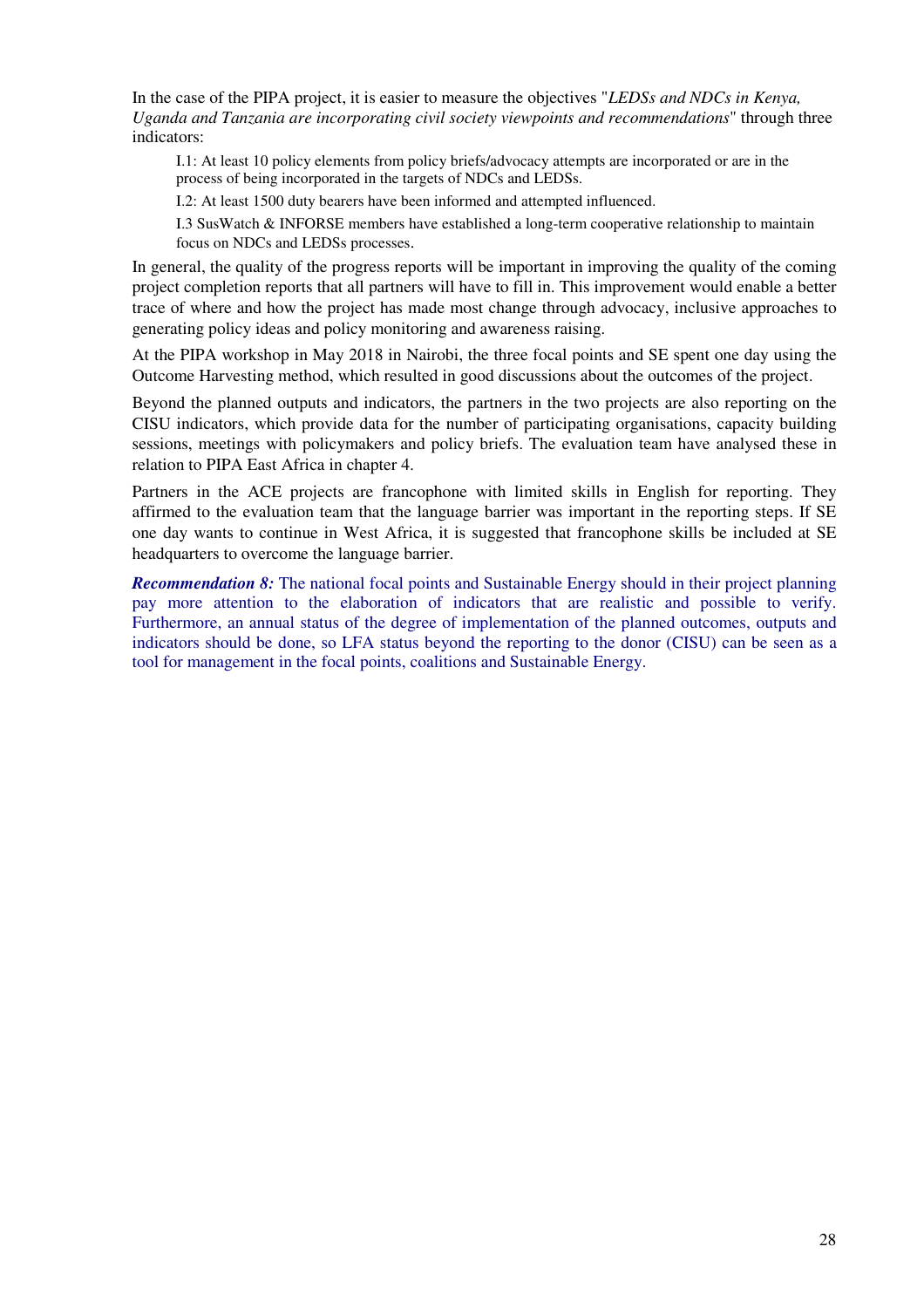# ANNEXES

# **ANNEX A: Terms of Reference (ToR)**

# **Terms of Reference for the evaluation of the 2 projects: Accelerating Implementation of Regional Policies on Clean Energy in West Africa**

**and** 

## **Promoting the Implementation of the Paris Agreement in East Africa**

Revised Version (27.02.2018) with adjusted Time Schedule (8) and Timing (9) page. 8

# **1. Background**

These terms of reference concern the evaluation of two projects;

- 1. *Accelerating the Implementation of Regional Policies on Clean Energy in West Africa* (ACE). The project focuses on climate change mitigation and poverty reduction through access to sustainable energy. The project seeks to increase knowledge and ownership of regional policies on energy efficiency and renew- able energy amongst civil society organizations (CSOs), private sector actors, media, and decision makers nationally in Senegal, Mali, and Burkina Faso and regionally in West Africa.
- 2. *Promoting Implementation of the Paris Agreement in East Africa with a focus on pro-poor low emission development (PIPA)*. The project aims to ensure that National Low Emission Develop Strategies (LEDSs) and the Nationally Determined Contributions (NDCs) in Kenya, Uganda, and Tanzania incorporate CSOs viewpoints and recommendations that will ensure the reduction of climate change impacts on commu- nities and enhance their livelihoods.

Both projects are financed through the Fund for Climate and Environment  $(FCE)^{21}$  for Danish CSOs' interven- tions in partnership with CSOs in the Global South. The fund supports Danish CSOs' cooperation with partner organizations, networks, and alliances to advocate for climate and environmental themes primarily at re- gional and international levels.

### **Accelerating Implementation of Regional Policies on Clean Energy in West Africa (ACE)**

The ACE project runs from January 2016 to December 2018 and has partners in seven West African countries: ENDA Energie in Senegal, the Centre Ecologique Albert Schweitzer (CEAS-Burkina) in Burkina Faso, Mali-Folkcenter Nyeeta (MFC) in Mali, Jeunes Volontaires pour l'Environnement (JVE) in Benin, Actions en Faveur de l'Homme et de la Nature (AFHON) in Côte d'Ivoire, the Collectif des organisations pour la Défense du droit à l'énergie (CODDAE) in Niger, and the Organisation pour l'Environnement et le Développement Durable (OPED) in Togo.

 $\ddot{\phantom{a}}$ <sup>21</sup> http://www.cisu.dk/puljer-støttemuligheder/puljen-for-klima-og-miljø#Retningslinjer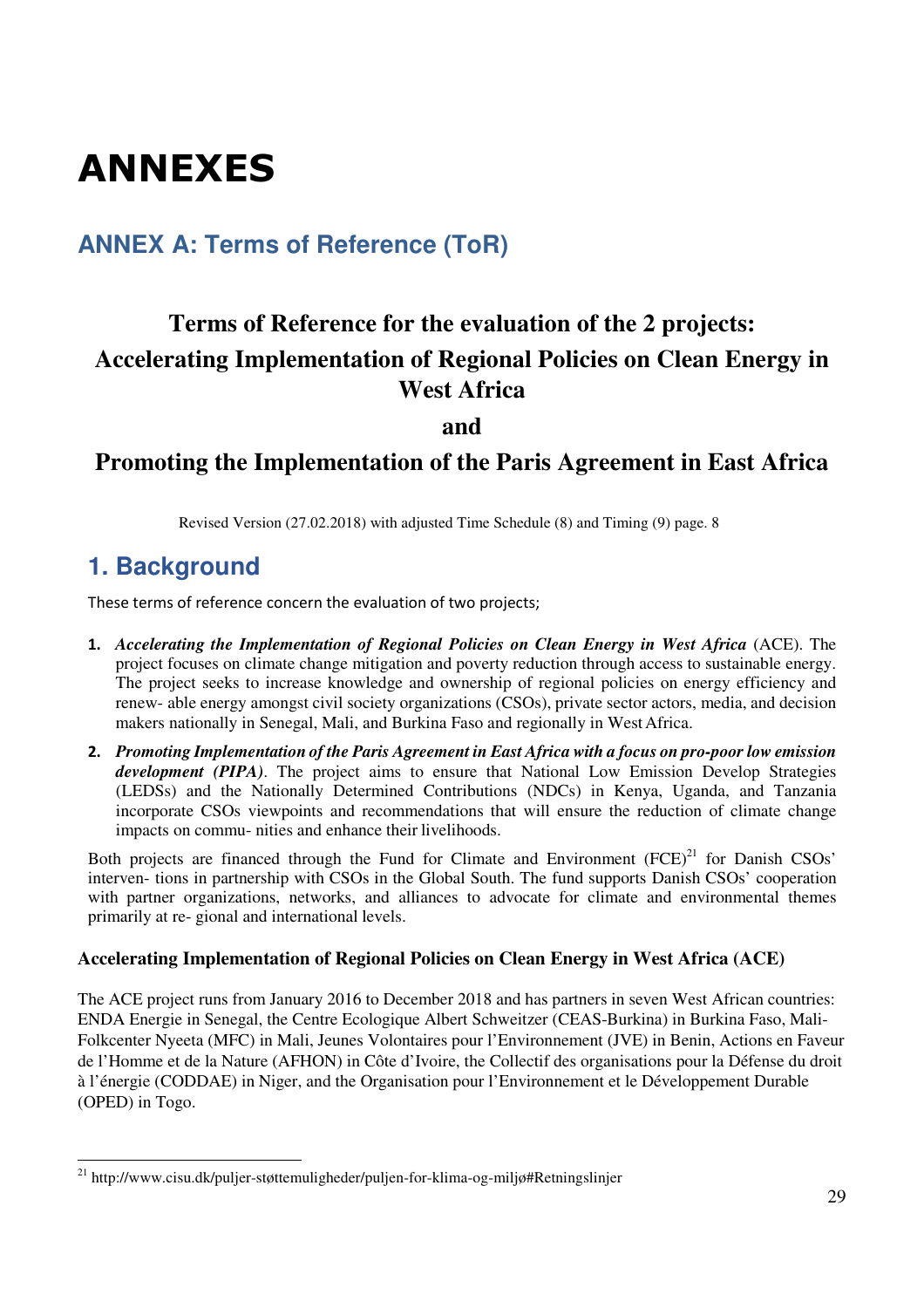The ACE project has the following development objective: Contribute to strengthen the implementation of regionally agreed policies and strategies on pro-poor climate mitigation in sustainable energy access in West Africa. Intervention Objective: By the end of the project, the political agenda in ECOWAS concerning the implementation of regionally agreed pro-poor climate- and energy-policies has improved.

The ACE project focuses on three dimensions:

**Firstly**, the project will analyse national practices, and identify bottlenecks, gaps and best practices in the seven countries. The expected result is: By December 2016, the extent of national implementation of region- ally agreed policies on pro-poor sustainable energy access in relation to climate mitigation is documented from 7 ECOWAS countries.

**Secondly**, national CSOs, media and community-based organizations' knowledge of and capacity to conduct advocacy for clean energy is improved, and national coalitions and cooperation on advocacy will be strengthened as well. The expected result is: By December 2018, civil society in Senegal, Burkina Faso, and Mali advocate more effectively for – and participate more in – the implementation of the regional agreed pro-poor policies on renewable energy and energy efficiency related to climate mitigation.

**Thirdly** the project focuses on increasing joint regional advocacy towards institutions and decision makers in the Economic Community of West African States (ECOWAS) that address poverty reduction through access to sustainable energy. The expected result is: By December 2018, regional policy advocacy initiatives for propoor sustainable energy access as related to climate mitigation are strengthened.

The project started with an inception workshop in Dakar, May 2016 to introduce all project partners (both main and associated). From June to December 2016, the main emphasis was on conducting national baseline studies in the 7 countries, introducing the project to potential national partners, and identifying members for the national coalitions. The baseline studies analyse the status of implementation of the regional agreed policies on renewable energy and energy efficiency as well as national practices and challenges in the 7 coun- tries. In addition to the 7 national baseline studies, a regional baseline study summarizing the results and identifying best practices and potentials was conducted (finalized March 2017). During the first year of the project, there were 2 support visits to CEAS-Burkina and one visit to MFC to participate in the national launch of the project.

A second workshop for all project partners was held in Dakar February 2017. The workshop focused on presenting the baseline studies from the 7 countries and discuss with the representative from the ECOWAS Centre for Renewable Energy and Energy Efficiency (ECREEE), the institution which is identified as the main partner and target in the region, how to address the identified challenges. After the workshop, the project ac- tivities were centred on fully establishing the national coalitions, developing the advocacy campaign based on the recommendations identified in the baseline studies, and capacity building of the coalition partners to participate in the development and implementation of the advocacy campaign.

In addition to capacity building of the CSO coalition partners, there has been a focus on raising awareness among journalists and other stakeholders on the issues related to access to renewable energy. At the regional level, focus was on further establishing the cooperative relationship with ECREEE. The regional advocacy activities include strengthening of the regional networking, and developing the regional advocacy strategy. In October 2017, there was a visit by SE, ENDA, and INFORSE to CEAS in Burkina and MFC in Mali to monitor progress and liaise with coalition members and stakeholders.

#### **Promoting the Implementation of the Paris Agreement in East Africa (PIPA)**

The PIPA project has 3 local partners in East Africa: Sustainable Environmental Development Watch Kenya (SusWatch Kenya); Uganda Coalition for Sustainable Development (UCSD), and Tanzania Traditional Energy Development Organization (TaTEDO).

The PIPA project's development objective is to '*Contribute and strengthen the pro-poor focus and climate change ambitions in the implementation of the Paris Agreement in East Africa'*. The intervention objective is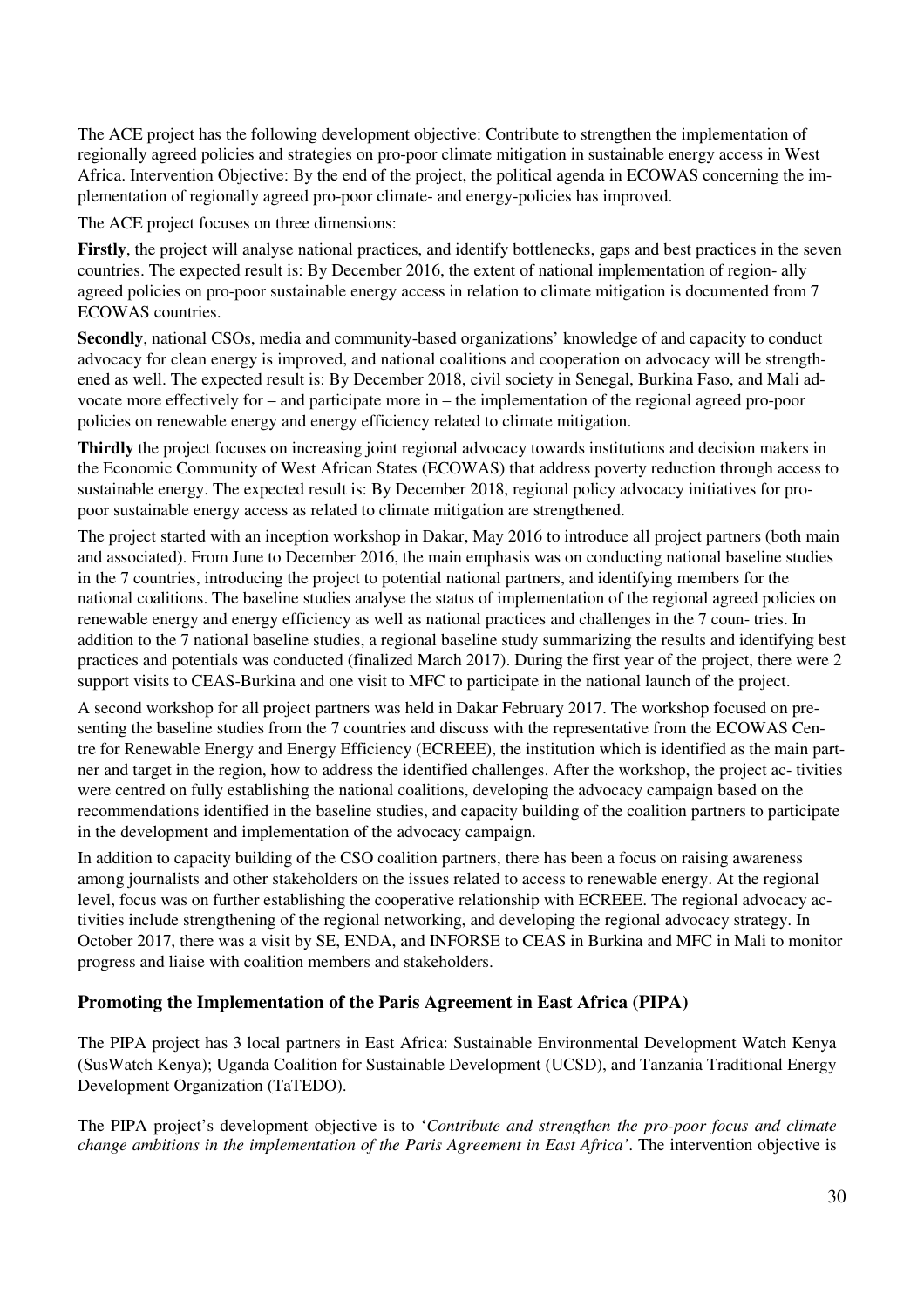'*LEDSs<sup>22</sup> and NDCs<sup>23</sup> in Kenya, Uganda, and Tanzania are incorporating civil society viewpoints and recommen- dations'*. The PIPA project has 3 outputs areas with the following expected results: 1) *Nationally, CSO net- works are strengthened and participate actively to influence NDCs and LEDSs*; 2) *Regional CSO cooperation to influence the NDC and LEDSs including financing have been strengthened*; 3) *Increased coordinated CSO advocacy for an improved international framework including funding of NDCs and LEDSs*. The PIPA project runs from January 2017 to June 2018.

After a brief administrative inception period (January – February 2017) including an inception workshop<sup>6</sup> in Nairobi with participants from all 3 local partners as well as SE and INFORSE, the project started implementing activities in mid-February 2017.

At the national level, the 3 local partners have conducted national baseline studies on the status of implementation and adjustment process of the NDCs including how the implementation of the NDC targets are covered in national legislation and how civil society is / has been involved (published in final versions April 1<sup>st,</sup> 2017). In all 3 countries, there have been national project launches organized by the local partners (February and March 2017) with stakeholders from relevant ministries, potential CSO partners, media, and private sector stakeholders. The local partners have all managed to establish national coalitions composed of 15- 20 CSOs (April 2017). Each partner has conducted 3 capacity building workshops for the coalition mem- bers (April – September 2017) based on the needs and shortages identified in the baseline studies. The coa- lition members participated with ideas and inputs in the drafting of the development of the national advo- cacy strategies (finalized July 2017). Finally, each partner, in cooperation with the national coalition, has developed policy briefs targeting the national authorities.

At the regional level, a baseline study was conducted focusing on regional cooperation on implementation of NDCs and development of LEDSs as well as identifying the relevant regional institutions to target (May 1<sup>st</sup> 2017). The East African Community's (EAC) Climate Change Coordination Unit (CCCU) under the Department of Environment and Natural Resources in Arusha was identified as the main target of the advocacy effort. A first meeting was held in March 2017 with representatives from TaTEDO and SusWatch Kenya. In addition to the EAC CCCU, meetings have been held with the newly established East African Centre for Renewable energy and Energy Efficiency (EACREEE). The 3 partners have cooperated closely to develop a regional advocacy strategy (June 2017). Each of the 3 partners are responsible for coordinating the development of one regional policy brief and hosting a regional meeting – the next is scheduled to be in Kampala in February 2018.

At the international level, the project participated in the UNFCCC Bonn Climate Change Conference in May 2017 where SusWatch Kenya as regional coordinator together with INFORSE represented the project. For the conference, a policy brief was developed focusing on introducing the project and summarizing the recommendations / findings from the 4 baseline studies. Recently, the project partners participated in the COP23 in Bonn (November 2017). Prior to the COP23, there were dialogues with the national official negotiators to the UNFCCC climate negotiations to influence the national contributions. A policy brief was prepared by the 3 local partners to be presented and distributed at a side event at the COP23.

 $\overline{a}$ 

 $22$  Low Emission Development Strategies (at national level)

<sup>&</sup>lt;sup>23</sup> Nationally Determined Contributions (NDCs) embody efforts by each country to reduce national emissions and adapt to the impacts of climate change. The Paris Agreement (Article 4, paragraph 2) requires each country to prepare, communicate and maintain successive NDCs that it intends to achieve.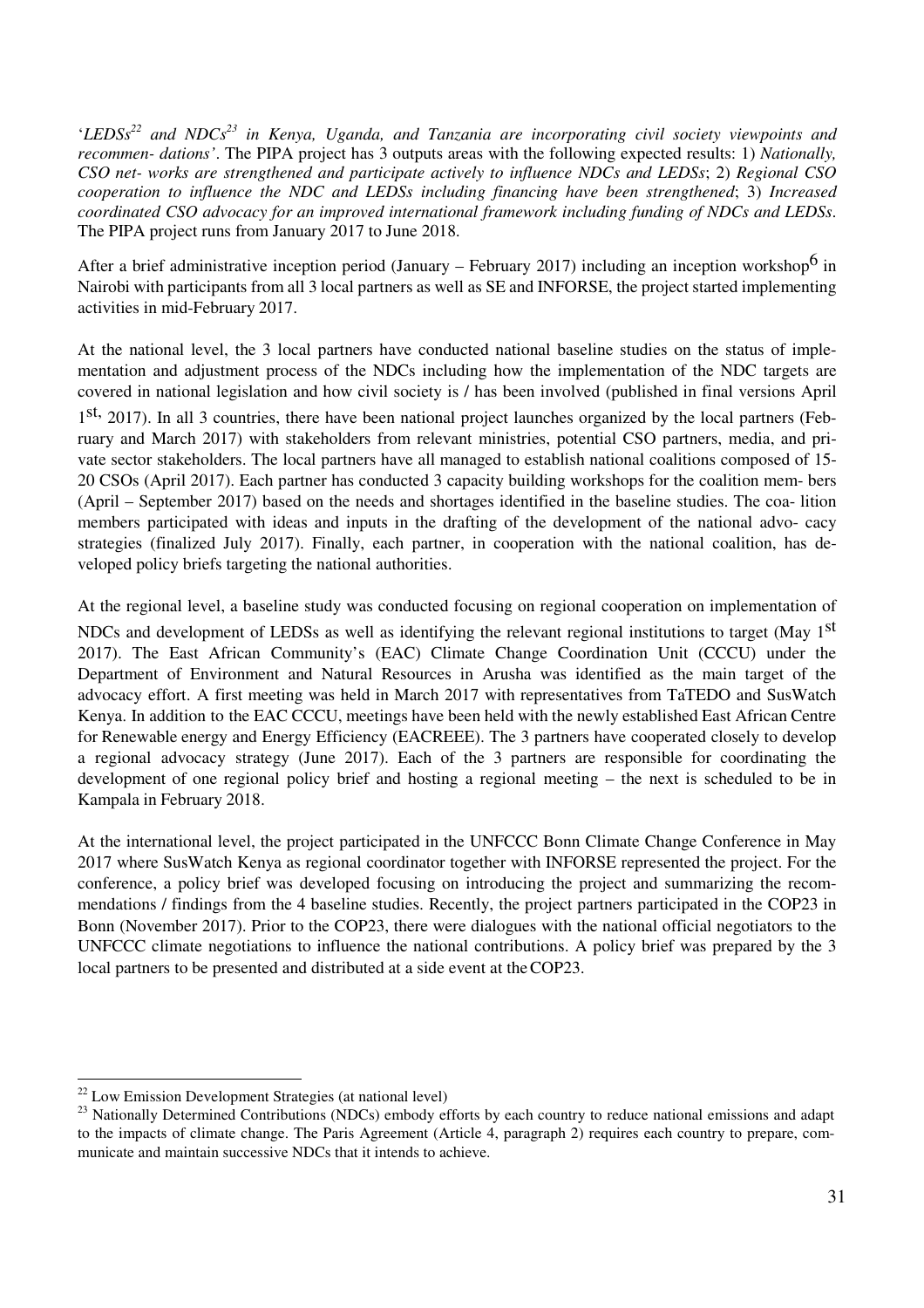### **Commonalities between the projects**

The design of the two projects is inspired by the experiences gathered in the completed project "*Promoting Pro-Poor Low-carbon Development Strategies*" (2014-2016) also financed through FCE. This includes a refine- ment of the idea of working in coalitions and a realization of realistic numbers of partners. For instance, was the number of partners decreased from 13 main partners in four regions (Latin America, West Africa, East Africa, South Asia) to three main partners one region (West Africa) in the ACE project. The ACE project had been ongoing for six months when the PIPA project was designed. Thus, preliminary learnings from ACE was integrated into the design of PIPA. This included abandoning the idea of using 'associated partners' and increasing emphasis on cooperation among the project partners at the regional level in the PIPA project compared to the ACE project. The PIPA and ACE projects have a similar network approach and share a set of assumptions:

- Partnerships with small to medium sized CSOs: The partnership set-up in the projects are characterized by resting on relatively short project durations with partners located in several countries. Some of the partners have cooperated prior to the projects, other partners have had less previous interactions. Both projects are managed through a combination of joint regional workshops and individual partner visits combined with monthly joint skype calls and sharing through emails. Two important underlying assumptions for this approach are; 1) administrative and reporting capacities at partner levels are functioning from the outset of the project; and 2) that the right mix of partners have been found in terms of being able to inspire and complement each other.
- Regional networking and advocacy in loose CSO coalitions: The partners in both projects cooperate on baseline studies, issuing newsletter, and joint regional advocacy interventions including shared policy briefs and participation in regional and international events. Important underlying assumptions for success of the joint advocacy are; 1) that short project durations are no hindrance for joint regional advocacy campaigns on rather complex topics; and 2) that meaningful relationships capable of engaging and sharing can be established among the partners within the first year of implementation.
- National coalitions of CSOs can influence national policies: at the national level, both projects build on CSO coalition modalities around joint advocacy campaigns pushing for adjustment and implementation of policies. The coalitions did not or in some cases to a limited degree exist prior to the projects. An important underlying assumption is that the project partners in the respective countries have the capac- ity to lead these national CSO coalitions. Moreover, that the partners have the capability to measure impact of the campaigns and can find a relevant audience.
- Advocacy at several levels: Both projects assume that it is an advantage to advocate at several levels simultaneously (national, regional, international) to seek to influence both context specific national climate change and energy related policies as well as regional level climate change interventions.

# **2. Objectives of the consultancy**

- 1) Individual assessment and documentation of the two projects in relation to the stated objectives and expected results against the DAC criteria including including key lessons learned and recommendations for adjustments to future similar projects'.
- 2) Insights into and assessment of the commonalities of the 2 projects. The main emphasis should be on the approach of national and regional cooperation on joint advocacy including assessing the underlying assumptions behind the design of the projects (examples of assumptions mentioned in the above section).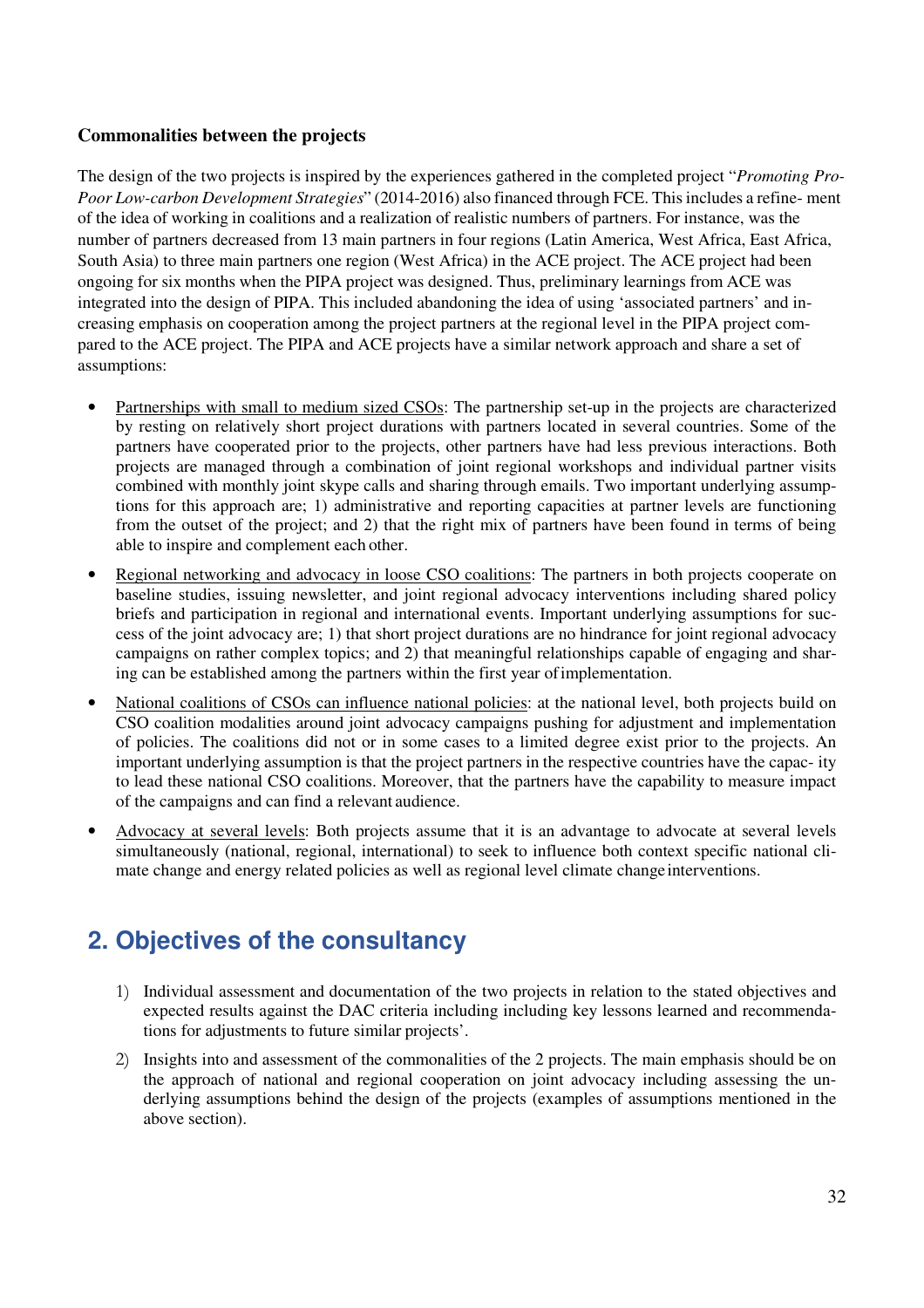# **3. Outputs**

- 1. Report (max 25 pages) which reflects the above-mentioned objectives based on the evaluation focus and key questions defined below.
- 2. Debriefing sessions in each region in relation to the 2 visits and one at SustainableEnergy in Aarhus, Denmark.

# **4. Evaluation Focus and Key Questions**

The evaluation will be guided by a number of key evaluation questions. A set of tentative questions organized according to the OECD DAC evaluation criteria is presented in the table below. The evaluation team should review these questions during the planning phase and where necessary adjust and expand them further in cooperation with SustainableEnergy. The questions are to a certain extent interlinked, e.g. questions of assessment of efficiency also relate to issues affecting achievement of results (effectiveness). Similarly, there are important inter-linkages between sustainability and prospects for long-term impact.

| <b>Evaluation</b><br><b>Criteria</b> | <b>Description of criteria</b>                                                                                                                                                                                     | <b>Evaluation questions</b>                                                                                                                                                                                                                                                                                                                                                                                                                                                                                                                                                     |  |
|--------------------------------------|--------------------------------------------------------------------------------------------------------------------------------------------------------------------------------------------------------------------|---------------------------------------------------------------------------------------------------------------------------------------------------------------------------------------------------------------------------------------------------------------------------------------------------------------------------------------------------------------------------------------------------------------------------------------------------------------------------------------------------------------------------------------------------------------------------------|--|
| <b>Relevance</b>                     | The extent to which the<br>objectives of the inter-<br>ventions are<br>consistent<br>with beneficiaries'<br>re-<br>quirement,<br>country<br>priorities<br>needs, global<br>and partners' and do-nors'<br>policies. | To what extent do the findings show linkages between the national,<br>regional, and international level of advocacy?<br>How well is the needs of the poor included in the policy recommen-<br>$\blacksquare$<br>dations developed by project partners?<br>To what extent is the PIPA project relevant vis-à-vis the national and<br>regional strategies for NDC implementation and adjustment?<br>To what extent is the ACE project relevant vis-à-vis the implemen-<br>$\overline{\phantom{a}}$<br>tation of regional policies on renewable energy and energy effi-<br>ciency? |  |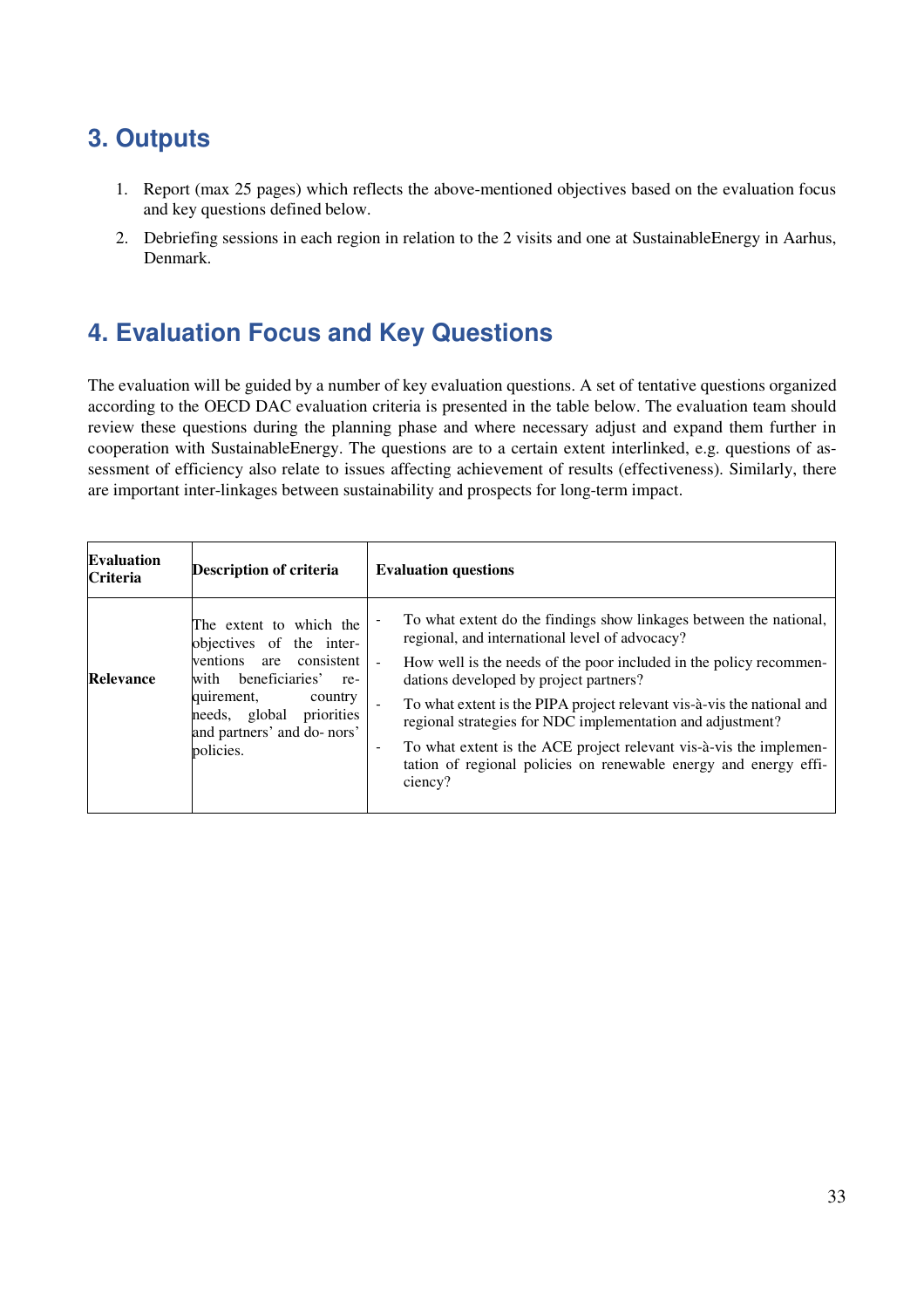| A measure of how eco-<br>nomically resources / in-<br>(funds,<br>expertise,<br><b>Efficiency</b><br>puts<br>time etc.) are converted to<br>results.                                      | Is the actual implementation in line with the strategies stated in the<br>project documents?<br>Is the balance between support to capacity building, strengthening<br>networks and cooperation relations, and advocacy appropriate?<br>Have the different implementing arrangements been cost-effective<br>for the regions and partners in question?<br>Is the division of responsibilities between the staff in the partner<br>organizations, between the partners, and in the national coalitions<br>clear and appropriate? Could any possible alternatives be suggested<br>based on wider experiences, best practices examples?<br>Do the staff and partners have the necessary qualifications to im-<br>٠<br>plement the project?<br>Is there good governance at all levels with sound financial manage-<br>$\qquad \qquad \blacksquare$<br>ment and adequate measures to avoid corruption?<br>Is the current overall approach of the PIPA and ACE projects appro-<br>priate and efficient? |
|------------------------------------------------------------------------------------------------------------------------------------------------------------------------------------------|-------------------------------------------------------------------------------------------------------------------------------------------------------------------------------------------------------------------------------------------------------------------------------------------------------------------------------------------------------------------------------------------------------------------------------------------------------------------------------------------------------------------------------------------------------------------------------------------------------------------------------------------------------------------------------------------------------------------------------------------------------------------------------------------------------------------------------------------------------------------------------------------------------------------------------------------------------------------------------------------------|
| The extent to which the<br>project' objectives were<br><b>Effectiveness</b><br>achieved, or are ex- pected<br>to be achieved, taking into<br>relative<br>account<br>their<br>importance. | In which institutions are the ACE and PIPA projects influencing<br>change? And to what degree can they expect to do that until the end<br>of the projects?<br>Have the supported activities had the intended effects/likely to<br>achieve the intended effects? An overall assessment of results as<br>well as a more in-depth assessment of the specific expected project<br>results should be done by the mission.<br>To what extent has monitoring been appropriate and efficient to<br>document results and possible impacts from the interventions?<br>To what extent are PIPA and ACE activities leading to capacity de-<br>$\qquad \qquad \blacksquare$<br>velopment of national CSOs and regional networks?                                                                                                                                                                                                                                                                             |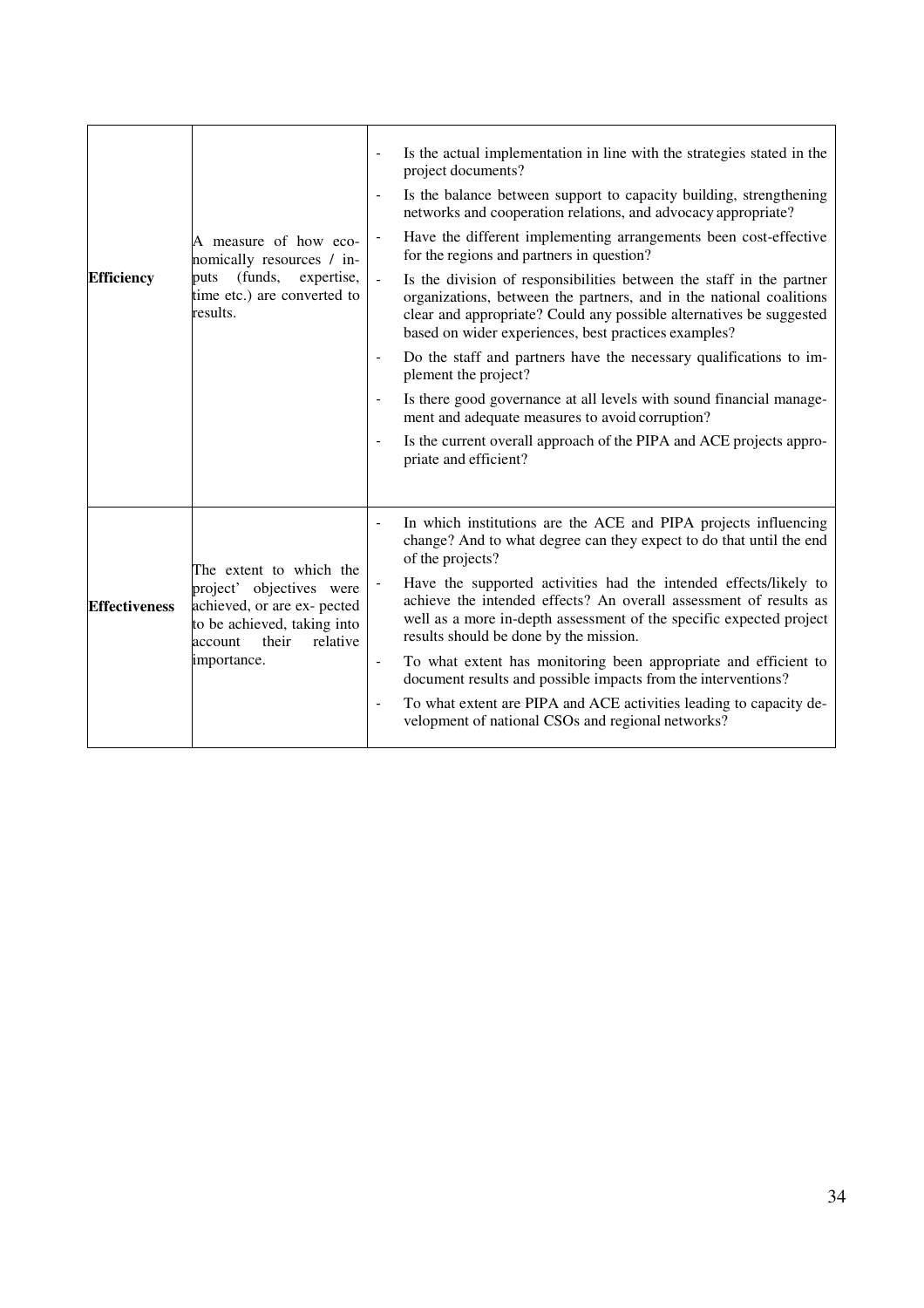| <b>Impact</b>         | The positive and nega-<br>tive, primary and second-<br>long-term effects<br>ary<br>produced by the inter-<br>ventions, directly or indi-<br>rectly, intended or unin-<br>tended.                                     | Are there indications of early impacts related to the PIPA and ACE<br>interventions? (i.e. is the PIPA intervention likely to lead to in-<br>creased ambitions and include a strong focus on poverty alleviation<br>in Kenya, Uganda, and Tanzania? Are the ACE and PIPA<br>intervention likely to lead to strengthened national and regional<br>cooperation among civil society on joint advocacy of access to<br>energy and pov- erty alleviation?)<br>To what extent do the results represent patterns of progress to-<br>wards the objectives of the ACE and PIPA project? |
|-----------------------|----------------------------------------------------------------------------------------------------------------------------------------------------------------------------------------------------------------------|--------------------------------------------------------------------------------------------------------------------------------------------------------------------------------------------------------------------------------------------------------------------------------------------------------------------------------------------------------------------------------------------------------------------------------------------------------------------------------------------------------------------------------------------------------------------------------|
| <b>Sustainability</b> | The continuation of ben-<br>efits from the interven-<br>tion after the projects have<br>completed.<br>been<br>Probability of long-term<br>benefits, the resilience to<br>risk of the net benefit<br>flows over time. | Is there an appropriate exit strategy involving a plan for future co-<br>operation among the project partners and the national coalitions on<br>joint advocacy?<br>To what extent has the cooperation with, and involvement of, na-<br>tional CSOs and other stakeholders been sufficient to create na-<br>tional/regional ownership? (give examples where possible).<br>Is there transparency and accountability towards the coalition part-<br>ners – are there support for the continuation of the coalitions after<br>the end of the projects?                             |

# **5. Methodology**

The review will be based on:

- 3. Desk review of key documents e.g. progress reports to CISU and progress reports from partners to SE, mission and workshop reports, policy briefs, advocacy strategies, meeting reports etc.
- 4. Interviews in person with main partners, key targeted decision makers, and coalition partners in relation to partner meetings in Nairobi (PIPA) and Ouagadougou (ACE) and visit to Dakar (ACE).
- 5. Interviews (in person or Skype) with key officials in ECREEE and EAC CCCU at the regional level.
- 6. Interviews through Skype and/or questionnaire through email with key targeted decision makers, coalition members, and other stakeholders (e.g. media, private sector actors, academia) in Kenya, Burkina Faso, and Senegal.
- 7. Interviews with project staff in Denmark from SustainableEnergy and INFORSE

# **6. Management of the Evaluation**

The evaluation team will report to Maria Graversen, project coordinator for PIPA and ACE at SustainableEn- ergy on issues concerning the management of the assignment. The responsibilities of the management include:

- Finalize the TOR for the evaluation.
- Identify and contract and the consultants.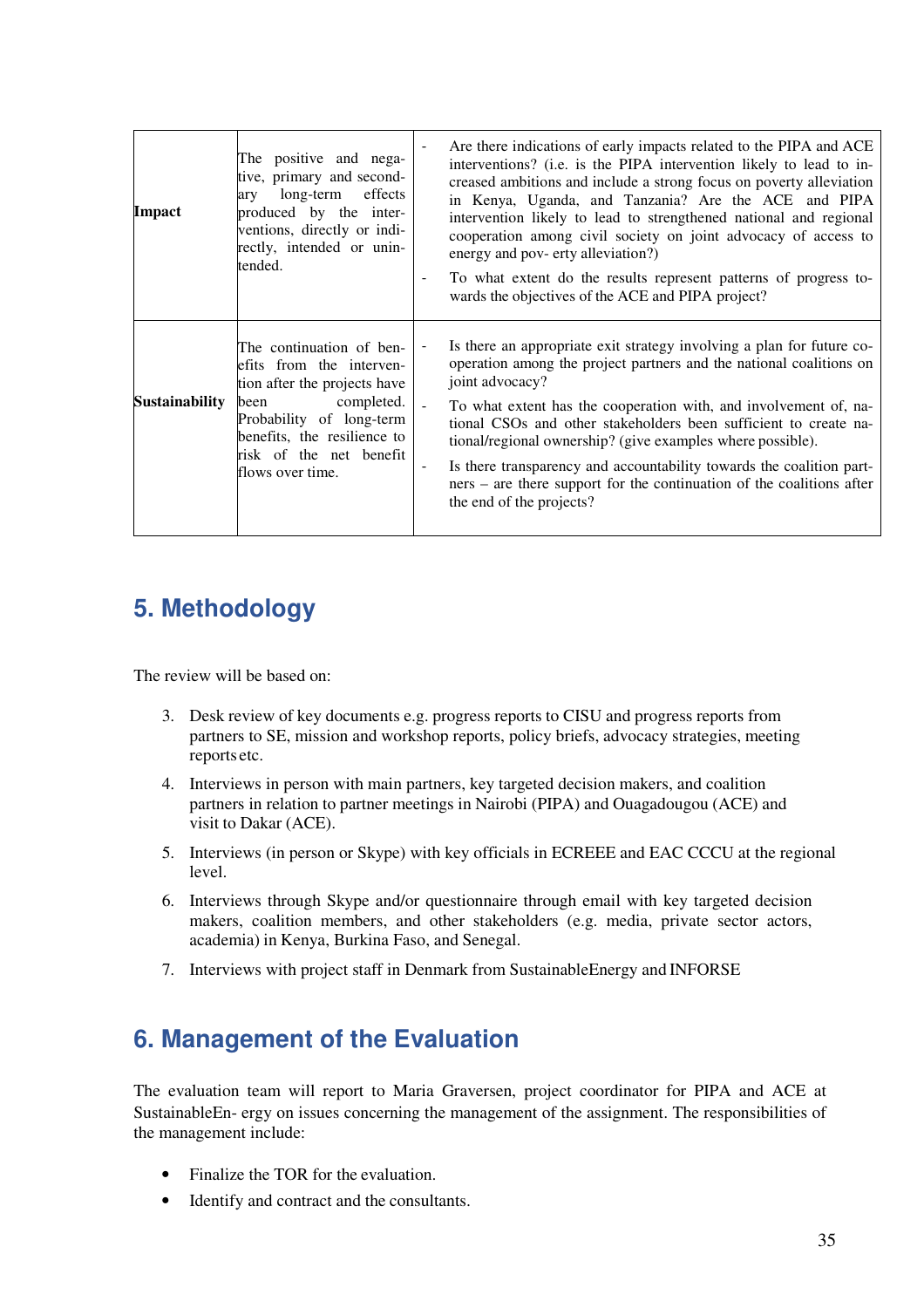- Comment on and approve the work-plan and field schedule of the evaluation.
- Comment on the draft evaluation report.
- Ensure O/A is carried out throughout the evaluation process.

The team leader of the evaluation team is responsible for:

- Planning of the evaluation including drafting of a detailed work plan for the mission and coordination with relevant partners.
- Contact to and involvement of relevant partners in all phases of the evaluation.
- In close collaboration with local partners' staff coordinate meetings, field visits, debriefing sessions and other key events.
- Reporting, proper quality assurance and organization of the work of the team.
- The internal organization of the work of the team and individual responsibilities.
- Maintaining close contact to Sustainable Energy throughout the evaluation.

The PIPA and ACE project partners will each appoint a resource person who will be the primary contact for the evaluation team. The resource persons in the partner organizations are responsible for:

- Provide requested materials including all relevant documents developed through the ACE and PIPA projects in the respective country and/or for regional use.
- Assist the consultant with contacts to relevant stakeholders, officials, and coalition members as well as assisting in setting up the meetings.
- Assist with potential logistical issues during the consultant's visit including arranging transportation and accommodation if needed.
- Assisting with planning and coordination of the local debriefing.
- Drafting detailed work plan for the missions and coordination with relevant partners.

A reference group comprising of staff from SustainableEnergy in Denmark will be established and mandated to advise on methodological issues and comment on the draft evaluation report.

# **7. Composition of the Evaluation Team**

The evaluation team shall consist of at least one international consultant (team leader) and potentially local consultant(s) with experience in evaluating development assistance managed by civil society. The organiza- tion of the evaluation team's work is the responsibility of the team leader who is also responsible for the reporting and communication to Maria Graversen. The team leader may choose to engage two different local consultants for the field work undertaken in East and West Africa.

Between them, the team must demonstrate the ollowing: Experience with evaluating complex development projects

- Experience with national, regional, and international directed advocacy and network approach with multiple partner set-up.
- Experience with the civil society sector in West and East Africa
- Knowledge of the status of the international climate negotiations including climate finance, Paris Agreement, and the national determined contributions (NDCs).
- Working proficiency in French and ability to write in a clear English.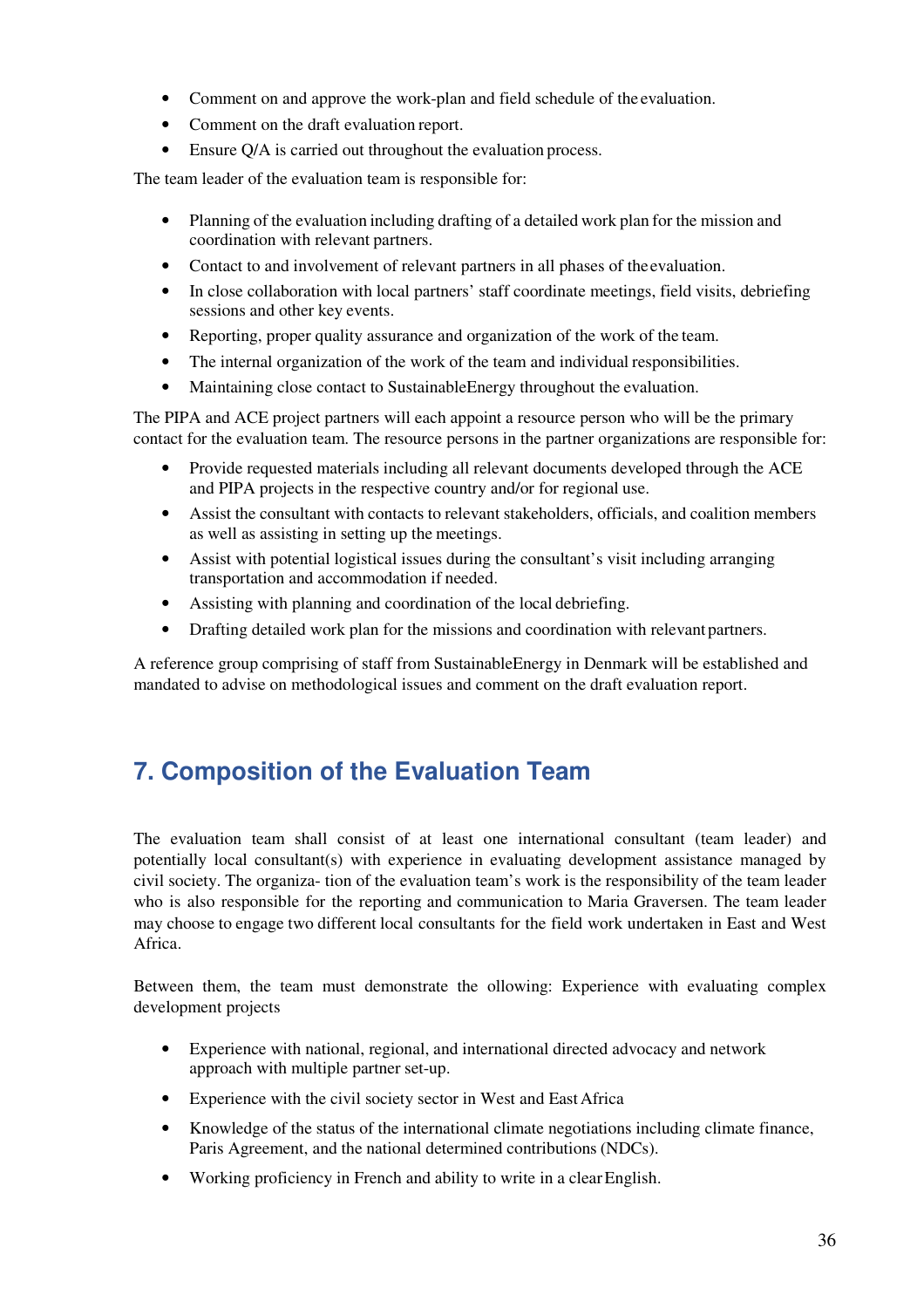# **8. Tentative Time Schedule**

| <b>Time</b>                             | <b>Activity</b>                                                                                                                                                                                                                                                                                                             |
|-----------------------------------------|-----------------------------------------------------------------------------------------------------------------------------------------------------------------------------------------------------------------------------------------------------------------------------------------------------------------------------|
| January 2018                            | Identification of the reference group and partner resource persons                                                                                                                                                                                                                                                          |
| February 16th 2018                      | Submission of notes of interest with focus on methodology and including CV and<br>estimation of price and time                                                                                                                                                                                                              |
| March 2 <sup>nd</sup> 2018              | Recruitment of evaluation team and signing contract                                                                                                                                                                                                                                                                         |
| March $6th 2018$                        | Meeting between the evaluation team and the reference group. Key docu-ments<br>are shared with the evaluation team and preparation phase starts.                                                                                                                                                                            |
| March 7 <sup>th</sup> – 9 <sup>th</sup> | Internal meetings and elaboration of the inception report                                                                                                                                                                                                                                                                   |
| March 20 <sup>th</sup> 2018             | The evaluation team submits a detailed evaluation program including a clear<br>methodology, adjusted evaluation questions, and areas of responsibilities of<br>individual team members (if more persons are involved). The reference group<br>will submit their comments and any suggestions for adjustments within 1 week. |
| April $3^{rd} - 6^{th}$ 2018            | Carry out first phone / Skype interviews                                                                                                                                                                                                                                                                                    |
| April 9th - 16th 2018                   | Field visit to Ouagadougou and Dakar including elaboration of local debriefing<br>note and debriefing during workshop with project partners                                                                                                                                                                                 |
| May 2018                                | Internal team sharing of experiences from West Africa field visit.                                                                                                                                                                                                                                                          |
| May $21^{st} - 25^{th} 2018$            | Field visit to Nairobi including local debriefing during workshop                                                                                                                                                                                                                                                           |
| June 8 <sup>th</sup> 2018               | Submission of draft report                                                                                                                                                                                                                                                                                                  |
| June 12 <sup>th</sup> 2018              | Debriefing in Aarhus                                                                                                                                                                                                                                                                                                        |
| June $15^{th} 2018$                     | Deadlines for comments for reference group and partners                                                                                                                                                                                                                                                                     |
| June 22 <sup>nd</sup> 2018              | Submission of final report                                                                                                                                                                                                                                                                                                  |

# **9. Estimated Budget and Timing**

36 working days expected from March 5th to June 22nd, 2018.

- Preparation and planning of review: meeting (Aarhus) with SustainableEnergy reference group, as- sessing existing documents, presentation and discussion of initial programme, preparing field visits (5 days, March 2017).
- Field visit 1: Interview partners and main stakeholders and attend parts of project partner workshop in Ouagadougou (April  $9^{th}$ -12<sup>th</sup>) including local debriefing session at workshop – continue to Dakar to interview regional coordinator ENDA as well as coalition partners, and national and regional decision makers and stakeholders including ECREEE including drafting inputs to ACE report (13 days).
- Drafting ACE report (2 days)
- Field visit 2: Attend final PIPA project meeting in Nairobi and interview partners and main stakehold- ers including local debriefing session at workshop including Skype interviews prior to visit drafting inputs to PIPA report (8 days).
- Drafting PIPA report (3 days)
- Comparison of the 2 projects (1 day)
- Debriefing of SE based on draft report and finalizing report (4 days).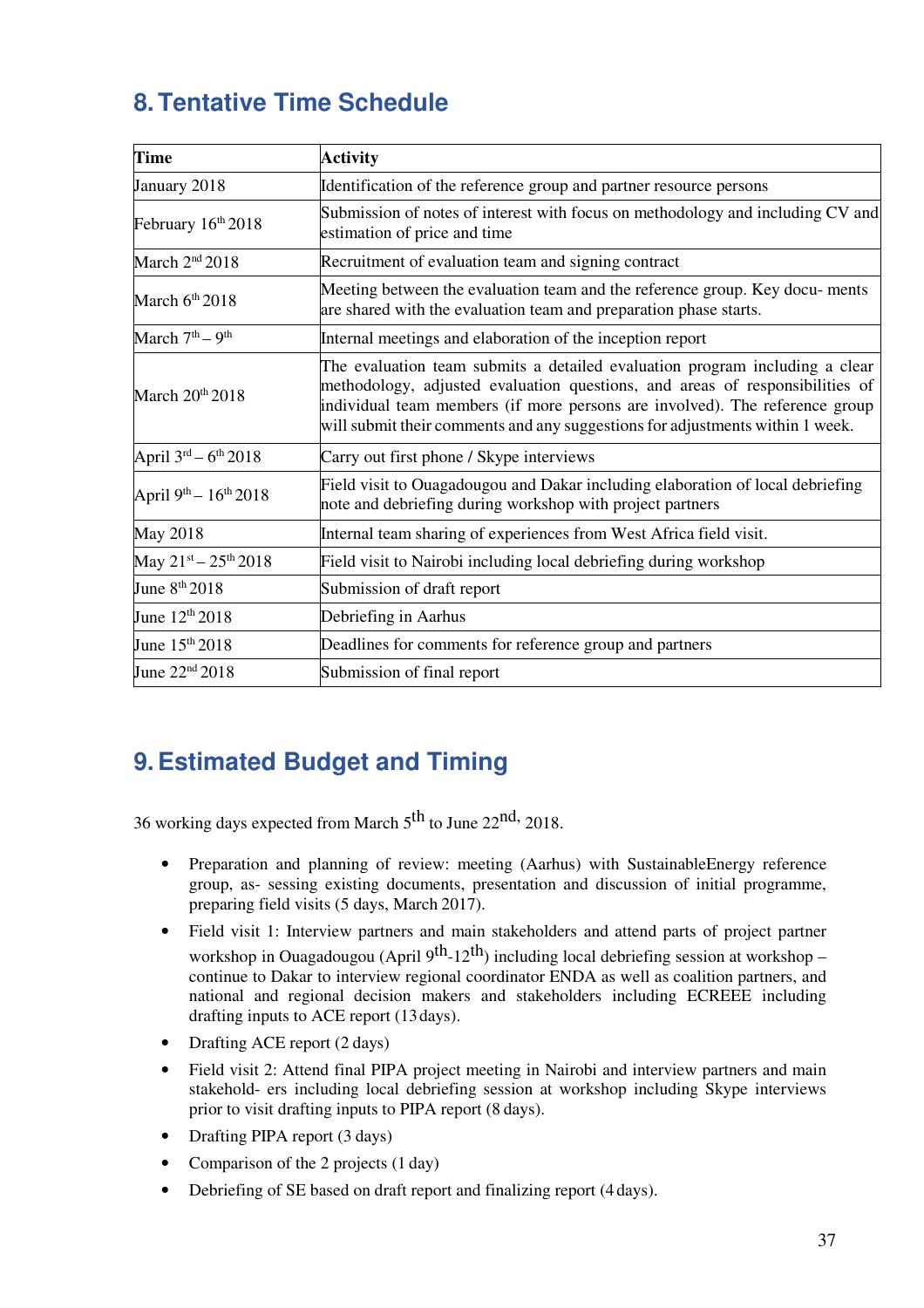# **ANNEX B: List of Interviewees**

#### **Denmark**

Gunnar Boye Olesen. Coordinator INFORSE network Maria Graversen. Project coordinator. Sustainable Energy

### *PIPA List of Interviewees:*

#### **Kenya**

Dr. Charles Mutai. Kenyan chief climate change negotiator. Director, Climate Change directorate. Ministry of Environment and Forestry Augustine Kenduiwo. Deputy Director, Climate Change directorate. Ministry of Environment and Forestry Philip Odhiambo. Programme Coordinator for Energy & Climate Change. WWF Kenya Frank Msafiri Chairman SusWatch Kenya Nobert Nyandire. National Coordinator SusWatch Kenya Velma Oseko. PIPA Project Coordinator Vincent Ondieki. PIPA project Advocacy Officer Jackson Bambo. Kenya Forest Working Group (KFWG) Justus Munyoki. Kenya Climate Change Working Group (KCCWG) Marlene Achoki. Institute of Environment and Water Management (IEWM) Erick Ogallo. Kijani Forest For Change Janet Njoroge. Onkaru WRUA Diana Mochoge. Gender and Climate Change Working Group (GCCWG) Dr. Mary Otieno. Regional Center of Expertise (Kenyatta University) Eva Cherotich. Conservation Action for Nature **Uganda**  Richard Kimboowa UCSD-PIPA coordinator (Uganda Coalition for Sustainable Development) David Mwayafu. Networking Officer. UCSD Collins Saabwe. Youth Plus -Uganda Kamese Geoffrey. National Association of Professional Environmentalists Philbert N. Albertine Rift Conservation Society Ms. Namubiru Jaliah. EMLI Richard Hamba. TEENS Uganda Thomas Kentos. Joint Energy and Environment Projects (JEEP) Ms Patience Muramuzi. NAWAD Ms. Suzan Nandudu. ACTADE Ms. Mariam Talwis. CAN Uganda Ms. Sarah Kisolo. RUDMEC Mr. D. Nkwanga. Nature Palace Foundation Mr. John Kaganga. Kikandwa Environment Association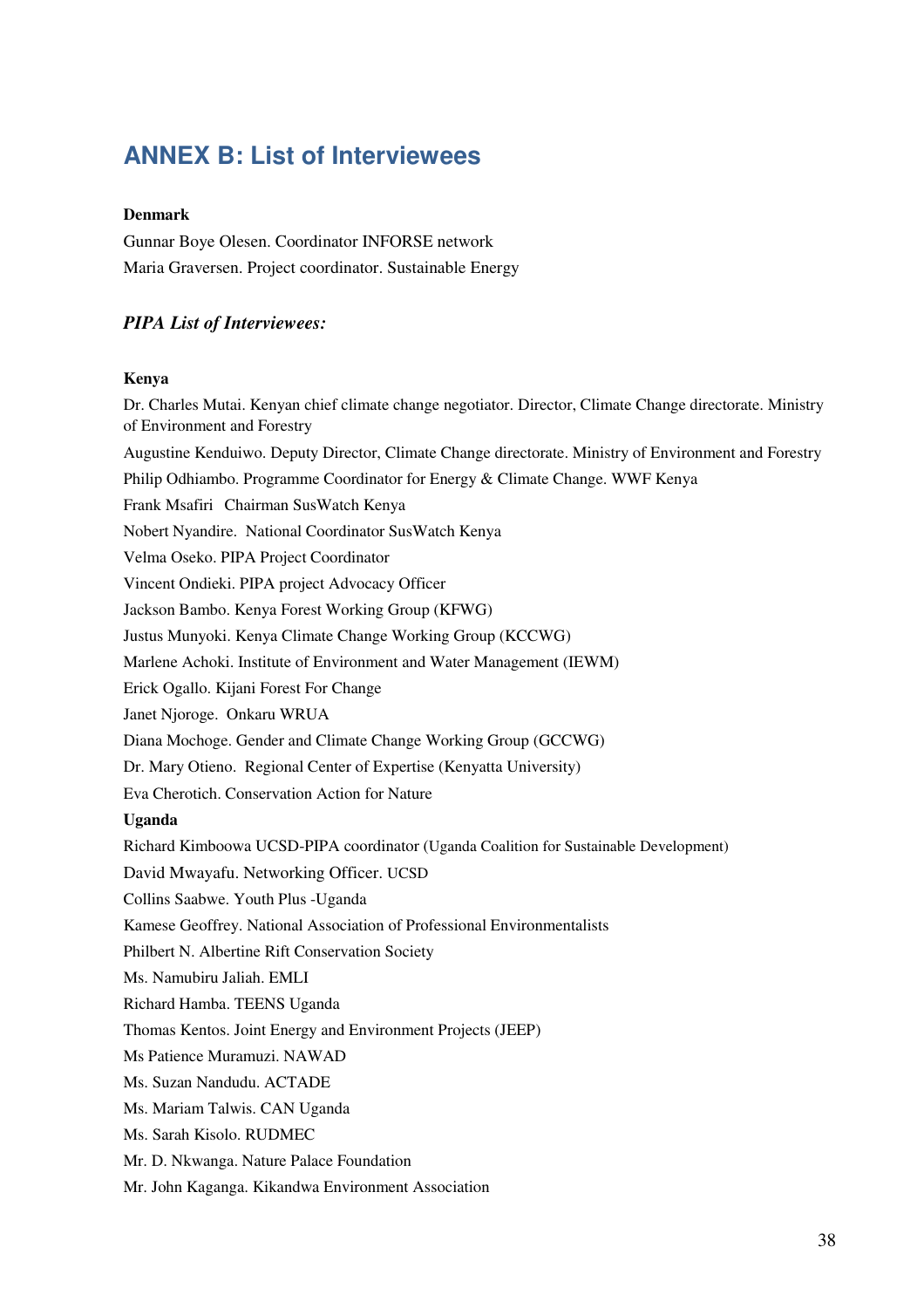Ms C. Kaaya. Parliamentary Forum on Climate Change Uganda

Ms. Harriet Nakasi Evelyn. Advocacy Coalition on Sustainable Development

#### **Tanzania**

Mr. Jonathan Sawaya. Tanzania Civil Society Forum on Climate Change (Forum CC) Programme Officer

Ms. Betty Luwuge. Tanzania Forest conservation group (TFCG) Communication information Officer

Mr. Gerald Kitabu. The Guardian Newspaper Journalist

Mr. Onditi Msololo. Climate Action Network Tanzania (CAN-TZ) Programme Officer

Mr. Roy Namgera. WWF-Tanzania Energy & Climate Change coordinator

Ms. Adelaide Tillya. Vice President's Office, Division of Environment (VPO-DoE) Principal Environmental officer

Mr. Abbas Kitogo. United Nation Development Programme (UNDP) Programme Specialist (Energy, Climate Change and extractives

#### **Regional level**

Eng. Ladislaus Kyaruzi. East African Community (EAC) Principal Environment and Natural Resources **Officer** 

Dismass Mwikila. East African Community (EAC) Climate Change Adaptation Specialist.

| <b>Name and first</b><br>names | <b>Position</b>       | Organisation                                             | <b>Contacts</b>                                               | <b>Type of</b><br><b>interviews</b> |
|--------------------------------|-----------------------|----------------------------------------------------------|---------------------------------------------------------------|-------------------------------------|
| 1. Dr. Gora<br>Niang           | Technical<br>Adviser  | <b>ANER</b> (National<br>Agency for Renewable<br>Energy) | Dakar, +221 77 55 10 382                                      |                                     |
| 2. Daniel Vidal                | President             | AMES, Dakar                                              | +221 7741 729 46<br>amesenegal@hotmail.com                    |                                     |
| 3. Issa Thiaw                  | Programme<br>Officer  | Green Senegal                                            | Thiès                                                         |                                     |
| 4. Birame Diouf                | Coordinator           | <b>RED/CONGAD</b>                                        | Dakar, +221 775287559                                         |                                     |
| 5. Yvonne Faye                 | Director              | FESELEC / Energie R,<br>Dakar                            | +221 3383 56878                                               | Face-to-<br>face                    |
|                                |                       |                                                          | energier@orange.sn                                            |                                     |
| 6. Djimingue<br>Nanasta        | Coordinador           | ENDA Energie, Dakar                                      | dnanasta@yahoo.fr                                             |                                     |
| 7. Moussa Diop                 | Project<br>Officer    | <b>ENDA</b> Energie                                      | Moussa8diop@gmail.com                                         |                                     |
| 8. Secou SARR                  | Director              | <b>ENDA</b> Energie                                      | Secou.enda@hotmail.com                                        |                                     |
| 9. Ousmane                     | Executive             | <b>MFC</b> Mali                                          | $+22376342867.$                                               |                                     |
| Ouattara                       | Secretary             |                                                          | O.ouattara@malifolkcenter.org                                 |                                     |
| Joseph Ko Gbe                  | Executive<br>Director | OPED Togo                                                | +22890386204                                                  | Skype call                          |
|                                |                       |                                                          | Skype: josephkogbe                                            |                                     |
| <b>Coulibaly Davy</b>          | Executive             | AFHON, Côte d'Ivoire                                     | +225 8833866 /+225                                            |                                     |
| Wohary                         | Director              |                                                          | 01013147. skype: wahory                                       |                                     |
| Malam Issa<br>Rabiou           | President             | CODDAE, Niger                                            | +227 96877631<br>rabioumi@yahoo.fr Skype:<br>5298bbec0815d452 |                                     |

### **Senegal –** From 08 to 12 April 2018